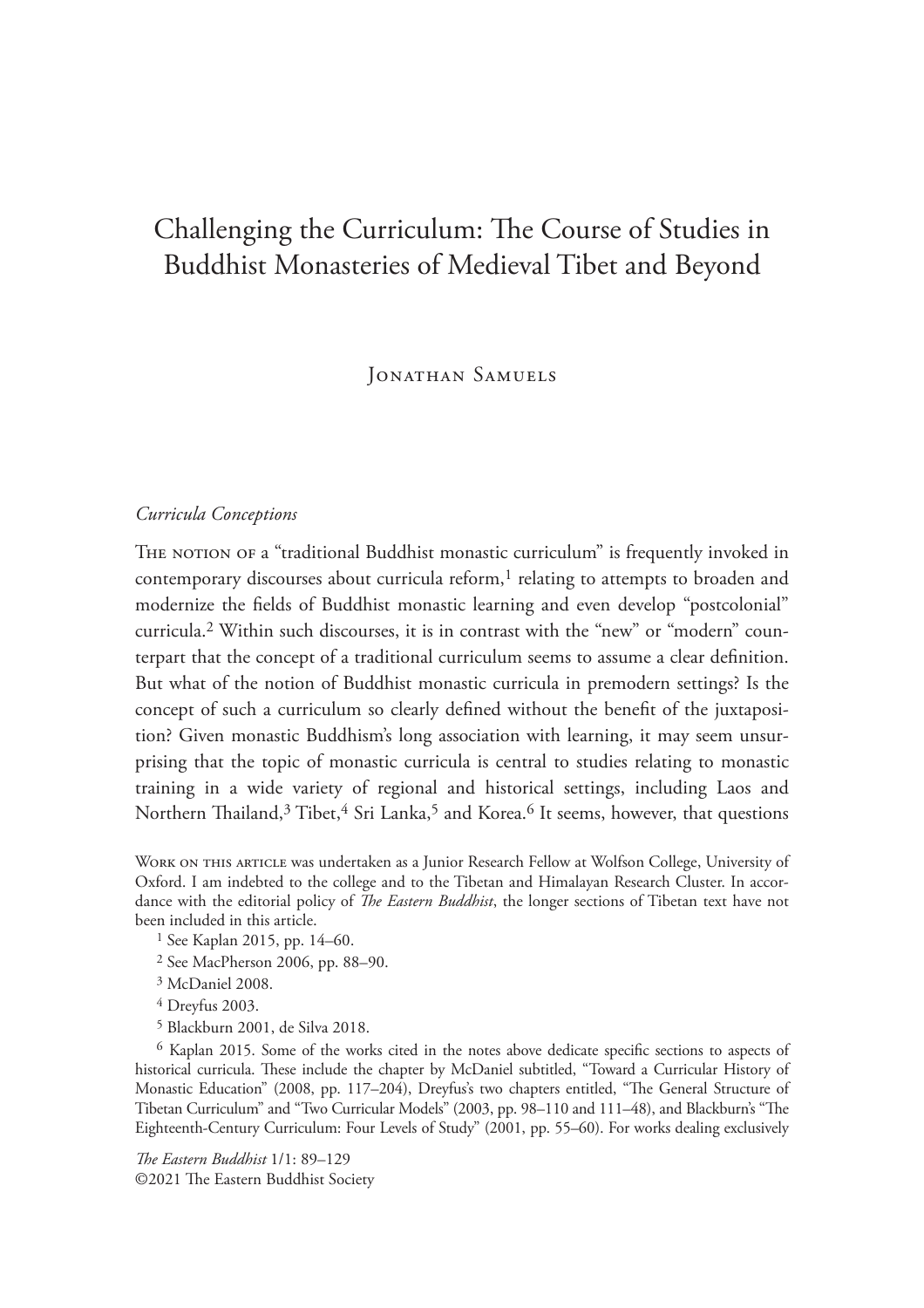about the *concept* of a curriculum in these settings are far from common. Considering, for a moment, the range of things to which the term "curriculum" has been applied, we see that in the context of monastic learning during the middle to late era of the Chosŏn 朝鮮 dynasty (1392–1910) in Korea<sup>7</sup> and the Nara 奈良 (710–784) and Heian 平安 (794–1185) periods in Japan,<sup>8</sup> it has been used to denote a prescribed group of subjects that formed the basis of graduated courses of study within highly organized academic systems, those in which a student's progress was regulated through assemblybased examinations.9 By contrast, in the nonscholastic context of learning in Laos and Northern Thailand, "curriculum" has been used to refer to pedagogical materials, which served as informal "lecture notes,"10 that were "composed to guide sermon givers."11 Whereas in relation to seventeenth-century Tibet, "curriculum" has been used to denote an ideal set of monastic activities, embracing not just study, but also deportment, ritual performance, and meditational practice, which reportedly could be varied, in keeping with the individual's capacities.<sup>12</sup>

There is, it seems fair to say, considerable variation and leeway with regard to the way the term has been employed. It might also be observed that "curriculum" does not appear, in such cases, to be used in an "assertive" manner: in none of these studies are academics presenting arguments about what does or does not constitute a curriculum, nor indeed do they seem, necessarily, to imply the existence of a single, homogenous, "curricula" category. "Curriculum" appears, rather, to serve primarily as a term of convenience, without any intended historical implications. In most (although not all) cases, those who rely on the term apparently wish only to convey *those things learned by Buddhist monks in monasteries*, and perhaps more specifically, those that might be seen to form part of a "training." The tacit agreement regarding such usage does not appear to have been highlighted as potentially problematic. But it should be recognized that the term "curriculum" is one that, for the majority of us, is loaded with connotations. Readers may be keenly aware that the particular cultural context or point in history within which they are being called upon to conceive of a curriculum differs radically from their own. It may, nonetheless, prove difficult to separate the term from a common set of associations. "Curriculum" may seem almost naturally to connote educa-

with facets of monastic curricula in the Tibetan historical context see, among others, Tarab 2000, Dreyfus 2003, Jackson 2007, Caumanns 2015, Pearcey 2015, Fermer 2016, Hugon 2016, and Townsend 2017.

<sup>7</sup> Lee 2012, Kaplan 2015.

<sup>8</sup> Sango 2011, pp. 287–94.

<sup>9</sup> Kaplan 2015, pp. 173–77; Sango 2011, pp. 287–94.

<sup>10</sup> McDaniel 2008, p. 120.

<sup>11</sup> McDaniel 2008, p. 120. McDaniel examines genres of texts (*nissaya*, *vohāra*, and *nāmasadda*) that have medieval origins.

<sup>12</sup> Townsend 2017, pp. 9–11.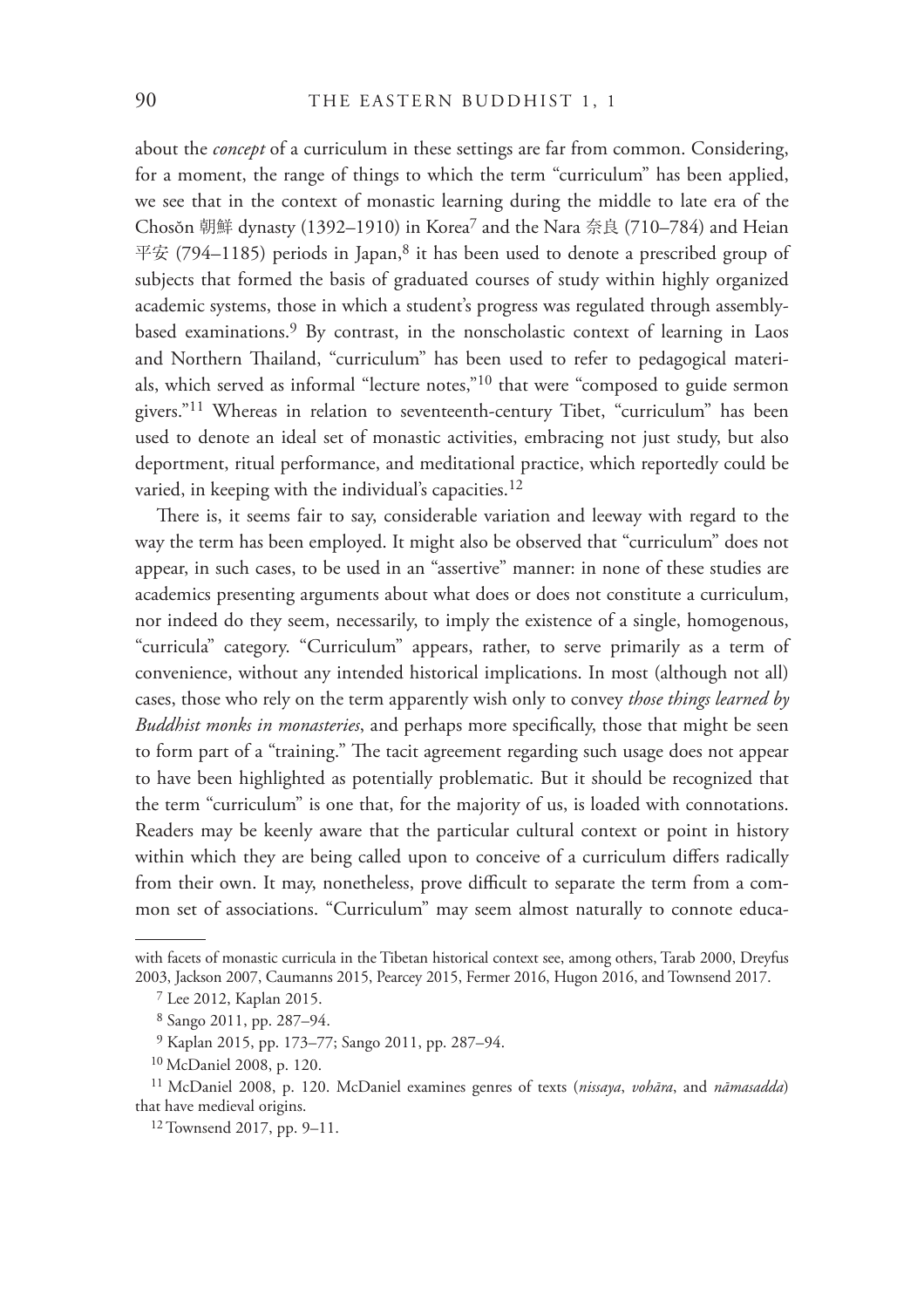tional authorities, fully formed systems of learning, and overarching power structures, all of which might be quite foreign to the situation in hand.

Far more importantly, however, the somewhat liberal approach to usage of the term results in Buddhist monastic curricula being treated as virtually conterminous with the learning undertaken in a Buddhist monastic context. This is essentially to deny these curricula their own history. If there is insufficient agreement about what constitutes a curriculum to be able to conceive of such a thing as distinguishable from the institution of monastic learning itself, how is it possible to conceive, in historical terms, of curricula origin and evolution? Few are likely to be satisfied with the idea that the history of Buddhist monastic curricula must be understood within a very narrow set of parameters, particularly those that might be seen to derive, in some way, from the West. The term's historical emergence (in the West) may, therefore, be regarded as no more than an interesting footnote to discussion of the topic.<sup>13</sup> Similarly, attempts such as those in Thailand from the eighteenth century onwards to "formalize the curriculum" $14$  in order to counter foreign missionary influence, may be viewed as later chapters, rather than formative events in the history of Buddhist monastic curricula. But to get serious about the history of such curricula, it first seems necessary to stop treating the validity of the term's usage in historical contexts as a given, and further, to consider what its usage might reasonably be expected to convey. Thus, one could well question what sense there is in referring to anything as a curriculum, unless it represented some form of organized learning, involving a set course of studies.<sup>15</sup>

Thinking about premodern notions of a curriculum in Buddhist monastic contexts, we may well wonder about indigenous vocabulary and concepts. The existence of direct equivalents for the term "curriculum" cannot be presumed, but the organization of learning seems necessarily to involve conceptual and perhaps even intellectual dimensions. The prospect of discovering more about native formulations within this sphere, such as, for instance, in medieval Tibet, might seem an enticing one. But in studies about historical Buddhist monasticism, it is not only those relating to Tibet<sup>16</sup> that continuously refer to the notion of a curriculum without giving any indication whether it is being used to represent a term in primary sources. Indeed, these studies give us few clues about how any notions related to a curriculum are being expressed.

<sup>13</sup> On the origins of the term "curriculum" itself, see Hamilton (1989) 2014, pp. 35–55. Identifying its earliest recorded usage as 1576, he posits Calvinist thinking behind its introduction into European universities ([1989] 2014, pp. 43–44, 55).

<sup>14</sup> McDaniel 2005, p. 319.

 $15$  The OED defines "curriculum" as "the subjects comprising a course of study in a school or college." Oxford English Dictionary. https://www.lexico.com/en/definition/curriculum.

<sup>16</sup> See for example Dreyfus 2003, Jackson 2007, and Townsend 2017.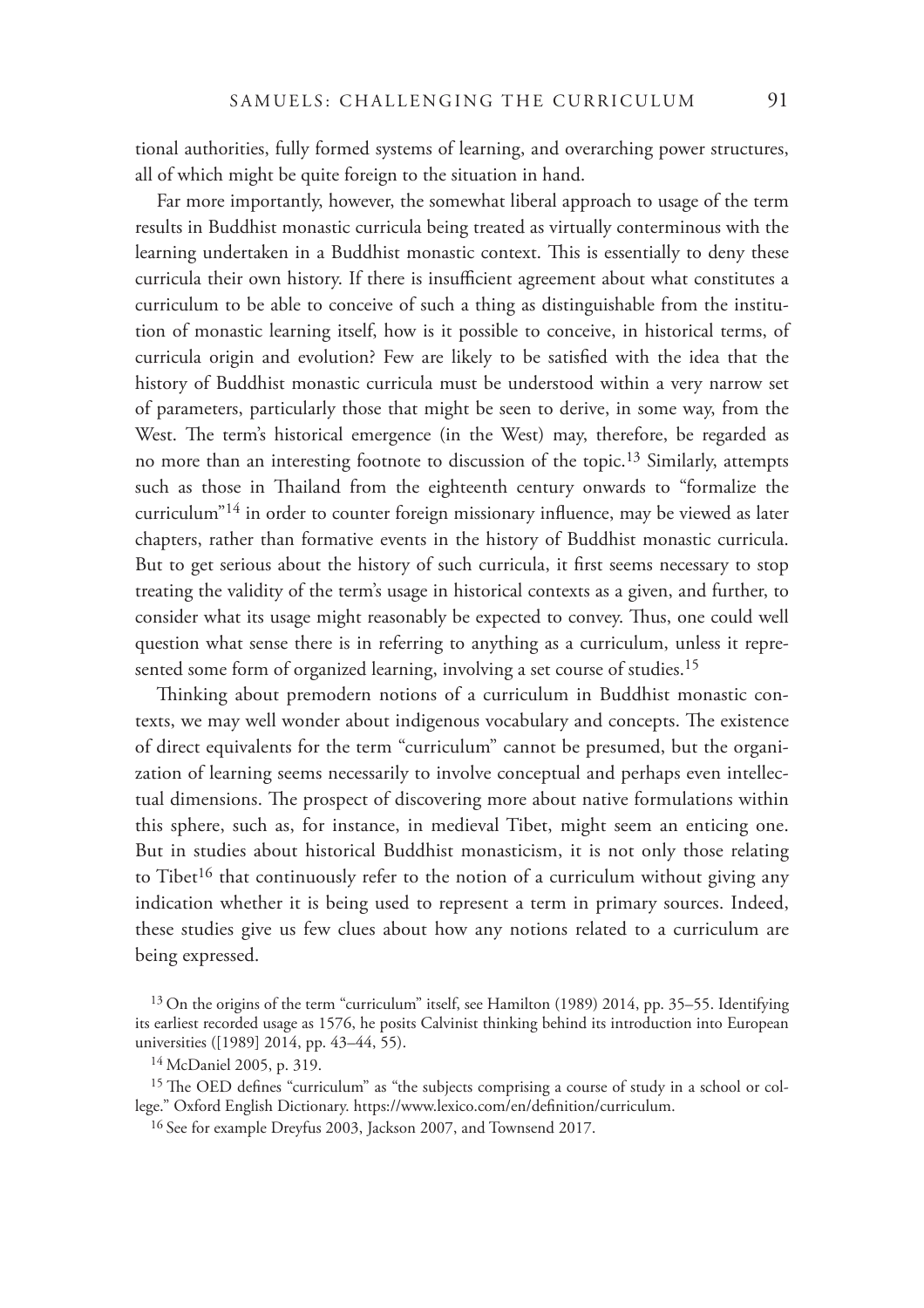This greatly hinders attempts to understand developments in the curricula sphere and even raises questions (already alluded to) about the validity of the term's usage. While there may be little doubt that "curriculum" is an appropriate form of description in certain situations, to say anything meaningful about origin and evolution, it is necessary to look beyond mere content, to the ways that, on the abstract level, order may have been created in the sphere of learning. We can point to no direct equivalent, in Buddhist scriptural sources, for "curriculum": Buddhist monastic curricula are, necessarily, vernacular notions. But especially in studies related to Tibet, this vernacularism has largely been ignored.

Quite apart from content and the conceptual expression of organization, other aspects related to the formation of a curriculum warrant further investigation. Historically, Buddhist monastic learning may generally have been informed, in some sense, by scripture, but there is no single version of the Tripiṭaka on which it has been based. More importantly, purely on practical grounds, no version of the scriptural corpus could be described as a curriculum. No canon, in its entirety, has been regarded as a realistic basis for institutional learning. And although fundamental divisions, such as *abhidharma* and *vinaya*, are likely to be referenced, what individuals have actually ended up studying, in the institutional setting, has depended on selection, and very frequently, augmentation (with noncanonical materials). Such acts of mediation have necessarily involved the exercising of authority, with an individual or group assuming the right to select materials on behalf of the monastic community. Projections of authority have not only been evident in the choice of what has been studied, but also in judgements about proficiency related to the curriculum. Authority determines who is qualified to teach and the point at which the individual student's knowledge of a specified subject is sufficient; something for which practices of testing or regimes of examination have often been developed.

The understanding of these historical monastic curricula and their evolution lies not just in the identification of their content, as well as the vocabulary and concepts used to express them, but also in recognizing the processes by means of which certain materials have achieved the status of required learning on the institutional level. Several distinctions seem critical to understanding evolution in this sphere, but these could barely be expected to register within the "liberal" understanding of what constitutes a curriculum. The first is between materials (texts, subjects, or configurations of knowledge) and programs of study. The second is between topics that monastic authorities and cultures merely approve the study of and those that they prescribe. The third is between a monastery serving as a hub of knowledge or learning and its functioning as an educational institution. Attention to what separates the things that lie on either side of these divides and the points in history where shifts between them materialize would greatly aid our understanding of the curricula sphere.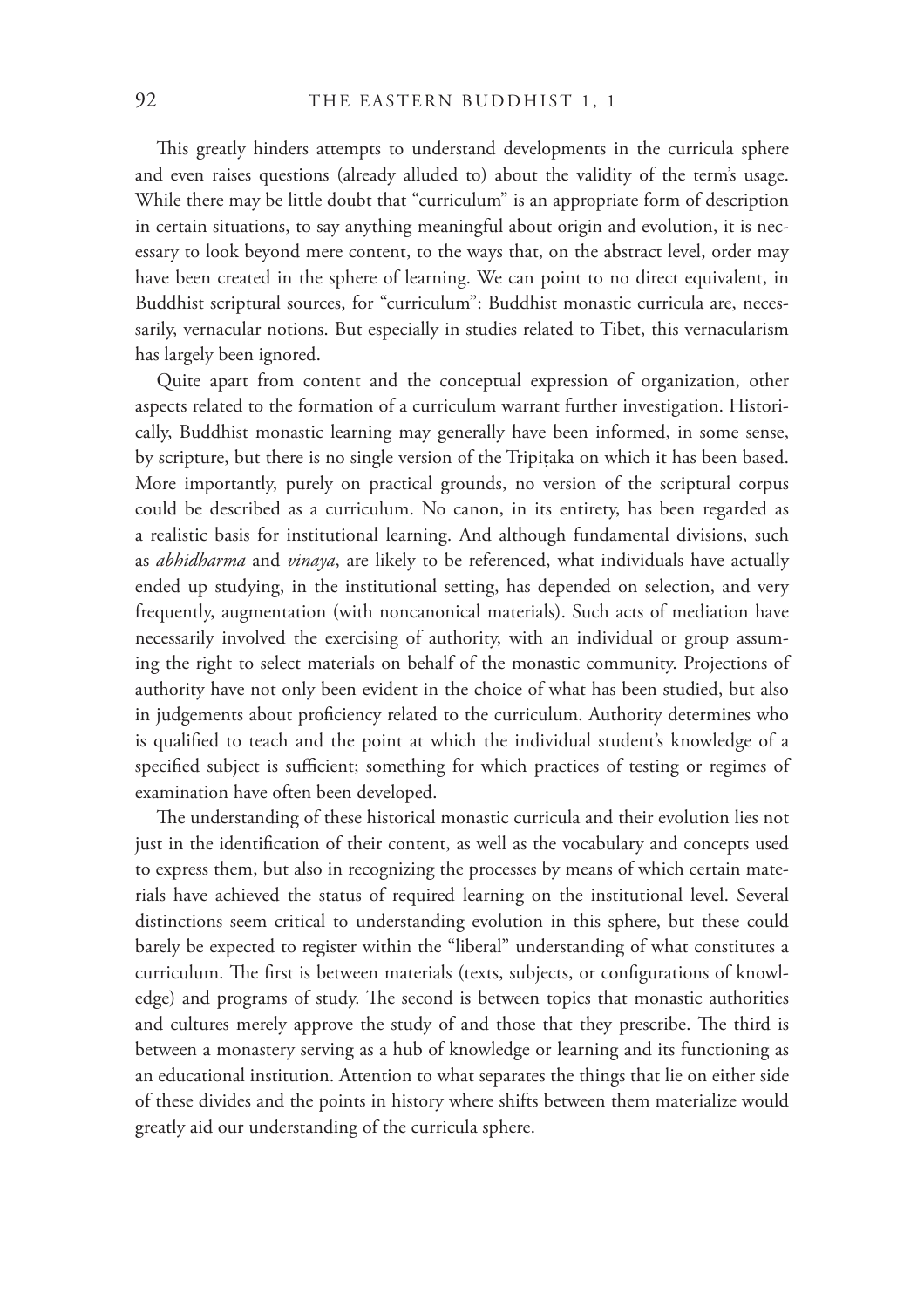The current article concentrates on the topic of medieval monastic curricula in Tibet. It deals separately with two things that in certain academic studies (identified below) have attracted the description "curriculum." The first is a classification associated with Sakya Pandita (Sa skya paṇḍita, Kun dga' rgyal mtshan; 1182–1251),<sup>17</sup> that foremost scholar of the Sakya (Sa skya) school and one of Tibet's most celebrated historical figures. The second relates to a scholastic title, linked particularly with Sangpu (gSang phu) Monastery, founded close to Lhasa in 1073. In neither case are the concerns here parochial. The aim is not to determine how studies were conducted in any single monastic institution—either Sakya Monastery (where Sakya Pandita presided) or Sangpu. Rather, it is to discover more about developments that may eventually have had profound and lasting effects on monastic learning throughout Tibet. The observations and analysis regarding the first are relatively brief: the main issue addressed is whether the designation "curriculum" is deserved. This leads us to a more nuanced picture of Sakya Pandita's contribution to monastic learning. But the majority of the article is devoted to the second matter. It investigates not the whole history of curricula associated with Sangpu, but a specific event, which has been interpreted as signalling a shift in the curriculum. As such, it presents a case study, focusing on events between the late fourteenth and early fifteenth centuries. The aim is not simply to understand the circumstances surrounding the event in question, but through their examination, to gain a much clearer picture of the organization of monastic learning at the time than we currently possess. As intimated above, underlying the analysis of both purported curricula are questions about *authority*; both its nature and projection. Relations between individuals and institutions, and the various assumptions made about them, come under particular scrutiny.

#### *Sakya Pandita and the Monastic Curriculum*

One of a number of highly influential works composed by Sakya Pandita was his *mKhas pa la 'jug pa'i sgo* (hereafter, *Entrance to Scholarship*),<sup>18</sup> which has been described as "one of the few Tibetan texts that explicitly deals with scholasticism."19 In this, he promoted the Indian pandit model (*pandityam*) of learning.<sup>20</sup> It is also generally agreed that Sakya Pandita attempted to organize fields of knowledge in line with this vision. Both author and treatise have become inextricably associated with a tenfold division, of what are

 $17$  To aid pronunciation, most Tibetan names in this article are rendered in a simplified transliteration form. Their correct spelling (according to the Wylie system) appears in parentheses.

<sup>18</sup> For a partial translation and analysis, see Jackson 1987. For an analysis of the whole work, see Gold 2007.

19 Dreyfus 2003, p. 103.

20 Dreyfus 2003, p. 103.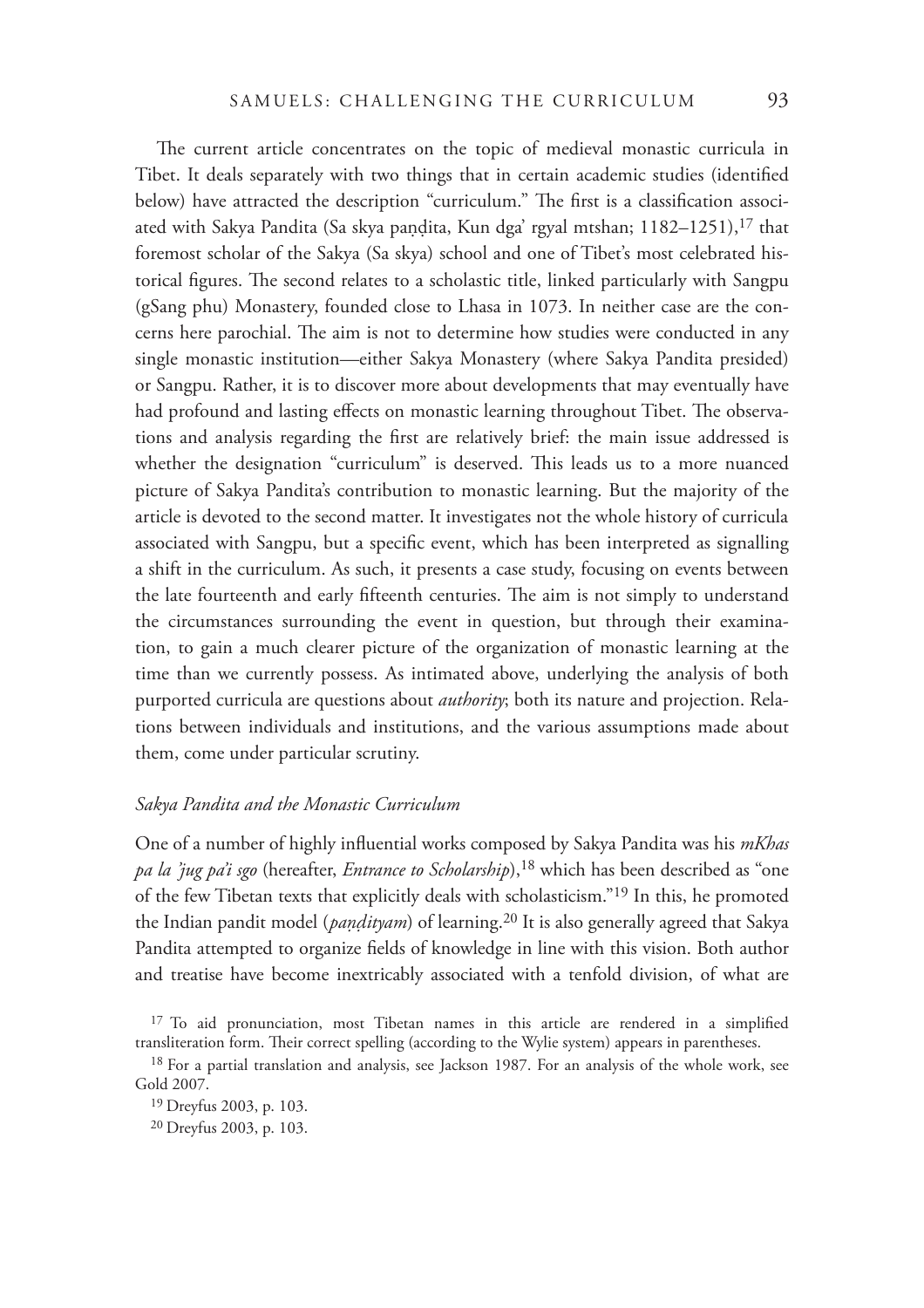variously translated as the five major and five minor "branches of learning" or "sciences" (*rig pa'i gnas*),<sup>21</sup> a classification that is virtually guaranteed a mention in any work dealing with Tibetan monastic learning. This classification has been referred to as a monastic "curriculum," more generally in discussions on Tibetan divisions of knowledge, 22 and more specifically in relation to Sakya Pandita.<sup>23</sup> But Dreyfus, in his extensive study on Tibetan monastic education, goes furthest in developing the idea that Sakya Pandita was responsible for creating a curriculum. Thus, Dreyfus describes the tenfold classification as "the general normative model of learning" in Tibet.<sup>24</sup> He also links the tenfold division specifically with another classification attributed to Sakya Pandita, a threefold formula—"expounding, debate, and composition" (*'chad rtsod rtsom*). Dreyfus notes a divide in approaches to monastic education that currently separates the centers of the Geluk (*dGe lugs*)—for centuries the largest and politically dominant school of Tibetan Buddhism—from those of the non-Geluk schools. He characterizes this divide, variously, as pedagogical (dialectical versus expositional), institutional (the "debating institution" versus the "commentarial institution"), and "curricular."25 For the divide's origins, Dreyfus looks back to medieval times. From the eleventh and twelfth centuries onwards, a particular brand of Buddhist monastic learning was developed at Sangpu Monastery. This placed special emphasis on logic and epistemology but excluded the study of tantra. That the Sangpu brand of learning greatly informed the scholastic approach of later Geluk centers is indisputable. But Dreyfus proposes that through the tenfold and threefold classifications, Sakya Pandita created his "pandit model"<sup>26</sup> in contrast with the "dialectical model" of Sangpu.27 Already in medieval times, therefore, he asserts the existence of these "models," which he depicts as two distinct "approaches to education."<sup>28</sup> The suggestion is that Sakya Pandita designed an educational model partly in reaction to the one developed at Sangpu (which he saw as a rival monastery) and that this model had its own curriculum.29

 $21$  Dreyfus (2003, p. 102) states, "The five major branches of learning are internal science (i.e., Buddhism, *nang rig pa*, *adhyātmavidyā*), logic and epistemology (*gtan tshigs rig pa*, *hetuvidyā*), grammar (*sgra rig pa*, *śabdavidyā*), medicine (*gso ba'i rig pa*, *cikitsāvidyā*), and arts and crafts (*bzo rig pa*, *karmasthānavidyā*)." He lists the minor ones as, "poetics (*snyan ngag*, *kāvya*), metrics (*sdeb sbyor*, *chanda*s), lexicography (*mngon brjod*, *koṣa* or *abhidhāna*), theater (*zlos gar*, *nāΑaka*), and astrology (arithmetic and astronomy but also astrology, *rtsis*, *ganita*)."

22 See for example Sobkovyak 2015, p. 61.

 $23$  See Gold 2007, p. 14, where he refers to Sakya Pandita's "unified curriculum."

- 26 Dreyfus 2003, p. 139.
- 27 Dreyfus 2003, p. 139.
- 28 Dreyfus 2003, p. 139.
- 29 Dreyfus 2003, pp. 104–5.

<sup>24</sup> Dreyfus 2003, p. 101.

<sup>25</sup> Dreyfus 2003, p. 111.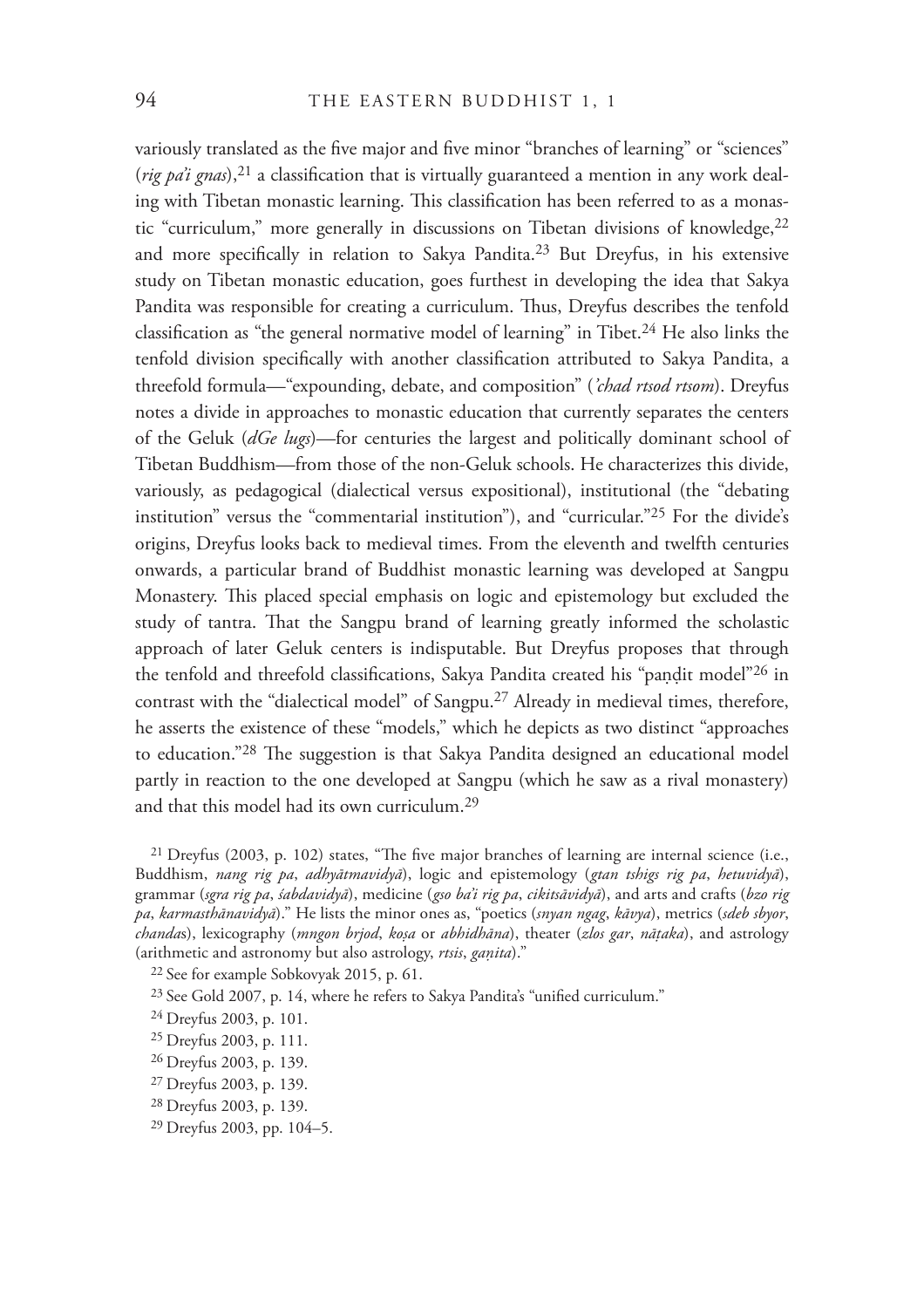Certain historical details are not easy to reconcile with this portrayal. Various observations could be made about the threefold division.<sup>30</sup> But whatever Sakya Pandita's original intention for it, historically, it has predominantly been used simply as a pithy encapsulation of scholarly activity, invoked by individuals of every affiliation, not just those loyal to Sakya Pandita or the Sakya school.<sup>31</sup> As a formulation, it is too vague to be associated with the advancement or rejection of any specific model of education and has no direct relationship with anything recognizable as a curriculum. We should, therefore, concentrate on the tenfold division. Sakya Pandita was innovative in the spheres of logic, epistemology, and literature. Certain criticisms he made of others appear to be directed at scholars linked with Sangpu Monastery. Accordingly, later medieval sources refer to two divergent systems.32 But the same sources clearly represent these as opposing systems of commentarial interpretation, *not* of education. If Sakya Pandita truly created a model of education, one might also reasonably expect to see signs of its introduction at Sakya Monastery, either during his life or soon after. But Shakya Rinchen Dei (Shā kya rin chen sde; d.u.), in his eminent history, *Yar lung jo bo'i chos 'byung*, composed in 1376, in a chapter devoted to the influence of the Sangpu traditions,  $33$  recounts how, within what can only have been a few decades of Sakya Pandita's demise, U Yugpa Rigpay Sengey ('U yug pa Rig pa'i seng ge; d. 1253)

 $30$  This article is not the place to evaluate the links that have been suggested between the divisions associated with Sakya Pandita and classifications within medieval European scholasticism. This would necessarily involve detailed examination of their content. Suffice it to say that there is some enthusiasm for identifying such parallels. Hence, while Dreyfus proposes a parallel between Sakya Pandita's threefold division and the European medieval "trivium" (2003, p. 103)—the topics of grammar, logic, and rhetoric—Jackson recommends an entirely different version of the Tibetan "trivium" (Jackson 2007, p. 346). It may be true that intriguing resemblances occasionally crop up within the two traditions. The most obvious and pertinent resemblance is, however, one that appears to have escaped attention. It is between Sakya Pandita's threefold division and one attributed to the Paris theologian, Peter Canter (d. 1197), consisting of "reading, disputing, and preaching" (*lectio*, *disputio*, and *praedicatio*; Novikoff 2013, p. 134). Canter's division is predicated on a particular form of education, but it neither describes the trivium, nor any specific set of disciplines (i.e., field of study). The same observation could well be made about Sakya Pandita's division. The real parallel between the two divisions is that they were both seen as prescribing the range of activities in which established scholars (pandit and theologian, respectively) were supposed to engage.

31 In the *Deb ther dmar po* (Red Annals), for instance (composed ca. 1363 by Tselpa Kunga Dorje [Tshal pa Kun dga' rdo rje]), as on many other occasions, it is in relation to the activities of Ngok Loden Sherab (rNgog Blo ldan shes rab; 1059–1109), in the context of describing the Sangpu traditions, that the "expounding, debating, and composition" trope is referenced (Tshal pa Kun dga' rdo rje 1993, p. 67).

<sup>32</sup> The formula *sa rngogs lugs*, "the traditions of Sa and Ngok" (where "Sa" refers to Sakya Pandita or Sakya Monastery and "Ngok" refers to Ngok Loden Sherab, the influential second abbot of Sangpu, and by extension, Sangpu Monastery itself) is often used to represent the two in a contrastive sense.

<sup>33</sup> Numerous other medieval religious histories contain similar sections, detailing the spread of the Sangpu model via its study institutions, but there are no comparable sections in which a Sakya model is represented.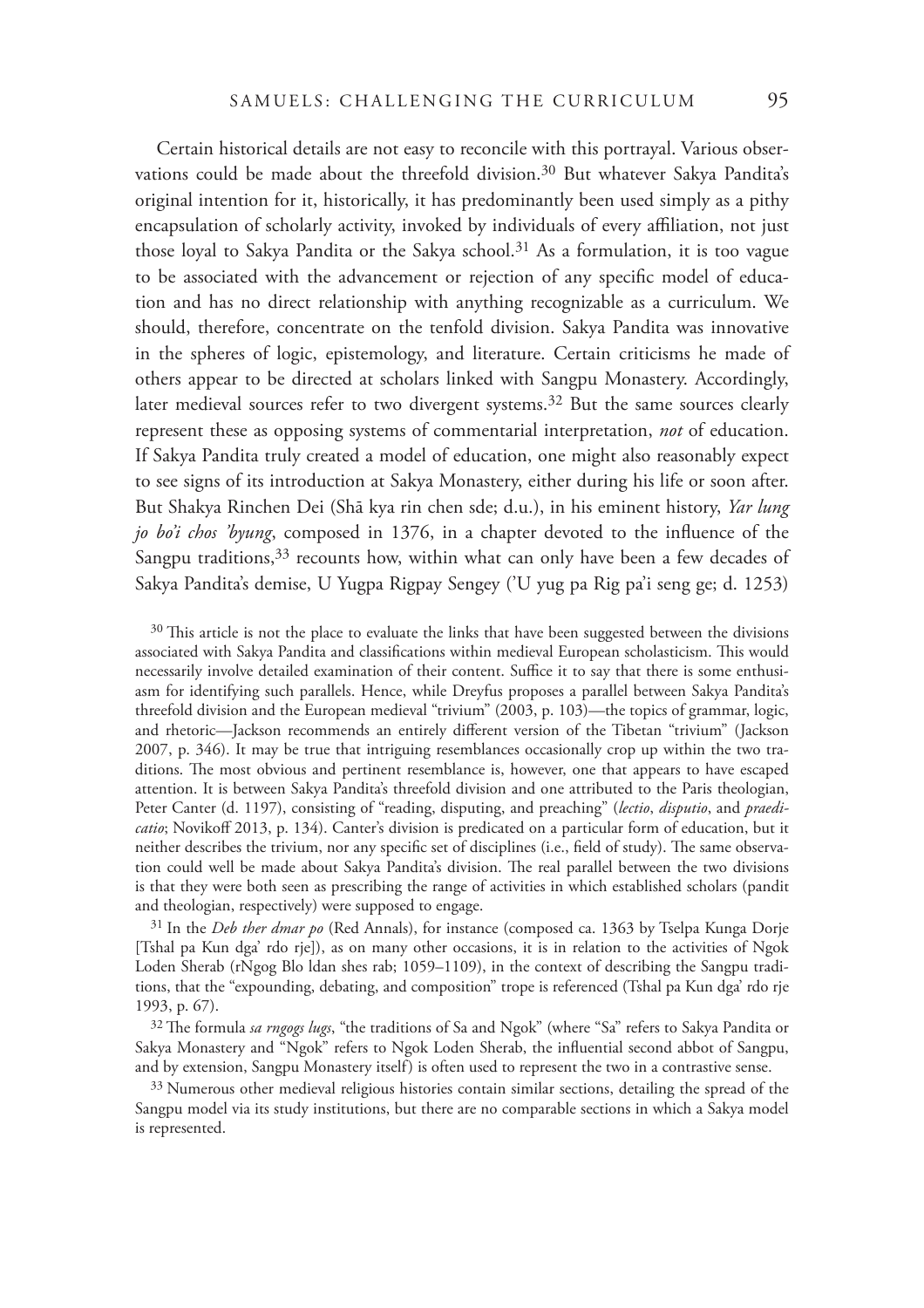"introduced a (Sangpu-style) study branch at Sakya monastery."34 As already stated, Sangpu was associated with a particular brand of learning, which, as this passage indicates, was disseminated through various satellite branches. Historically, there is nothing comparable associated with any "Sakya Pandita model." Furthermore, by the fourteenth and fifteenth centuries, when scholastic activities were at their peak, we see no evidence of competing approaches to education within the monastic sphere. Sakya Pandita's ideas had largely been absorbed into what had come to be seen as a shared scholastic tradition, allowing monks, almost irrespective of personal affiliations, to move freely between monastic centers in search of learning and testing. Sources from the time report no institutional divides (between, for instance, those favoring dialectical over expositional models), nor that it was necessary for monks to navigate contrasting systems. Differences in the commentarial and philosophical spheres were real ones, but it cannot simply be presumed that these translated into approaches to education, and no substantive evidence that they did has been presented. The two spheres should not be conflated: if the commentarial domain of the time could be likened to a broad church, the educational one may, in some respects, have been closer to a unified one.<sup>35</sup>

Even those who explicitly identify Sakya Pandita's classification with a curriculum qualify this with remarks about its limited success in terms of implementation.<sup>36</sup> But for anyone with an interest in the history of education in Tibet, it is exactly these practical dimensions, outside the realm of theory, that are likely to be regarded as the most important. As discussed below, historical references to Sakya Pandita's classification are numerous. But it is difficult to substantiate the idea that monasteries in medieval times set out to organize education according to Sakya Pandita's model, within which the tenfold division might have served as the basis of a curriculum. Later centuries brought changes. During the nineteenth to twentieth centuries, some in non-Geluk schools sought to counter Geluk dominance. There was renewed interest in Sakya Pandita's writings, for precisely the reason that they seemed to offer an alternative scholastic approach to the one pursued in the Geluk institutions. This undoubtedly impacted on the non-Geluk monastic centers of learning founded during that time. But there is little to suggest that we are dealing here with institutional continuity, stretching back to the medieval period.

Quite aside from the issue of implementation, looking at the content of the division, there must be a question whether "curriculum" is an accurate description. The classification of topics in the "major" category was inherited from India, $37$  and it is generally cited as evidence of Tibetan fidelity to a Buddhist Sanskritic model of learn-

<sup>34</sup>*'u yug pas sa skyar bshad grwa btsugs*. Shā kya rin chen sde 1988, pp. 132–33.

 $35$  The question of whether this extended to curricula unification is discussed below.

<sup>36</sup> Dreyfus 2003, p. 105; Gold 2007, p. 14.

<sup>37</sup> Sobkovyak 2015, p. 60.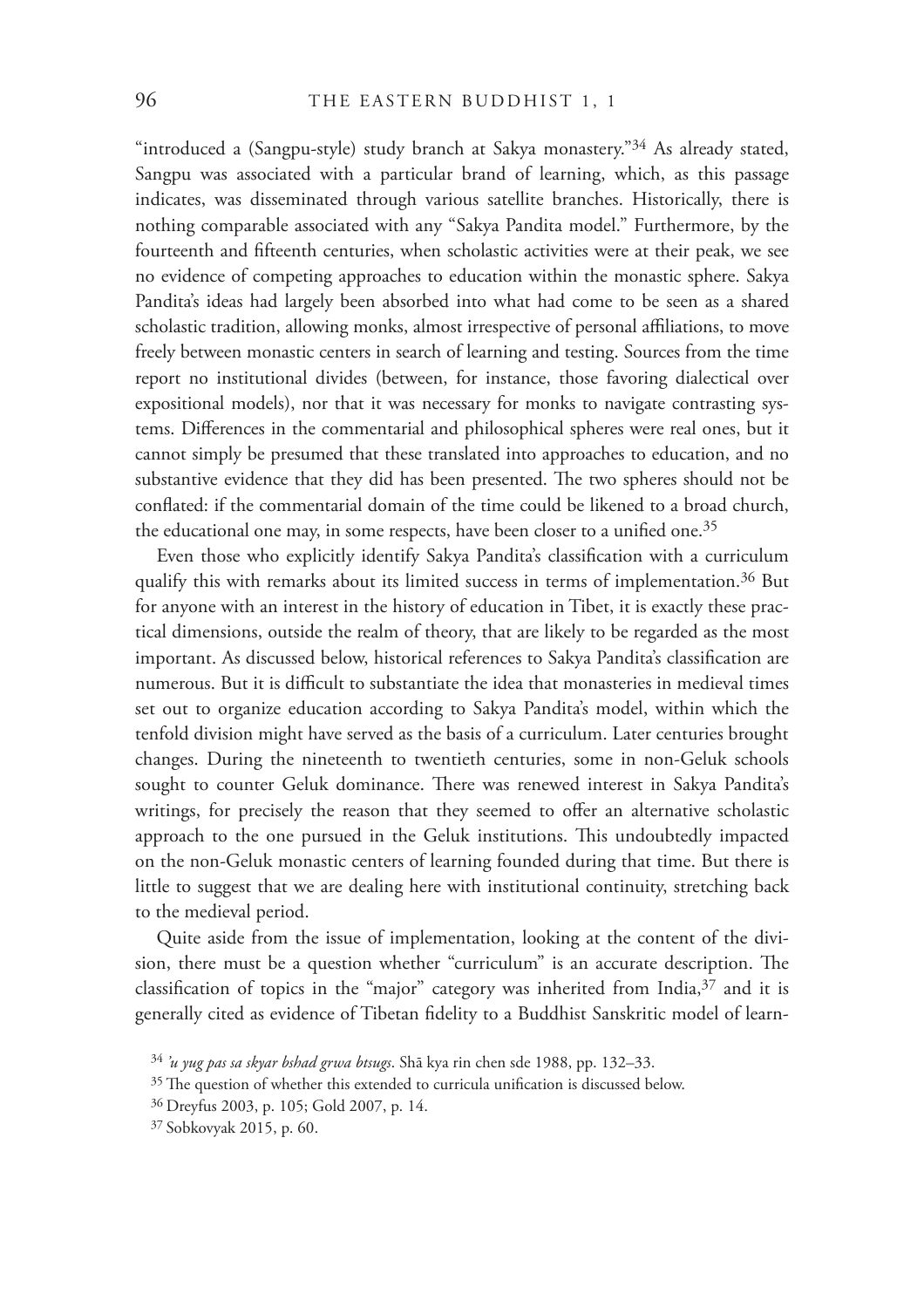ing. There has been general agreement on the five topics in question, $38$  but far less on what each actually represent. Only with the category of logic, and to a lesser extent, that of medicine, has there been something like an agreed corpus of writings. What is ostensibly the main category (*nang don rig pa*; Skt. *adhyātmavidyā*), which Dreyfus translates as "Buddhism,"39 literally means "inner learning." While most Tibetan scholars have asserted that it refers to textual studies, it can equally be interpreted as affirming the primacy of meditative knowledge, and therefore something less than a wholehearted endorsement of the scholastic approach. The category of "grammar" originally dealt with Sanskrit, but this eventually morphed into the study of Tibetan linguistic elements, while the category of "arts" seems always to have been nebulous almost to the point of incoherence. In brief, many aspects of these categories are illdefined and ambiguous. However much this results from the way they have been stretched and remoulded to aid assimilation, the idea that the Tibetan historical writers who describe them are presenting us with a genuine course or program of studies is unconvincing.

Sakya Pandita's real contribution here was in terms of topics in the "minor" division. This is despite the fact that his *Entrance to Scholarship* contains no explicit reference to it nor at any point mentions a tenfold division. The solidification and promotion of the tenfold classification, with its internal, major-minor distinction, appears mainly to have been the work of his successors. It is true, however, that presenting the five as a secondary, but highly important group of topics was congruent with Sakya Pandita's own thinking.<sup>40</sup> He shared with his contemporaries an interest in Sanskrit writings, but he was also especially enamored with a strain of Buddhist intellectualism that prized florid, stylistic, Sanskrit literature. Sakya Pandita frames his *Entrance to Scholarship* with the question, "What is a scholar?"<sup>41</sup> In answer to this he proceeds to construct the paradigmatic image of the "truly" learned Buddhist (*mkhas pa*).<sup>42</sup> This he

38 Sobkovyak represents the five as, "grammar, logic, the inner science (Buddhist philosophy), medicine, and the arts" (2015, pp. 59–60).

39 Dreyfus 2003, p. 101.

 $40$  Only at two points in the work (Sa skya Pandita 1992, pp. 371–72, 453) does the author mention the five major fields. No overt reference to a "minor" category (fivefold or otherwise) is made, although topics now organized under that rubric appear together with the five belonging to the "major" category.

<sup>41</sup> mkhas pa zhes bya ba gang yin zhe na (Sa skya Paṇḍita 1992, p. 372). See also Jackson 1987, vol. 1, p. 3.

<sup>42</sup> The translation "scholar" for *mkhas pa* is entirely contextual. In other works, Sakya Pandita develops different dimensions of the term/concept, relating more to worldly wisdom, morality, etc., than erudition. His *Entrance to Scholarship* also seems to use an earlier treatise, composed in 1167 by Sönam Tsemo (bSod nams rtse mo; 1142–1182), entitled *Entrance to the Dharma* (*Chos la 'jug pa'i sgo*), which promotes the image of a pious, religious aspirant, as a foil for construction of a parallel (scholarly) identity.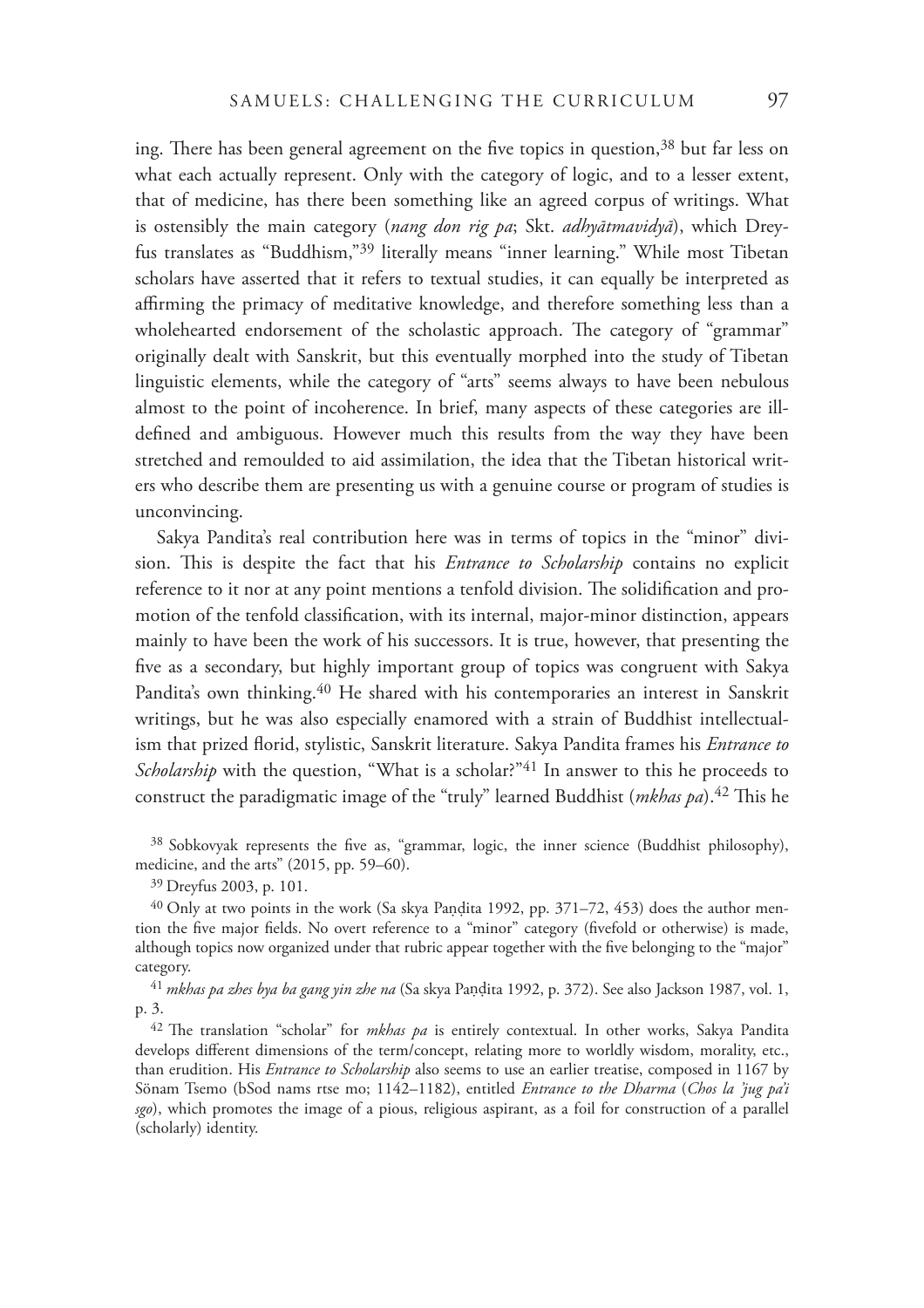defines more in terms of knowledge of treatises and fields of learning than any faculty for critical thinking. The topics of the "minor" category had their origins in Sanskrit literary learning and were again not Sakya Pandita's creation. But he employed his vision of the scholarly ideal to promote them in Tibet, and in his *Entrance to Scholarship* he suggests certain treatises of Sanskrit origin that might serve as the bases for their study.<sup>43</sup>

The tenfold division represents much more than a classification of branches of knowledge. In its structural and strategic dimensions, it is a scheme. Following a template common in the systematization and organization of knowledge by those representing established religions, it seeks to (1) privilege religious knowledge, and (2) circumscribe boundaries related to it. The first it achieves partly through stratification. Religious knowledge is placed in a separate, ascendant (or transcendent) category. This hierarchy is also enforced by means of attendant suborganizations.<sup>44</sup> A scheme that subordinates other forms of knowledge to the overtly religious might be deployed to justify and reinforce religious exclusivity or elitism. But Sakya Pandita and his successors seemed more concerned with constructive manipulation of the scheme. It portrays certain forms of knowledge (other than the overtly religious) as "inferior," but their mere inclusion bestows on them a degree of "worthiness." This partial ennoblement legitimizes them as areas of interest for religious practitioners. By engineering this new vision of the Buddhist scholar, and presenting Sanskritic literary learning as integral to the identity of such an individual, Sakya Pandita and his followers sought to secure widespread acceptance for a raft of topics that were, for them, objects of personal passion. The "religious" credentials of some of these might seem dubious. It is especially difficult to imagine how *kāvya*, a genre of courtly poetry, which still attracts criticism for its "unmonkly" themes, would have gained the prominence it subsequently enjoyed had it not been depicted as fundamental to the noble ideal. As already hinted, the Sanskritic vision of learning did not, in any real sense, endure. And in contrast with *kāvya*'s abiding success, Sanskrit learning itself never became mainstream.

Two observations about the classification that are relevant to the issue of a curriculum can be made. Dreyfus claims that most of the ten branches were frequently left out of the monastic curriculum on the grounds that they were judged "secular."45 But for understanding monastic involvement in some of these fields, the notion of a secular-religious divide has limitations. The topic of medicine, for instance, may not have been a standard feature of monastic curricula in institutions focused on scholastic

 $43$  Sa skya Pandita 1992, pp. 371–72. This is not presented as a comprehensive list and could not accurately be characterized as a syllabus.

<sup>&</sup>lt;sup>44</sup> These are the distinctions between the "major-minor" (*che-chung*), "internal-external" (*nang-phyi*), and "uncommon-common" (*thung mong min pa-thun mong*).

<sup>45</sup> Dreyfus 2003, p. 102.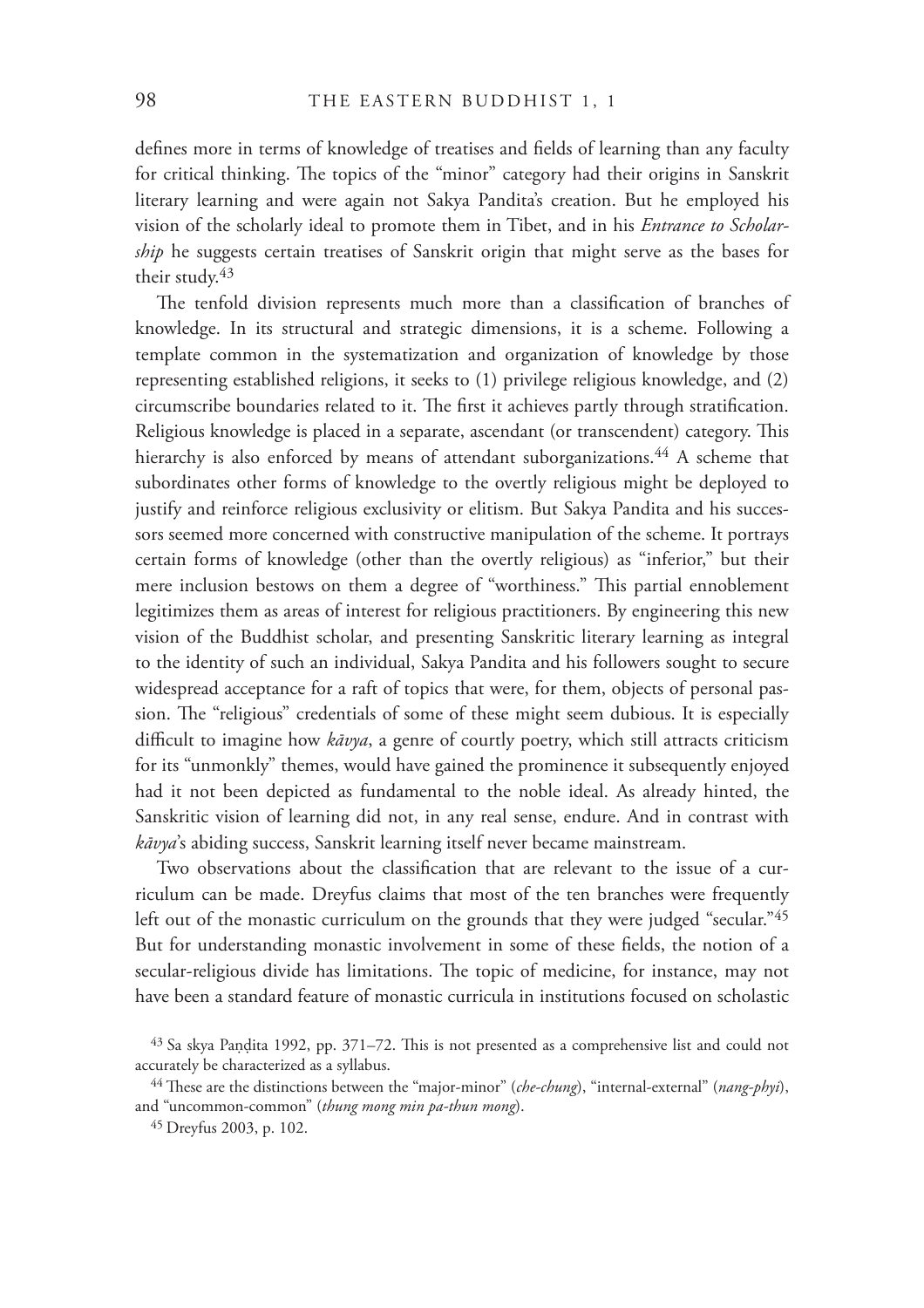learning. But it has still been regarded as a natural area of interest for Tibetan monastics more generally, and in the postmedieval era, some specialist medical colleges have been populated exclusively by monastics. In this matter we are reminded of a perennial discourse between members of the monastic and non-monastic communities on what fields of interest and learning, beyond the scriptural and professedly religious, were appropriate for monks, or more pointedly, those which, due to being regarded as inconsistent with the monk's role, should be subject to proscription. In the context of medieval Sri Lankan *pirivenas* (i.e., Buddhist monastic centers), a twelfth-century royal decree reportedly banned the study of "poetry, drama, and such other base subjects."46 Certain topics have recurrently been disputed territory. Most conspicuous here are a spectrum of literary subjects, especially forms of poetry and narrative with prominent "worldly" themes, astrology, divination, and occasionally, aspects of language learning. The number of times that the tenfold scheme has been evoked can leave no doubt that it has for centuries served as a device legitimizing Tibetan monastic interest in these areas, providing some degree of official sanction, and thereby quelling the potential for disputes that have, in other Buddhist contexts, necessitated other forms of intercession.

The second observation relates to the actual effect of the tenfold scheme on institutional learning. Since the late medieval period, hagiographies have proudly declared their subjects to be masters of the topics embraced by the tenfold classification. These writings also, sporadically, contain details (including references to texts and teachers) that seemingly support the idea of a role for the classification in the organization of learning. But it is the claims themselves that should be seen as normative. Sakya Pandita and his followers were entirely successful in establishing the image of a consummate scholar. If references to the classification increase, this is probably because anyone who sought to project himself (or another subject) as a genuine scholar simply could not afford to suggest deficiencies in his learning. The description, "master of the ten branches of learning" (*rig pa'i gnas bcu la mkhas pa*) should be recognized as a literary idiom. When mastery is claimed for an individual, it can neither be understood to reliably reflect what he (or very rarely, she) had studied, nor what monastic centers of the time offered in terms of institutional learning. This "master" was not a specific title. There seemed to be no set criteria for mastery of the ten categories. As such, this "qualification" was largely one that was self-proclaimed or conferred by disciples. The evidence in biographical writings is entirely consistent with *informal* learning; something that owed more to personal inclination and chance opportunity than any predetermined program. As *kāvya* was viewed as emblematic, presumably few would dare to claim "mastery of the ten branches" without some formal study of the subject. But with regards to the remainder of the minor branches, there are reasons for doubting the

46 Deegalle 2004, p. 248.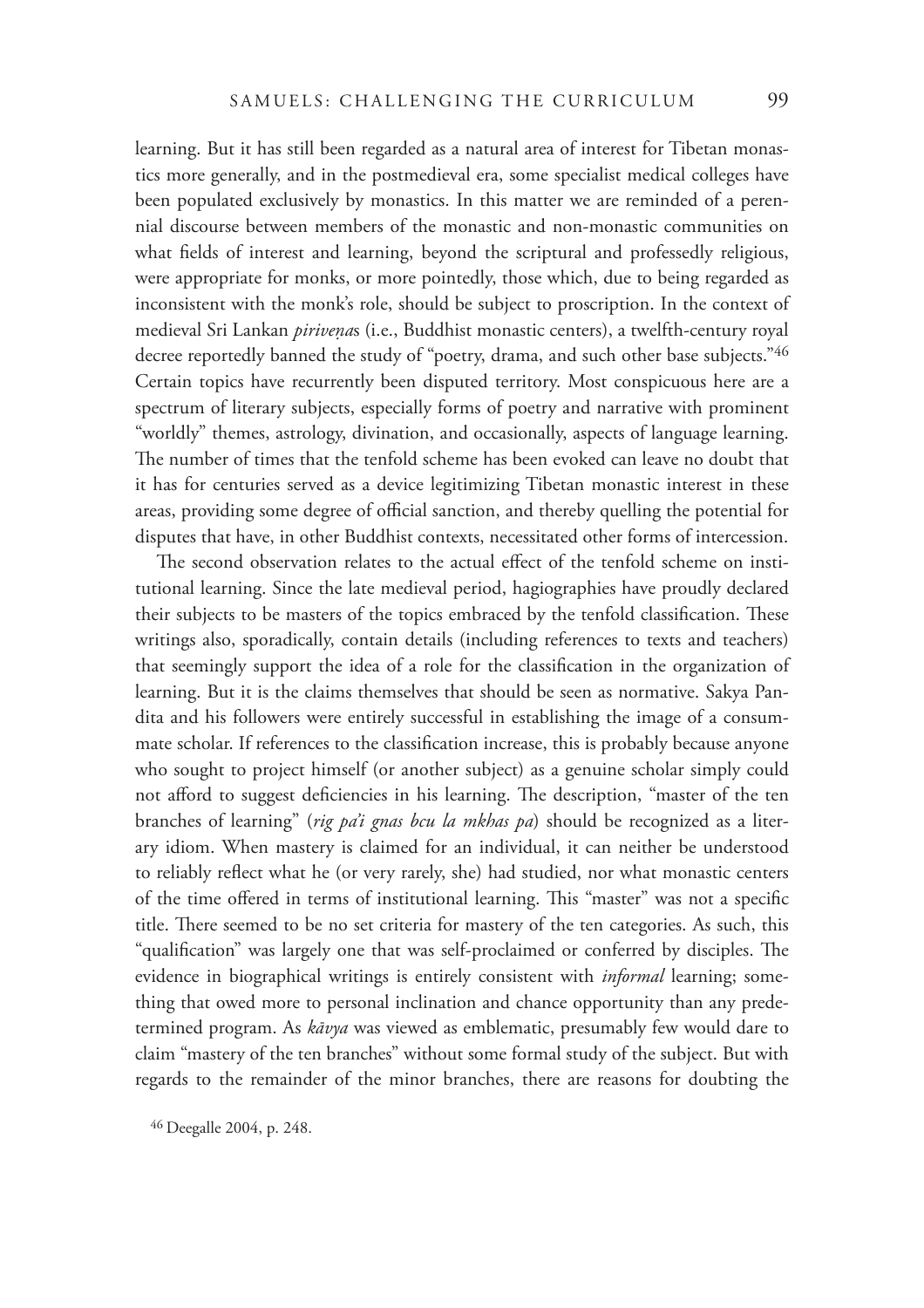substance behind many claims. And the idea that during the medieval period there was any form of standard monastic education, in which topics such as arts and crafts or theater constituted some form of curriculum, is one that cannot seriously be entertained.

With such vagueness about the tenfold scheme's contents, and questions about its historical implementation, it would hardly seem to meet the standards of what might reasonably be expected of a curriculum. The scheme's association with Sakya Pandita has surely been a factor in some academic studies choosing to describe it as such. The assumption, perhaps, is that something emanating from such a towering figure of authority must have been expressed on an institutional level. But that would rest on a highly questionable understanding about the literary sphere's relation to the real world, and perhaps even the failure to distinguish between the two.

# *Issues of Curricula Enumeration: A Historical Case Study*

The remainder of this article examines a specific historical event and seeks to understand how it relates to curricula evolution. By no later than the fourteenth century, titles seeming to warrant the description "scholastic" emerged in Tibet. Several of these titles contain numbers.<sup>47</sup> These are interpreted as references to particular sets of subjects that individuals were required to study in order to gain the title. The awarding of titles was linked with a regime of testing. The subjects alluded to in the titles, therefore, have been understood as a course of studies; something for which the term "curriculum" may be seen as appropriate.<sup>48</sup> On a scale that is without precedent elsewhere in Tibetan history, a series of rapid changes occurred in the names of these titles within a fifty-year period (approximately 1385–1435). Towards the close of the fourteenth century, there appears to have been a commonly accepted, premier title. But within a few decades, two new "highest" titles successively appeared. The numbers referenced in them grew from "four," to "ten," to "myriad." Here we are particularly interested in the first documented shift; the question is why the so-called "ten pillars" (*ka bcu*) title was introduced, where the "four pillars" (*ka bzhi*) had previously sufficed. What exactly was this an expansion of, what circumstances led to it, and to what extent did it represent an evolutionary stage in the concept of a curriculum?49

<sup>&</sup>lt;sup>47</sup> Jackson was the first to directly address the evolution of scholarly titles during the medieval period. He suggests that scholastic titles and degrees already existed prior to the appearance of the first "numbered" version at the beginning of the fourteenth century. Jackson 2007, pp. 346–47.

<sup>48</sup> For further details see Jackson 2007.

<sup>&</sup>lt;sup>49</sup> Sources do not agree on the spelling for the titles. They are either the four, ten, etc., "pillars," "difficult (areas)," or "authoritative (subjects)," depending on which of the homophonous variations (ka, *dka*', or *bka*') of the titles' first syllable is treated as definitive. I have chosen to follow the first variant, which frequently appears in fourteenth- and fifteenth-century writings (although subsequently, it was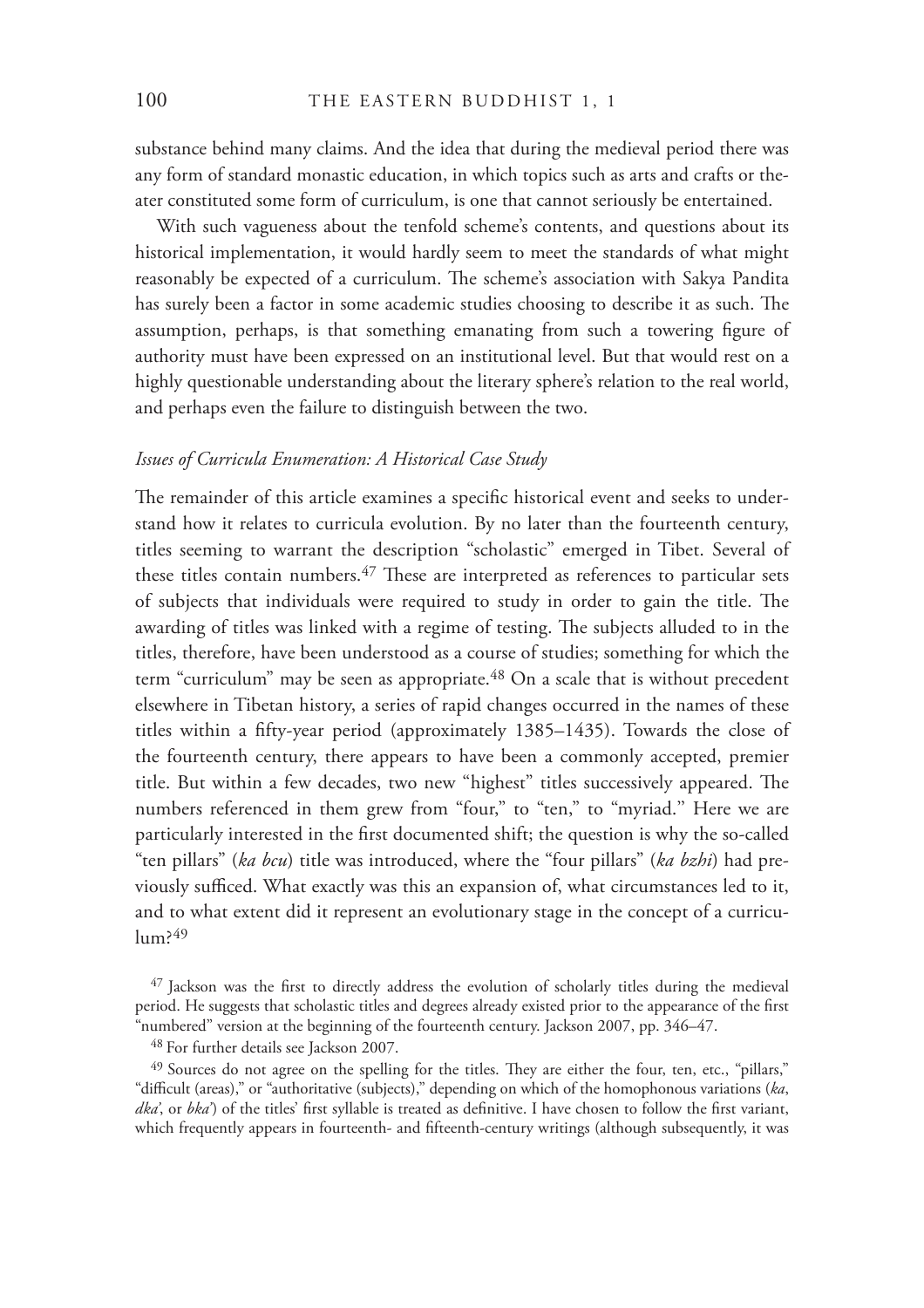Jackson dates the sequential emergence of these titles.<sup>50</sup> He talks of how one title was "augmented"<sup>51</sup> by another, and seems to interpret the shifts as reflecting evolutionary expansions of the curriculum, culminating in the creation of a final degree, which he believes "must have designated the entire agreed upon corpus of about eighteen texts."<sup>52</sup> Based on the position that the topics of the "four pillars" title are identifiable (as *prajñāpāramitā*, *pramānǷa*, *abhidharma*, and *vinaya*), Jackson thinks that the same should be true for its successors. Thus, he attempts to identify the texts associated with the two later titles (see below). With regard to the first, Jackson claims that, "testing in ten scriptures had become a fixed practice for advanced scholars in the reputable seminaries of dBus province in that time."<sup>53</sup> This gives the impression of a single scholastic curriculum, perhaps even within a unified scholastic system.<sup>54</sup> He does not state why Tibetan medieval scholasticism should be understood in such singular terms. But the implication appears to be that a unified system would have required such an agreed curriculum and, furthermore, that only an authoritative body working on behalf of such a system would have had the power necessary to undertake curricula expansion. Such assumptions might be sound if the systems and institutions of the time were comparable with those of the contemporary world, but this is something that has not been demonstrated.

There are, in fact, reasons for thinking that there was some variation with regard to the "four pillars," and that the title's existence does not constitute evidence of a standardized educational system, as it might be understood today.<sup>55</sup> Jackson's attempts to isolate the texts of the putative "ten-work curriculum"56 and its successor are also, it should be noted, conjectural. He identifies texts that *might* have fitted the bill. But he supplies no historical evidence that the works in question were ever described as, conceived of, or actually formed anything akin to a "curriculum" during the decades in question. Jackson also says that the third title, known as the "myriad" (*rab 'byams*), was

largely superseded by the other two). These spelling variations do not correlate with any detectable changes in the titles/degrees themselves. Whether they reflect changing conceptions of titles/degrees is less clear.

 $50$  Jackson 2007. These could not be characterized, strictly speaking, as discrete evolutionary stages, because the three titles coexisted for some time. Only in the seventeenth century did the "myriad" (*rab*  'byams) title finally reign supreme.

<sup>51</sup> Jackson 2007, p. 347.

<sup>52</sup> Jackson 2007, p. 347.

<sup>53</sup> Jackson 2007, p. 346. Jackson refers to "scriptures" rather than "pillars," following the third spelling variation (i.e., *bka'*) mentioned in n. 49.

<sup>54</sup> As corroborated, for example, by Hugon's representation of Jackson's position; see Hugon 2016, p. 305, n. 61.

<sup>55</sup> For more on this, see Samuels 2020b.

<sup>56</sup> Jackson 2007, p. 348.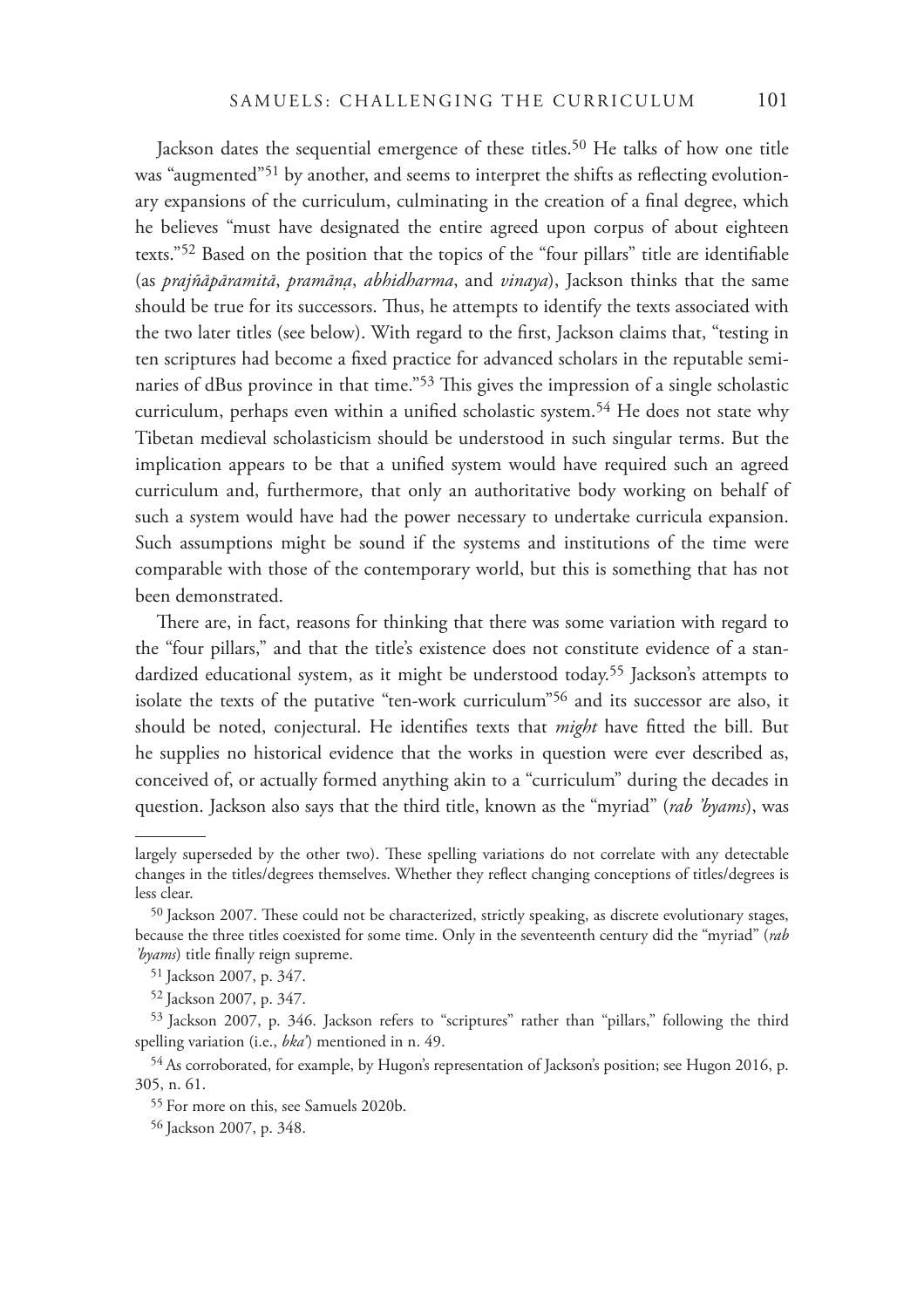associated with an established curriculum—a set of texts that he comes close to equating with a group of eighteen texts ( *grags chen bco brgyad*) eventually favored by the Sakya school. But again, he provides no historical evidence that this third title was specifically associated with this or indeed any other group of eighteen texts. Neither does he take into account the fact that by the mid-fifteenth century, different institutions, including those of the first Geluk (or dGe ldan) monasteries, which were asserting an identity distinct from the Sakya and others, were awarding their own versions of titles by that name. Although we may talk of a scholastic system, the extent that standards and practices related to education within that system were unified must not be exaggerated. Attempts to identify a single monastic curriculum, within such a system, based on a universally agreed corpus of texts, are vulnerable to the charge of essentialization.

Curricula expansion seems to be put forward as the way to explain the appearance of new titles. But there is something very passive about this notion of expansion. No reasons are given as to why, at this particular historical juncture, it should have occurred. Curricula expansion might seem credible if new compositions or translations had appeared on the scene, but all the texts cited by Jackson<sup>57</sup> had been available for several centuries. What developments in institutions or society, and what decisions and debates, might have lain behind these changes? And what certainty is there that the new titles were linked with curricula expansion? To address any of these questions it is necessary to investigate the circumstances behind the appearance of the new titles.

Some academic studies on biographical writings about medieval Tibetan scholars present a rather different understanding of the monastic curriculum than one limited to the aforementioned four or ten subjects. Biographies from the period often contain separate chapters or sections devoted to the scholastic education of their subjects, which include details of tests they undertook, titles they received, and texts they studied. Correspondingly, studies may deal with this material in individual sections,<sup>58</sup> in which reference to terms like "curriculum" are frequent.<sup>59</sup> Some direct relationship between the list of texts and a monastic curriculum is suggested, but the exact nature of this is not spelt out. The implications of such a relationship are, therefore, not explored. Such biographical writings may present us with a list of fifty or sixty texts.60 Such a litany is demonstrably intended to advertise the superiority and peculiar

<sup>60</sup> The biography of Rongtön Sheja Kunrig (Rong ston Shes bya kun rig, 1367–1449), *Ngo mtshar dad pa'i rol mtsho*, written by Shakya Chokden (Shākya mchog ldan; 1428–1507), for instance, contains just such a list. It refers to sixty texts that its subject is said to have mastered, forty of which he is reported to have taught about extensively (Shākya mchog ldan 2004, p. 28). Significantly, these enumerations appear immediately after remarks about testing.

<sup>57</sup> Jackson 2007, pp. 348–50.

<sup>58</sup> See for example Caumanns 2015, pp. 39–85.

<sup>59</sup> Caumanns 2015, pp. 58–59.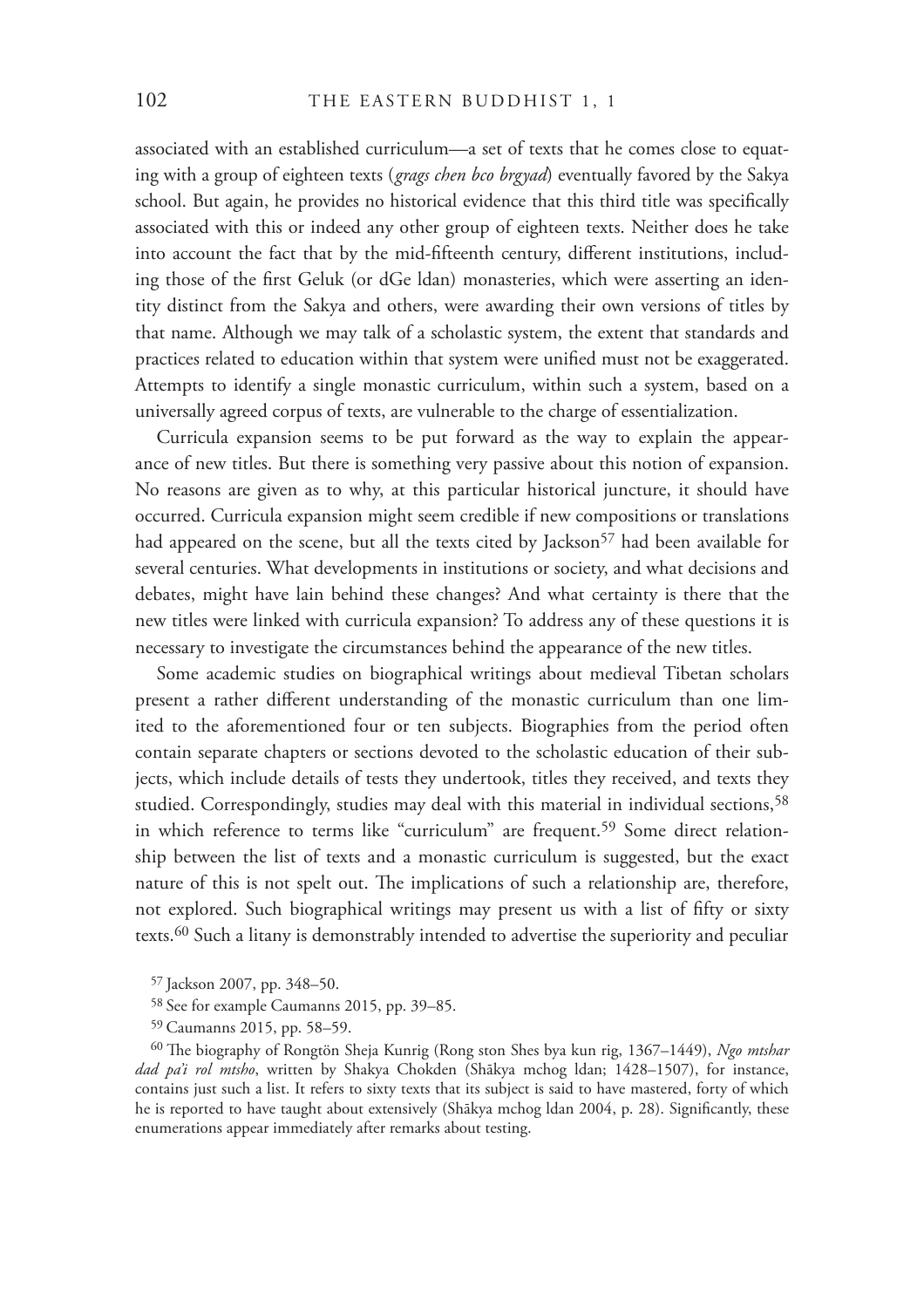breadth of its subject's scholastic endeavors. But how could it simultaneously constitute a monastic curriculum? What explains the huge disparity between the numbers in the titles and those on the lists (i.e., ten versus tens)? And how might a monastic institution have organized learning and conducted examination on sixty or so texts? The reason why such lists appear in the context of discussions about testing is identified below, but while they may be records of works studied by an individual, they do not relate directly to examinations associated with any form of curriculum (concrete or otherwise). Any serious engagement with the concept of a curriculum itself, and the aspects of demarcation and organized education that give sense to the term's usage, immediately make this apparent. It is necessary, therefore, to identify certain Tibetan terms and concepts used during the period in question and consider their role in the organization of learning.

# *Academic Terms: Indigenous Concepts, Historical Contexts*

Terms that might currently be presented as Tibetan equivalents of "curriculum" are invariably neologisms, and no single term, in either demotic or literary lexicons, could be said to denote a traditional conception of a curriculum. But concentrating specifically on the period of approximately five decades already identified, two terms that in other contexts are translated as "text" and "Dharma" respectively—*gzhung*  and *chos*—seem significant. Growing ideation around them translated into the organizational and institutional spheres, and one of the products of this was a concept seemingly approaching that of a curriculum. Even when translated simply as "text," gzhung connotes authority, and indeed in other contexts, means "government."<sup>61</sup> This association with authority was key in the development of another concept, the *gzhung chen*, which is literally rendered simply "great text." The *gzhung chen* came to represent something akin to a "major authoritative work"—one with sufficient substance to warrant its own commentaries. Within the scholastic sphere, such works were eventually viewed as forming a category—an isolable collection of texts invested with particular authority. In subsequent centuries, the various collections that served as the basis for organized monastic learning crystallized around this concept. Thus, we have the primarily Sakya conception of the category, with the aforementioned "eighteen authoritative works" or "famed eighteen works" (*gzhung chen bco brgyad*; *grags chen bco brgyad*), the "five authoritative tomes" (*gzhung chen po ti lnga*) of Geluk scholasticism, and the "thirteen authoritative works" ( *gzhung chen bcu gsum*), popularized in Nyingma (rNying ma) monasteries and beyond. All of these became central to

 $61$  The "text" gloss is attested in documents from imperial times (seventh to ninth centuries), whereas the "government" provenance is less clear, although the two appear to have informed each other for a number of centuries.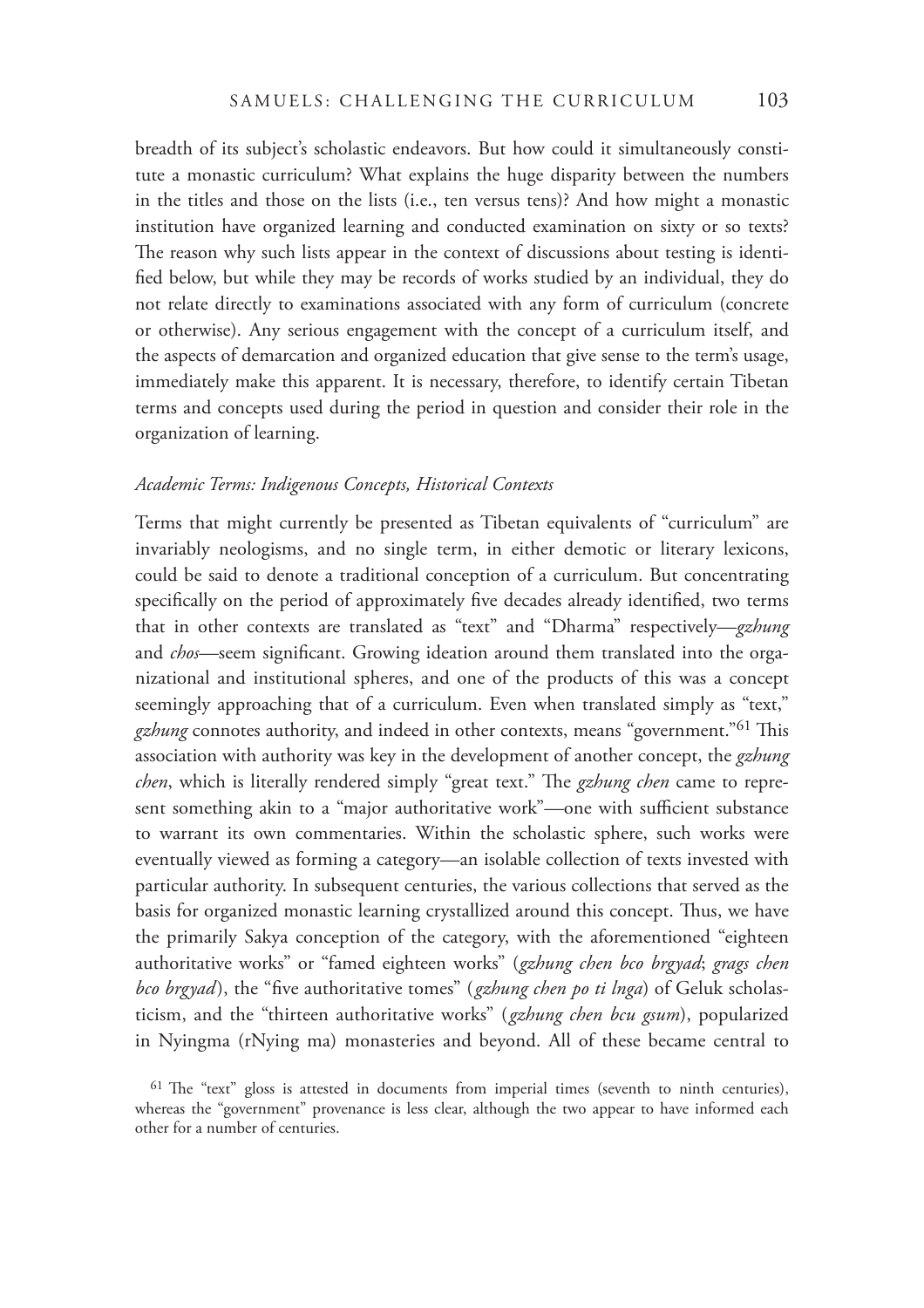standardized forms of monastic education, and in these later contexts, can be described as "curricula."62

The concept of the "authoritative work" as a superior, commentary-worthy category of texts was well established by the time in question. But it had not yet solidified into the settled collections of later times (such as the five, eighteen, and thirteen)—those that would develop into virtual (and closed) canons. The same term (*gzhung chen*) also appears to have been associated specifically with the scholastic approach favored at Sangpu. In reference to the tradition, Gö Lotsawa ('Gos lo tsā ba, 1392–1481), in his *Deb ther sngon po* (Blue Annals), referred to "those who compose explanations on the authoritative works,"<sup>63</sup> that is, following the example set by Ngok Loden Sherab, those who studied the major Indian Buddhist treatises not directly, but through commentaries written by Tibetan scholastics.<sup>64</sup> Underlying subsequent debates about what texts did and did not belong to the embryonic category (and to some extent also, discourse about their commentaries) was the issue of *representativeness*: Which works, in particular areas of Buddhist learning, were the definitive ones, and indeed what were the essential areas of learning? These will be elaborated on below.

Authority was axiomatic to the concept of the *gzhung chen*, but the category was not used to create a prescriptive-proscriptive divide with respect to learning. Monks were not prohibited from studying texts that fell outside the bounds of the collections. The realm of monastic learning could best be understood in terms of a three-way divide. Between the "authoritative works" and areas that were totally off-limits to monastics was an intermediary territory, occupied by a wide range of fields, topics, and writings. Included within it were some of the same topics, such as poetry, medicine, and divination, that the tenfold classification appeared to sanction, but which, in reality, have enjoyed fluctuating relations with "official" monastic learning, depending on historical and regional variables, as well as the inclinations of individual schools and institutions. This category also included the topic of tantra, and it is clear from medieval biographies that the acquisition of knowledge and engagement in activities related to tantra were not so much permitted, as expected. Those who were involved in scholastic pursuits simultaneously sought teaching and instruction on tantra, poetry, and other subjects. Given that a keen interest in such subjects appears to have bordered on a requirement, it is difficult to represent them as "extra-curricular"; simply choosing to ignore them seems not to have been an option for the individuals concerned. Furthermore, the monks who received teachings on tantra would often do so in the very same monasteries where they pursued

<sup>62</sup> For more on such curricula in contemporary monastic settings, see Dreyfus 2003, pp. 111–48. For more on the thirteenfold collection, see Pearcey 2015.

<sup>63 &</sup>quot;*gzhung chen po'i bshad pa mdzad pa rnams*" ('Gos lo gZhon nu dpal 1984, p. 399).

 $64$  The individual "authoritative works" are almost exclusively Sanskritic in origin. The only obvious exception to this is discussed below.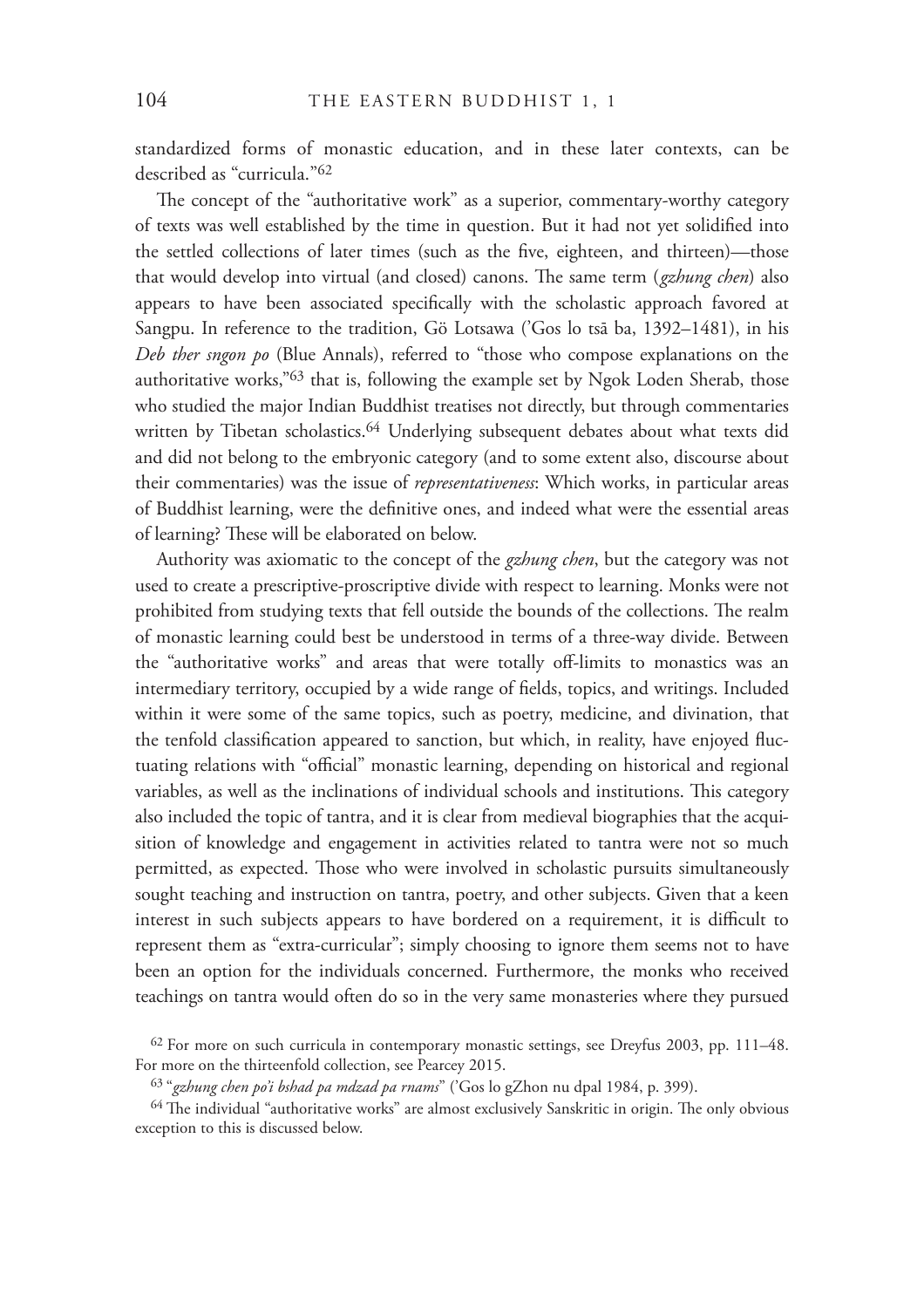their main scholastic activities (and occasionally rely on the same teachers). This might be seen to pose challenges to the idea that a monastic curriculum existed at the time. The notion of a curriculum might seem to lose real sense if the study of topics outside it was, on the institutional level, encouraged, expected, and apparently even facilitated. But here it is perhaps useful to recall the distinctions referred to in the introduction. These medieval monasteries undoubtedly served as hubs of intellectual activity. They housed resident communities and a steady flow of itinerant scholars passed through them. Their existence increased the likelihood of encounters between those seeking knowledge and those prepared to impart it. But with topics such as tantra, however benign an environment these centers proved to be, the monastic authorities do not appear to have taken an active role in organizing or regulating their learning. In this crucial regard their study was distinguished from that of the topics discussed below. They may well be judged, therefore, to fall outside the domain of what can reasonably be described as a "curriculum."65

Let us look more deeply into how, during the medieval period in question, learning was organized in Tibetan monasteries, and what part in this organization concepts relevant to a curriculum might have played.66 We refer here to Tibetan monasteries following the scholastic approach originally developed at Sangpu.<sup>67</sup> The term *chos* has a range of more familiar glosses (e.g., "Dharma," "Buddhism," and "religion"), but had more specific and technical meanings within this medieval context. In the biography of Shakya Chokden (Shākya mchog ldan; 1428-1507), we find it combined with the aforementioned word for "text," to form *gzhung chos*. This delineates works that belong to a nascent category,<sup>68</sup> seemingly the precursor to the notion of a settled "curriculum,"

<sup>66</sup> The details for this section are drawn primarily from contemporary biographical materials, such as those cited at more length below.

<sup>67</sup> The term *mtshan nyid*, which is currently translated simply as "dialectical," was coined in the early medieval period and encapsulated the Sangpu approach. For more on the historical use of this term/concept in relation to Tibetan scholasticism, see Samuels 2020a.

<sup>68</sup>!is text (*Shākya mchog ldan gyi rnam thar zhib mo rnam 'thag*) is discussed at length by Caumanns (2015). It presents a vivid picture of the scholastic scene during the period in question, and it uses the term *gzhung chos* frequently (e.g., pp. 13b, 14a, 19a). Despite its heavy reliance on

<sup>65</sup> Regarding medieval Buddhist monastic contexts other than those of Tibet, McDaniel says, "the primary content of the monastic curriculum for Laos and Northern Thailand consisted of ritual (both protective and daily monastic liturgies), grammatica, and ethical and romantic narratives" (McDaniel 2008, p. 127). Similarly, with regard to Sri Lanka, Deegalle informs us that, "the curriculum of the fifteenth-century Pirivena included a mastery of several languages (Sinhala, Pāli, Sanskrit, Prākrit, and Tamil), plus the study of the Pāli canon, Mahayana philosophical texts, Indian philosophy, mathematics, architecture, astronomy, medicine, and astrology" (Deegalle 2004, p. 248). These describe the range of topics embraced within the context of differing forms of institutionalized, monastic learning. As mentioned in the introduction, for most of us, "curriculum" has implications of organized courses and programs of study, with required learning, quality control, and examinations. Reflecting on whether "curriculum" is the most appropriate term for describing all of the topics that a monk might or could have learned within a particular setting might seem like a worthwhile exercise.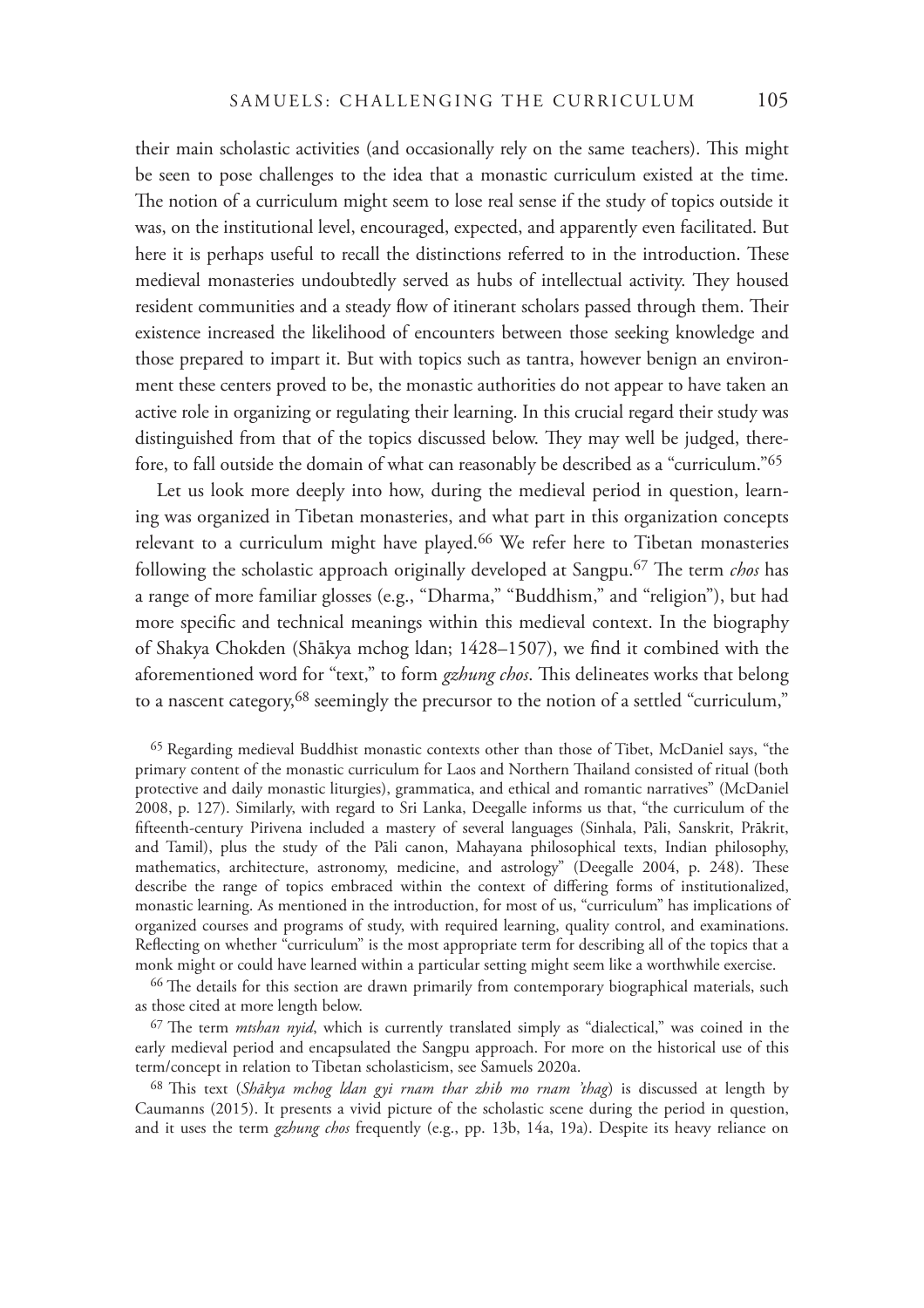but to avoid prejudgement, should provisionally be translated as "core texts." More significantly, *chos* served as a delineator, conceptually and organizationally. In monastic centers, institutional learning was organized around a calendar of four "sessions" (*chos thog*), based on the four seasons—that is, spring session, summer session, autumn session, and winter session.<sup>69</sup> Official session time (sometimes referred to as *dus chos*), was interspersed with "session breaks" (*chos dbar*). During breaks, monks seem to have enjoyed freedom to travel, seek a greater range of teachings, and engage in activities other than study (including meditational retreats, pilgrimages, visits to family, and management of personal affairs). But during session time, their presence in the centers was expected or required. Hence, *chos* was used as a delineator of "official" activities, including the teachings and tests that formed part of the course of studies. The biography of Tsong Khapa (Tsong kha pa, Blo bzang grags pa; 1357–1419), for instance, relates how Sakya Monastery was not in study session when he first arrived. He took private instruction elsewhere in the interregnum, before returning there to take a test on the topic of *prajñāpāramitā* when the scholastic session reconvened.<sup>70</sup>

Informally, during the session breaks, monks could privately approach individuals of their choosing for teachings, either within or beyond the monastery's confines, on the core texts or other subjects. During session time, energies were apparently more focused on that official core. Outside administrative roles, monastic centers made official teaching appointments. Those holding such posts (*slob dpon* and *zur chos pa*) were required to provide instruction on the official core, although the system also accommodated learning with visiting teachers. Teachings on the official core must have involved gatherings of students, as opposed to purely private instruction, although I have yet to see unequivocal references to "classes." Such matters may have been judged too prosaic for inclusion in religious biographies, although the nomenclature and indeed the "class culture" that is evident in later writings may still have been at a formative stage. There can be no doubt, however, that knowledge transmission in these monastic centers represented a radical departure from what might normally be described as the traditional model. The restrictive controls imposed on the imparting of specialist knowledge and skill were found not just in the religious domain (relating to esoteric or private instructions), but in all sorts of areas (healing, artisanship, and so forth) and were intertwined

earlier biographies, it was composed some years after the events it describes by Kunga Drölchok (Kun dga' grol mchog; 1507-1566). Concepts such as *gzhung chos* may well have gelled significantly during the intervening decades.

<sup>69</sup> That is, *sos chos, dbyar chos, ston chos,* and *dgun chos*. The first also has the variants *spyid chos* and *srod chos*.

<sup>&</sup>lt;sup>70</sup> The text, entitled *rJe btsun tsong kha pa chen po'i rmad du byung ba'i rnam par thar pa dad pa'i 'jug ngog*, was composed by Khedrup Geleg Pelzang (mKhas grub dGe legs dpal bzang; 1385–1438), and contains the passage, *sa skya'i dus chos ma tshugs kyi ring* . . . *chos tshugs nas sa skyar phar phyin kyi grwa skor mdzad* (mKhas grub dGe legs dpal bzang 1982, p. 20).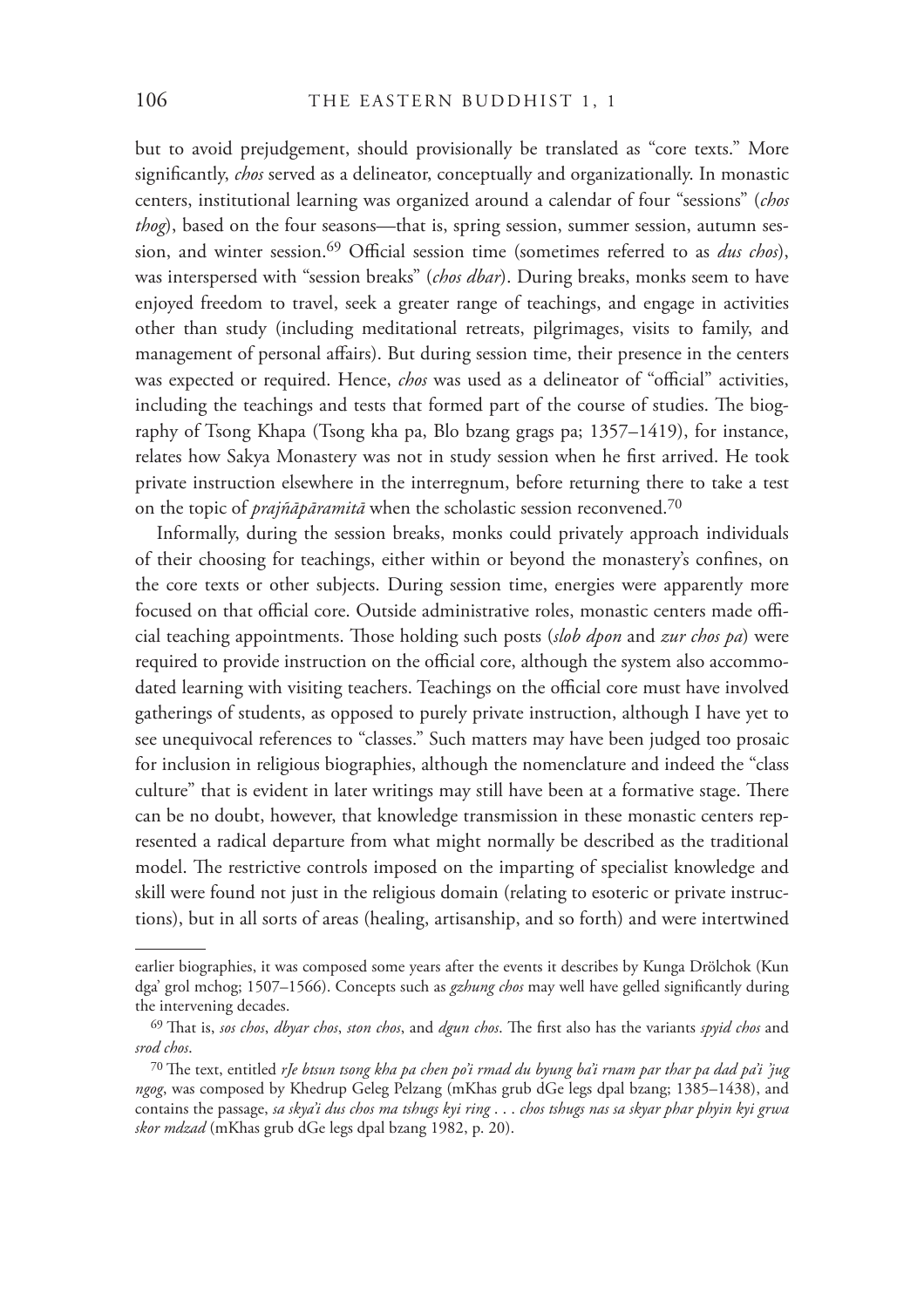with notions and mechanisms of inheritance, and therefore protected. But here, these controls were simply removed. The scholastic model was one of mass learning, in which the idea of "lineage" (*rgyud pa*) transmission was dispensed with. Although again, precise details about them are sparse, other activities associated with this form of organized learning were decidedly public. Debates and discourse were conducted openly, before the monastic assembly, and appear to have been predicated on collective participation. The public dimension was also central to testing and examination. Processes were not entirely standardized, but the existence of testing regimes and the awarding of titles clearly demonstrate that learning was constituted of courses of study, with defined endpoints. The organization and structure involved was that which many would associate with a system of education.71

Aside from these activities and practices, signs of organized learning are found in the literature that was generated and employed within these monastic centers. The fundaments of learning seem not to have been the province of the monastic centers; most accounts suggest that basic literacy skills were acquired informally, through family and local networks. The centers concerned themselves primarily with "higher" learning. The scholastic tradition's relationship with scripture became a remote one. It was far more interested in the "authoritative works"—the commentarial writings on scripture, translated from Sanskrit.72 As stated above, these were, in turn, generally approached through the medium of native writings. The "summaries" (*bsduls pa*) genre of works, first developed at Sangpu, gathered and systematized information from Indian texts. But they also added new material, expressly so that they could serve as primers. In contrast with the Thai and Laotian materials examined by McDaniel, which speak of nonstandardized teaching adapted to fit localized, vernacular, and personalized settings, these works were intended to serve a system of graduated, group learning, which sought to transcend such differences. The Tibetan primers not only prepared students for study by introducing them to the basic taxonomies and epistemology dealt with in Indian and Tibetan scholarly writings, but also the basics of disputation practice. These works increasingly followed a dialectical format, reflecting the pedagogical context within which they were designed to be used. By the fifteenth century, probably following the lead established in the primers, many of the materials used for studying the Indian treatises had dispensed entirely with exegesis and were constructed almost solely of debates. Texts following such formats subsequently took on the status of what is generally referred to as "manuals" ( *yig cha*), which came to dominate learning in Geluk scholasticism.

In general terms, contemporary scholasticism, especially as practiced in the Geluk centers, retains the same relation to the two strata of works (Indian and Tibetan) as its

<sup>71</sup> For more details of scholastic practices of the time, see Samuels 2020b.

<sup>72</sup> See Dreyfus 2005, p. 285.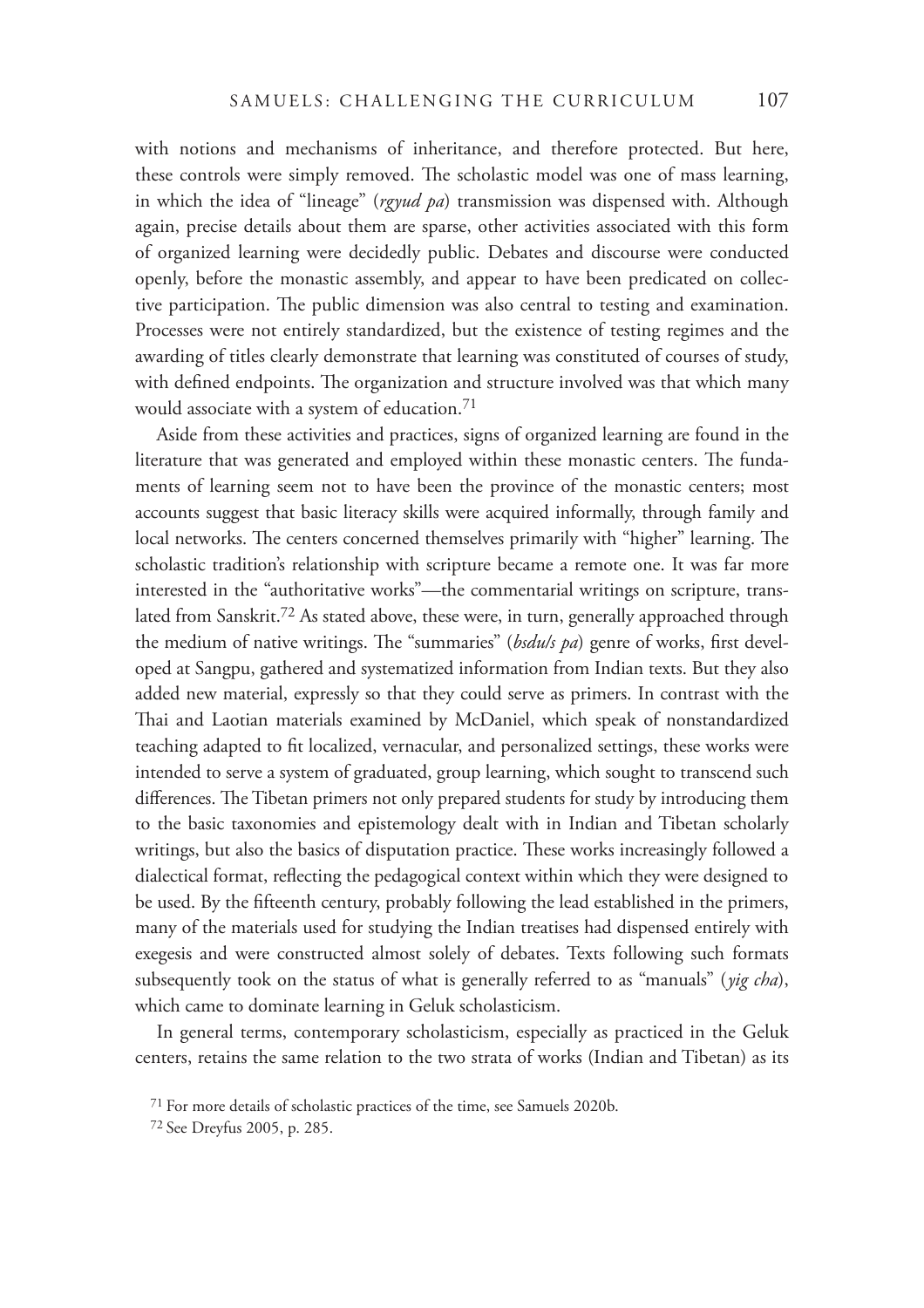medieval counterpart. The five topics studied in the Geluk centers, like those of the "four pillars" in medieval times, are approached through Tibetan writings. But in one important respect, the traditions differ. Currently, membership of a monastic "college" (*grwa tshang*) obliges the individual to one interpretational line: the positions set out in the manuals used by that institution. In medieval times, monastic centers such as Sangpu had a far more liberal, multivocal approach. Regarding the subjects of the "four pillars," institutions may have favored the lines of interpretation set forth in specific texts, or by certain writers—those that seemed to have formed the basis of teachings by the "staff." But monks studying there could also seek teachings by other writers, whose works differed in interpretation. How many alternative lines of interpretation beyond the favored one each monk gained exposure to seems to have been a matter of personal discretion. Even during testing, there was apparently no insistence that a monk follow the favored line of the monastery. An anecdote in Shakya Chokden's biography, for example, suggests that the abbot of lower Sangpu, privately, and somewhat surreptitiously, communicated to Shakya Chokden that he approved of the commentary he had chosen to base his answers on during his *prajñāpāramitā* examination, despite its not being the official one used in the monastery. $73$ 

To sum up, in a number of respects, monastic learning during the time had already taken a shape that is still recognizable in the contemporary Tibetan scholastic system. Institutions and practices had coalesced into a coherent, structured system of learning. In the area that might now be described as "curricula," however, there were certain significant differences from today. Despite evidence that some notion of official areas of study existed (expressed partly by terminology such as *gzhung chos*) and that learning within monastic institutions was organized around these, the contents of these categories were not fixed. This was true both to the core Sanskrit-origin works and their Tibetan commentarial writings. Some degree of fluidity existed and processes of negotiation leading to their eventual solidification were still underway, a point amply demonstrated by the discussion that follows.

# *Strength in Numbers: Are Ten Pillars Preferable to Four?*

The foregoing description places us in a better position to appreciate the significance of the emergence of the use of the "ten pillars," and its relevance to the issue of monastic curricula. As already stated, prior to the title's appearance, the "four pillars" had prevailed, and the apparent growth in numbers (reflected in the names) has been portrayed as a straightforward curricula expansion. But a number of doubts have been raised here about this understanding. It seems to take the notion of a curriculum for

73 The work in question was *mNgon rtogs rgyan gyi rnam bshad tshig don rab gsal (Rong tik)*, composed by Rongtön. The anecdote is recounted in Kun dga' grol mchog, n.d., p. 11a.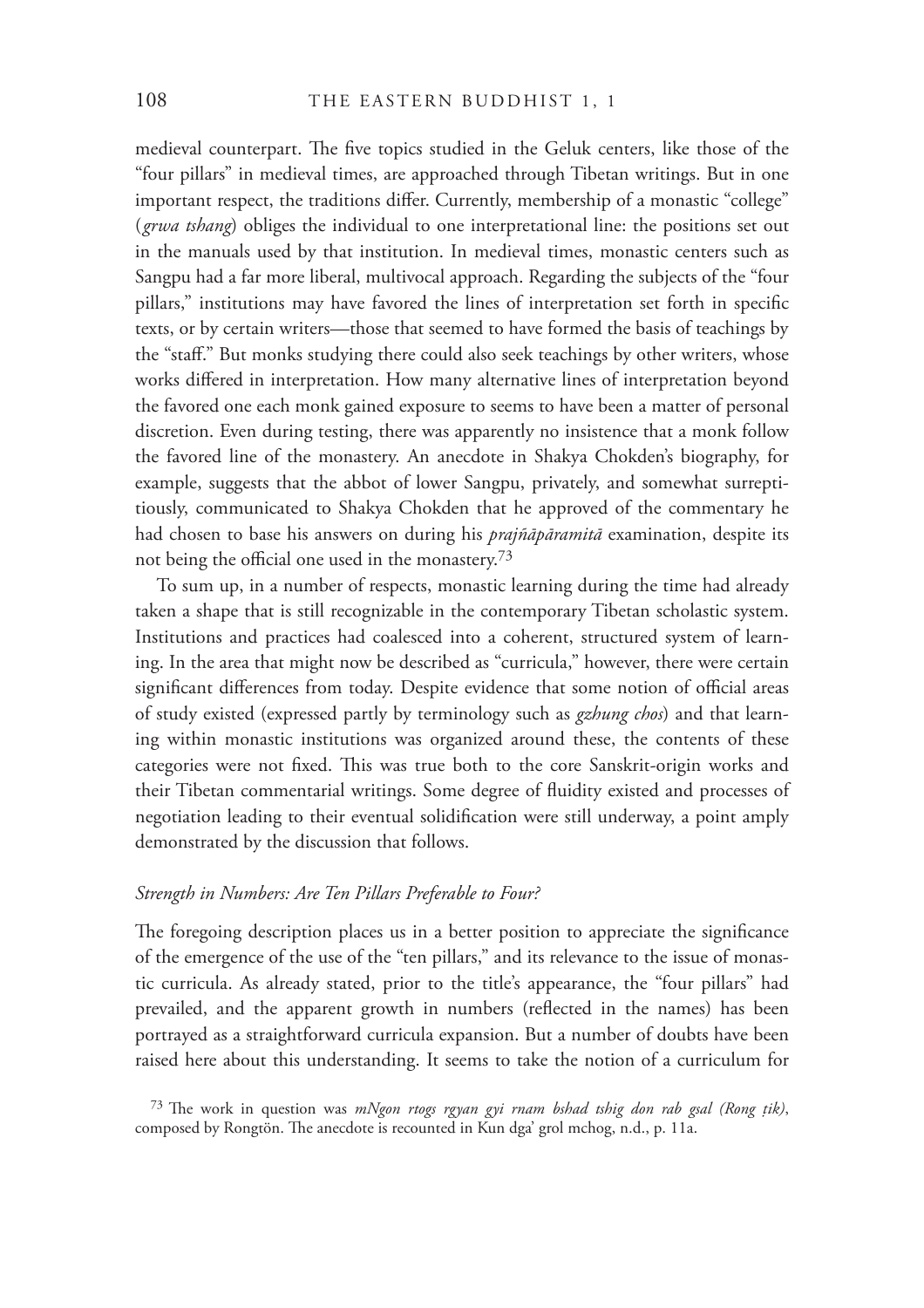granted; it is something that sits apart from the process of expansion to which it is supposed to be subject. But it also seems to be seen as nothing more than an agreed group of core texts. There is no sense that a curriculum must be conceived of and explained in terms of courses of study and programs of education. Furthermore, the passive way that the presence of a curriculum is understood means that no convincing explanation has been provided for how and why this expansion should have occurred. With regard to developments in the curricula-linked scholastic titles there are also questions about origin and agency. Monastic centers were clearly involved in the conferring of these titles. Based on this, it has been presumed that only the centers themselves would have had sufficient authority to bring about major changes and, by extension, must also have been responsible for initiating them. These are all points that should be kept in mind as we look into the events surrounding the shift.

Embedded within traditional Tibetan narrative more generally is something resembling Thomas Carlyle's "great man theory."74 The standard way for Tibetan sources to account for historical change is to attribute it, in a manner that consistently underplays the role of institutions, groups, and communities, to the intervention of certain "mighty" individuals. While it is important to recognize this fact, it should also be acknowledged that the depictions of these personages and the dramatic impact of their actions are not always lacking in substance. It is impossible, for instance, to make sense of the rapid changes in the scholastic scene during the decades in question without taking Tsong Khapa, and his almost immediate and somewhat transformative effect, into account. Karl-Heinz Everding suggests that Tsong Khapa's expositions had a major effect on the scholastic community, and even contributed to the eventual demise of Sangpu.75 But as he correctly remarks, the power of such expositions to shape events is easily exaggerated.<sup>76</sup> Tsong Khapa's works carried no revolutionary message, nor any program for reforming religious institutions or society. Besides this, as stated above, it cannot be presumed that developments in the intellectual or literary spheres immediately (or indeed ever) manifested on the institutional level. Tsong Khapa's popularity and the eventual rise of the Geluk have every bit as much to do with institutions as individuals, and a far greater understanding of the structures and volatilities within the scholastic scene is required before the impact of specific individuals can realistically be evaluated. Moreover, with regard to titles, there are good reasons for distinguishing between the commentarial and the educational spheres.

By the final decades of the fourteenth century, the "four pillars" (ka bzhi or dka' *chen bzhi*) was the highest title that scholars could aim to achieve. This was the title

<sup>&</sup>lt;sup>74</sup> Set out in Carlyle's *On Heroes, Hero-Worship, and the Heroic in History*, first published in 1841. See Carlyle 2013.

<sup>75</sup> Everding 2009, p. 143.

<sup>76</sup> Everding 2009, p. 143.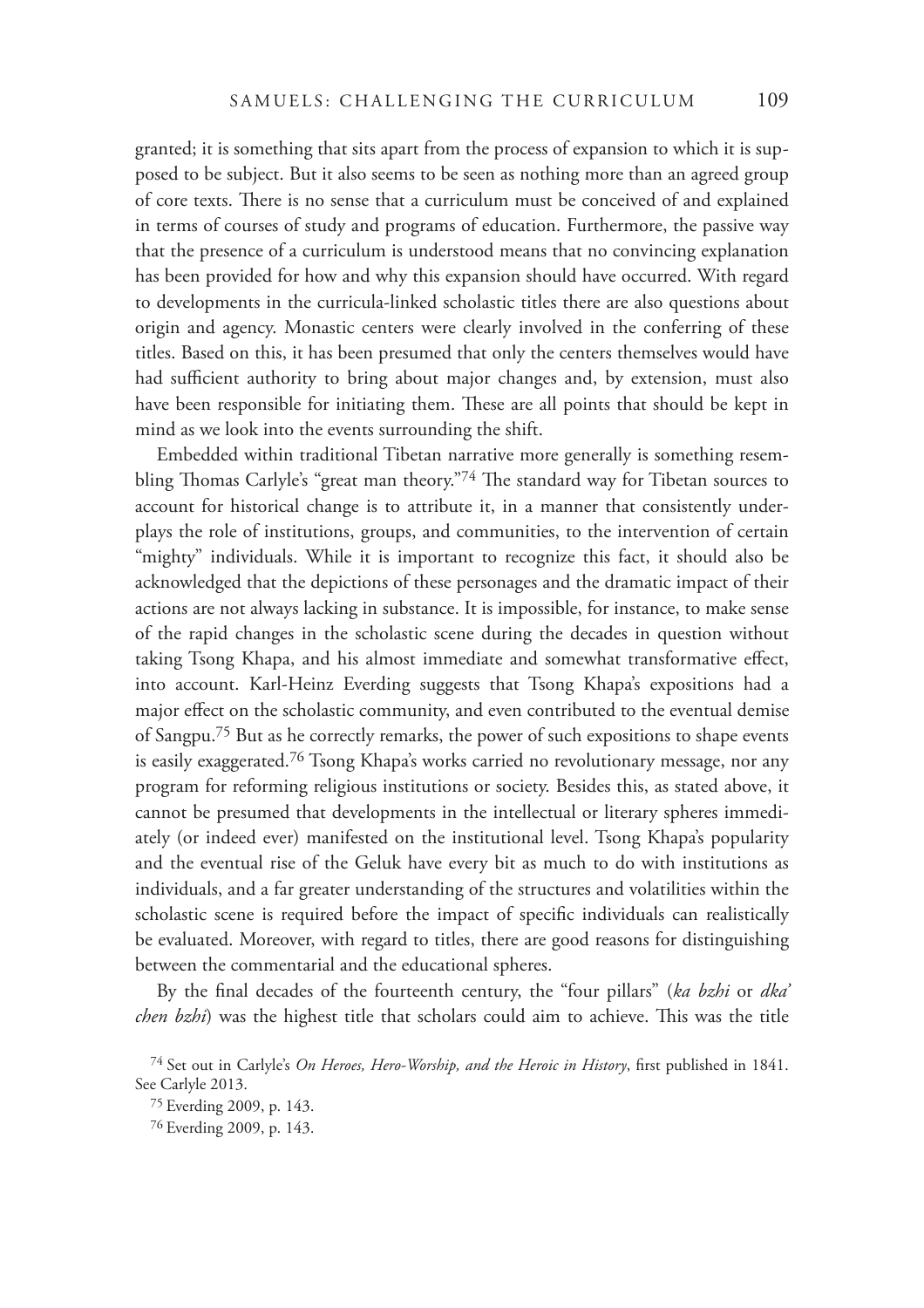that Tsong Khapa himself gained, at the end of his "test tour,"77 which seems to have been completed somewhere between 1380 and 1385. His biography contains a vital piece of evidence about the change in the titles. It states: "He said that even though, at that time, one would have been permitted to do a test tour on ten or more treatises, in the monastic centers at that time, the custom of performing a test tour on other texts had not been popularized."<sup>78</sup> The way that this is phrased in the biography makes it likely that Tsong Khapa himself was the source of the information.79 Contextually, the "other texts" here refer to treatises not belonging to those agreed to represent the areas of the "four pillars." Tsong Khapa's biographer (and Tsong Khapa himself) appear to be rationalizing (and perhaps to some extent even justifying) the choices of the past. He walked away with the "four pillars" title because that was the highest one available, although by the time the biography was composed, this was no longer the case. This achievement had been overtaken by events; namely, the introduction of the "ten pillars." What we glean from this passage is that whatever his influence elsewhere, Tsong Khapa had no direct impact in the titular domain. Indeed, the suggestion is that he simply accepted the status quo, rather than mounting any sort of challenge to it.

In terms of the shift in titles, interrogation of the sources leads us away from the actions of Tsong Khapa to those of Gyeltsap Darma Rinchen (rGyal tshab Dar ma rin chen; 1364–1432), an individual who is generally described as one of Tsong Khapa's two chief disciples, and his official successor as the first holder of the throne of Ganden (dGa' ldan), following Tsong Khapa's passing in 1419. An investigation of events serves as a reminder that whatever image later religious tradition has sought to construct of him, Gyeltsap cannot be understood solely in terms of relations with his "master." Far from being a mere protégé of Tsong Khapa, Gyeltsap (who was only seven years junior to Tsong Khapa) was a person with an independent intellectual life. Lechen Kunga Gyeltsen (Las chen Kun dga' rgyal mtshan; 1432–1506), writing in 1494, reports that the episode considered here occurred just prior to Gyeltsap's first meeting with Tsong Khapa.80 It appears to illustrate that, at least in the area in question, Gyeltsap's atti-

<sup>77</sup> The "test tour" (*grwa skor*) was the institutionalized scholastic practice of a monk submitting for public examination. This frequently occurred at the end of formal study, and as the name suggests, often involved monks traveling to a number of monastic institutions. The nature of this practice at the time is discussed more thoroughly in Samuels 2020b.

78 mKhas grub dGe legs dpal bzang 1982, p. 34.

79 Tibetan has no subjunctive, meaning that the words *mdzad pas chog pa yod* might be translated either as "one would have been permitted" or "one was permitted." This is an important distinction, but as will become apparent, in the present context, the first seems to have been closest to the author's intended meaning. That is, his is a retrospective gaze; a musing that such a test tour would have been possible in theory.

80 Las chen Kun dga' rgyal mtshan 2003, p. 723.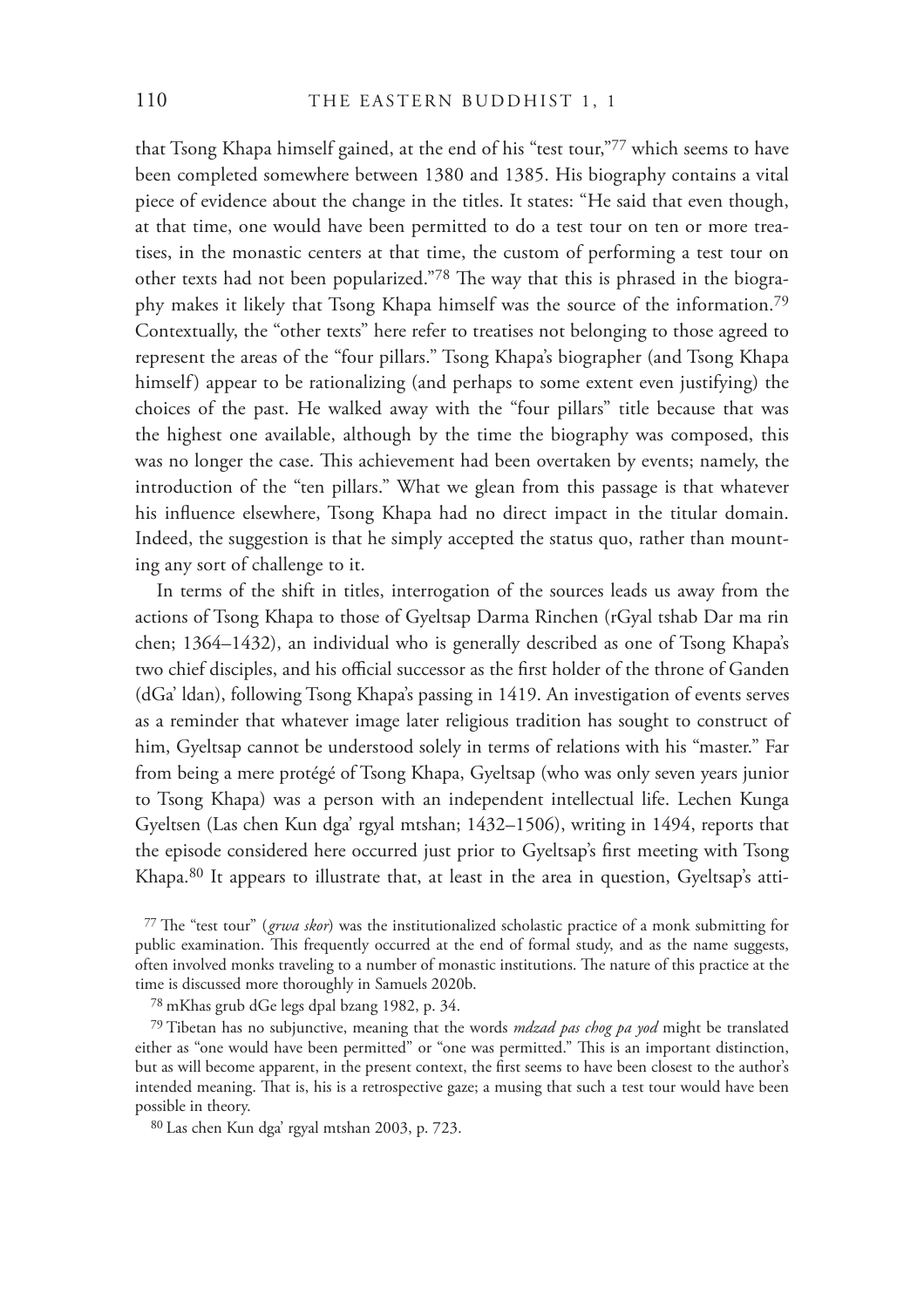tudes to the established order and the exercising of personal choices differed markedly from those of Tsong Khapa.<sup>81</sup>

Unlike Tsong Khapa, Gyeltsap received the "ten pillars" title. In previous studies he is represented as only "one of the earlier scholars to obtain the title,"82 and the first to obtain the title at Sakya.<sup>83</sup> But references in sources from the time hint that there was something unusual about Gyeltsap's test tour; that is, the procedure that led to his being awarded a scholastic title. Even Geluk historians remain strangely muted on what turns out to have been Gyeltsap's critical role in the events.<sup>84</sup> Neither is there any institutional or anecdotal memory of Gyeltsap's action. The fact that Gyeltsap received a title that superficially appears superior to that of Tsong Khapa may partly explain Geluk historians' reticence to discuss the matter. But we find at least one unequivocal reference to it by a Geluk author, although some four centuries after the event. Tuken Lozang Chökyi Nyima (Thu'u bkwan Blo bzang chos kyi nyi ma; 1737–1802) mentions it in his *Grub mtha' shel kyi me long* (Crystal Mirror of Philosophical Tenets), composed in 1801, where he states:

Up until Gyeltsap, the [premier title] was known as the "four great works" (*bka' chen bzhi*). Even though some supplemented [the four] and did a test tour on six or more [texts, the title they received] was still referred to exclusively as the "four." But from the time that Gyeltsap Je started the tradition of providing an explanation (*bshad pa*) on ten volumes, the tradition of referring to it as the "ten text" began.<sup>85</sup>

The author suggests that even prior to Gyeltsap, the number in the title was not always literal, and that some individuals took their final tests in more than the prescribed four texts/topics. The veracity of this account of practices performed four centuries earlier cannot be taken as read, although there is a ring of credibility to it, especially in its deconstruction of literality. But even if this report is accurate, it remains unclear whether these purported departures from the count of four were cases of institutional or individual variation. Also, even this acknowledgement that Gyeltsap's test was a gamechanger

<sup>81</sup> Our ability to understand Gyeltsap as an individual is hampered by the lack of biographical materials relating to him. The reason that nothing substantial seems to have been written about his life should itself be a matter of interest.

84 Panchen Sönam Drakpa (Panchen bSod nams grags pa; 1478–1554) is typical. In his *bKa' gdams gsar rnying gi chos 'byung yid kyi mdzes rgyan*, he mentions only that Gyeltsap did his test tour for the title at Sakya, Sangpu, and Tsetang (*Sa skya gsang phu rtse thang rnams su dka' bcu'i grwa skor gnang*). Paṇchen bSod nams grags pa 2001, p. 252. The same information is found in Las chen Kun dga' rgyal mtshan 2003, p. 722.

85 Thu'u bkwan Blo bzang chos kyi nyi ma 1985, p. 189.

<sup>82</sup> Dreyfus 2003, p. 144.

<sup>83</sup> Tarab 2000, p. 14.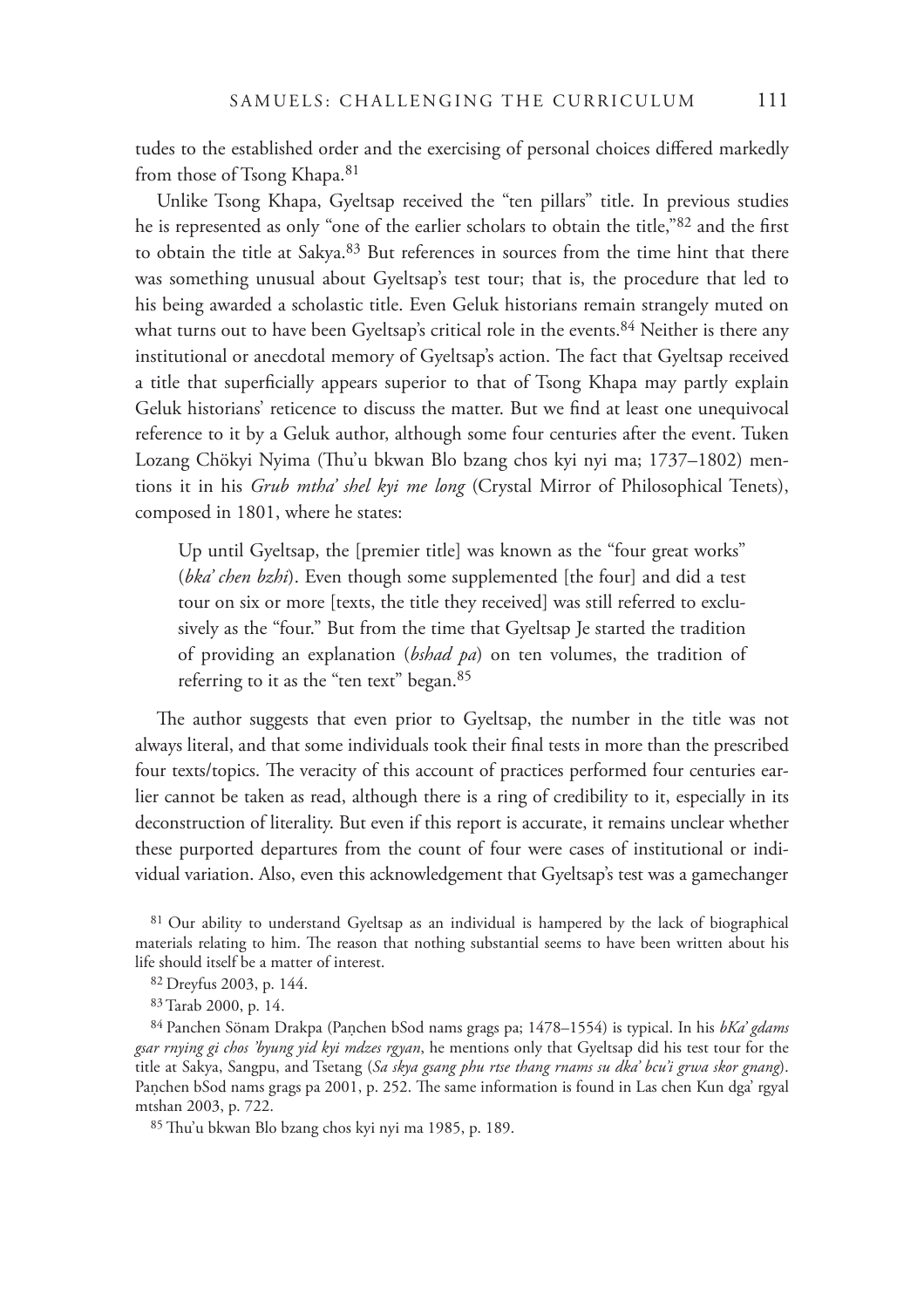does not discount the possibility that the new title was an institution-based initiative. Gyeltsap could, after all, merely have been the first recipient of the title having completed a new, expanded course of studies, created by one or more monastic center.

A clearer sense of the nature and impact of Gyeltsap's action can be gained by examining contemporary documents of the time, composed by authors who did not align themselves with the Geluk. That Gyeltsap's test created something of a stir can be determined from references to it in works such as the biography of Rongtön Sheja Kunrig (Rong ston Shes bya kun rig; 1367–1449). This contains sections on the exchanges that occurred between Gyeltsap and Rongtön, primarily in the context of what is clearly stated to be Gyeltsap's "ten pillar test" (*ka bcu'i grwa skor*). Records of such exchanges are rare, and this is an invaluable source regarding how tests were conducted. The examination context undoubtedly added weight to these exchanges (and probably contributed to their survival). The rivalry between Rongtön and Gyeltsap is evident, and the public examination offered an ideal platform for Rongtön to challenge Gyeltsap's authority. $86$  The encounter between the two is reported to have occurred at Sangpu. The contemporary documents contain no exact itinerary for Gyeltsap's test tour, but there is no obvious reason to doubt the information of sources that appeared relatively soon after, that it encompassed all three of the primary centers of the day: Sakya, Sangpu, and Tsetang (rTse thang).87

Even more valuable insights are provided by the biography of Bodong Chokle Namgyel (Bo dong Phyogs las rnam rgyal; 1376–1451).<sup>88</sup> Bodong is reported to have arrived at Sangpu while engaging in his own expansive test tour, where he happened to meet the renowned scholar Sangye Pel (Sangs rgyas dpal; 1348–1414). Over tea, the latter quizzed the subject about his tour. Bodong informed him that he was undertaking a fifteen-treatise tour. Apparently delighted at the news, the senior scholar remarked:

"Ten-topic master" (Bodong), everyone is said to be so astonished by Darma (Gyeltsap) and his performance of a ten-topic test. But now it can be said that this nephew-master is [undertaking a test] for which his age matches the number of volumes! 89

86 There is no mention in Rongtön's biography or other contemporary sources of any subsequent encounters between Gyeltsap and Rongtön. It must be concluded, therefore, that when Pema Karpo (Padma dkar po; 1527–1592), in his *Chos 'byung bstan pa'i padma rgyas pa'i nyin byed* (1968, p. 384), mentions a debate between these two at Sangpu, he is referring to none other than this event. His brief account (quoted in full by Everding 2009, p. 140) is inconsistent in almost every respect with that in Rongtön's biography (with whom his sympathies obviously lay) and can at best be seen as a colorful reimagining of events.

87 See n. 84.

<sup>88</sup>*Ngo mtshar gyi dga' ston*, composed by his disciple, Jikmey Bang ('Jigs med 'bangs; d.u.).

89 'Jigs med 'bangs 1991, p. 71. In the biography, Bodong is regularly referred to as "the nephew," due to his relation to Pang Lotsawa Lodrö Tenpa (Pang lo tsā ba Blo gros brtan pa; 1276–1342). He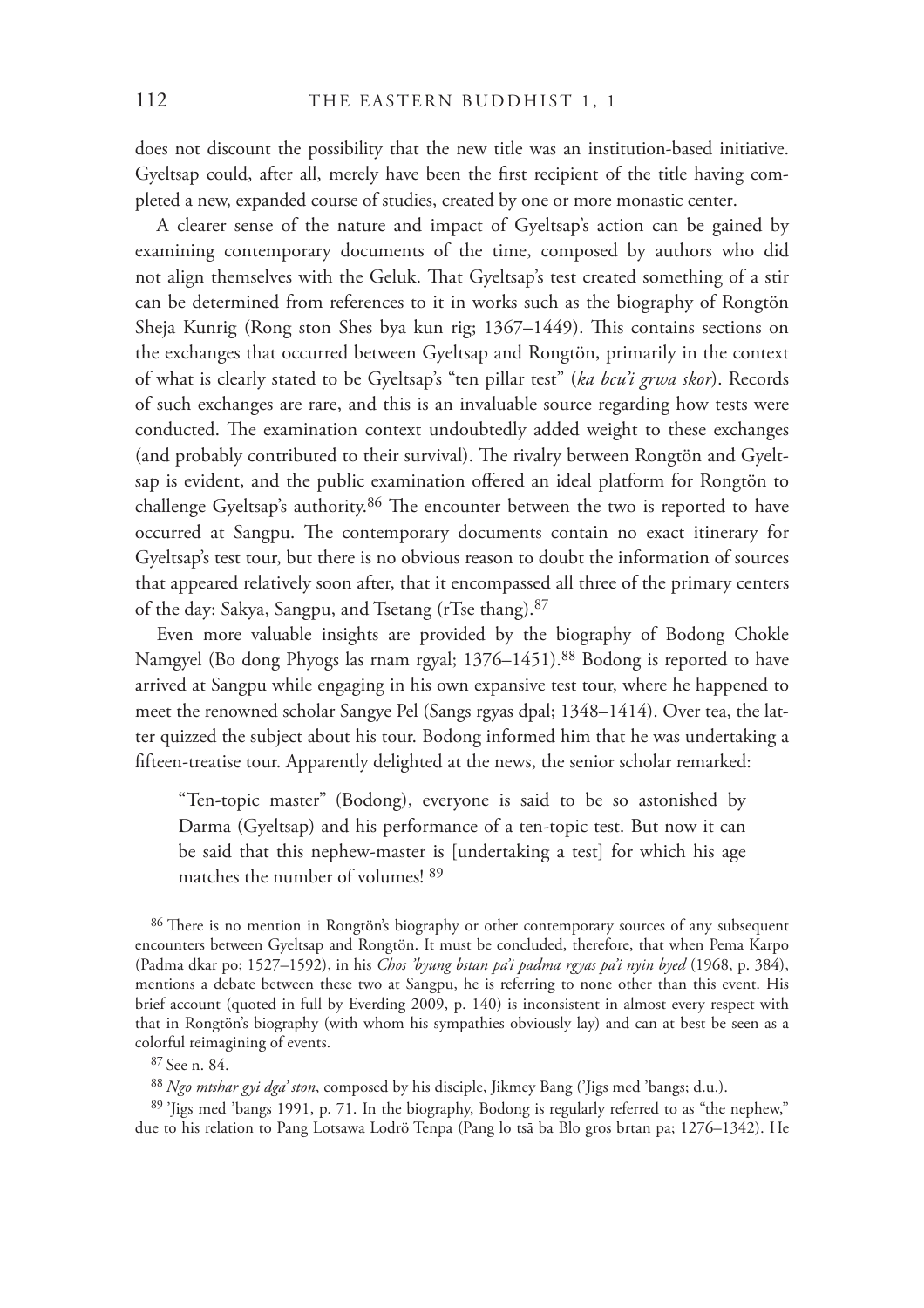Two incidents in Rongtön's biography indicate friction between Sangye Pel and Gyeltsap.<sup>90</sup> Thus, the former may well have welcomed the prospect of the latter's achievement being surpassed. In literary terms, Sangye Pel serves as a convenient device. Overtly, Bodong's biography divulges little about his reasons for venturing from his native province of Tsang (*gTsang*) to that of Ü (*dBus*) to perform his test tour. But there is a strong suspicion that this exchange, and specifically Sangye Pel's words, give us a glimpse of Bodong's own motives. It does not seem plausible that he hit upon the idea of embarking on a "ten pillar" test tour independently. The remarkable resemblance of his undertaking to that of Gyeltsap and the cited exchange seem to confirm that this was a barely disguised attempt not just to emulate, but to outdo Gyeltsap's achievement.

More generally, as to why Bodong might have sought to outshine Gyeltsap, an observation about the scholarly milieu of the time is in order. It cannot be stated, with certainty, that the decades in question saw an increased spirit of scholarly competitiveness. But in hagiographical writings, where the practice of recounting a subject's exploits and feats, partly as a means of advertising his superiority over his peers, was already a well-established one, we note a pronounced willingness to "quantify" this superiority in material (i.e., textual) terms. For instance, in their respective biographies, Tsong Khapa's expositional powers<sup>91</sup> are communicated by relating how he had surpassed the number of treatises another exceptional scholar had been able to teach in a single session, whereas Bodong's compositional abilities are conveyed in terms of his authoring more works, simultaneously, than any rival.<sup>92</sup> It seems unlikely that this was confined purely to the imagination of hagiographical writers. The text was a quantifiable resource; exploits measured in this metric could be viewed effectively as records, which enticed others to better them.93 It is, however, in the domain of the test tour that we seem to witness the translation of a competitive mentality into its most substantial form. The inclusion in Bodong's biography of these comments about Gyeltsap's "ten-topic" tour can hardly be accounted for unless it was regarded as an unprecedented event—most likely because Gyeltsap was either the first to attempt the feat in general, or the first to do so at the major centers. Testing occurred, as Rongtön's biography corroborates, at Sangpu, which our sources depict as the preeminent

was, at best, a grand nephew of this figure. See below for clarification regarding the equation of text numbers with age.

<sup>90</sup> On two occasions in Shakya Chokden's biography of Rongtön, the latter is pushed into the role of defender of Sangye Pel, his teacher, against Gyeltsap.

<sup>91</sup> mKhas grub dGe legs dpal bzang 1982, pp. 42–43.

<sup>92 &#</sup>x27;Jigs med 'bangs 1991, pp. 225–30.

<sup>93</sup> These often seem to be expressed with implied reference to the "expounding, debating, composition" formula.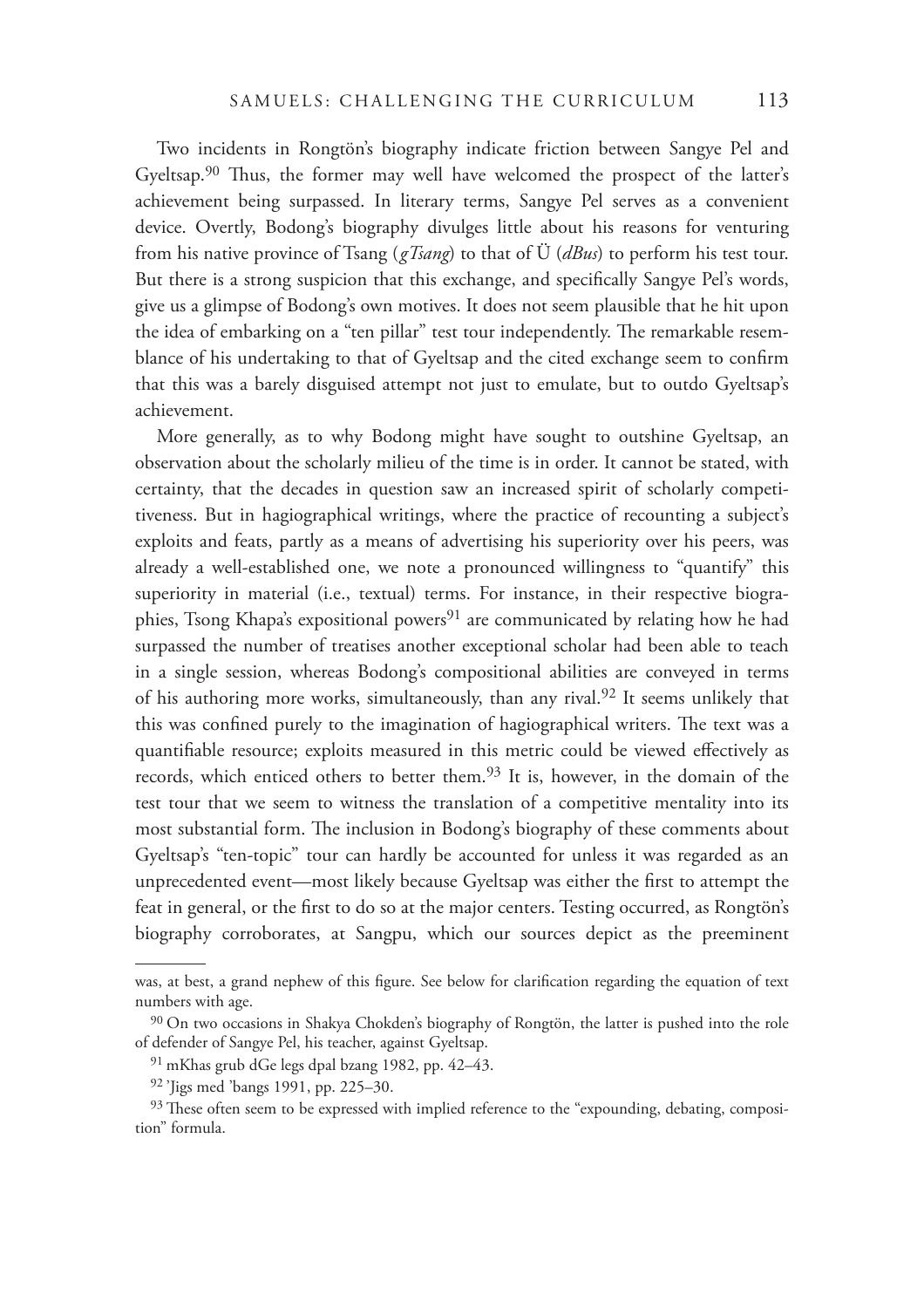scholastic center of the time. As the institution appears to have sanctioned the event, it can hardly have been viewed as anything other than setting a new benchmark, thereby guaranteeing that others would seek to emulate it.

A comparison of the available sources allows us to tentatively date Gyeltsap's test to the final decade of the fourteenth century (probably between 1395–1398). As for Bodong's test, according to his biography, he took it at the age of twenty-three. Hence, it must have occurred very soon after Gyeltsap's, in 1398 or 1399.<sup>94</sup> No record of the texts Gyeltsap was tested on has yet come to light. But of the various others who followed in his wake, the biographies of two—Bodong himself and Dönyö Pel (Don yod dpal; 1398-1423)<sup>95</sup>—contain lists of the texts they were tested on during their final test tours. Bodong's biography identifies the texts of his test as: *Pramāņavārttika*, Abhisamayālamkāra, Vinayasūtra, Abhidharmasamuccaya, Māhayānasūtrālamkāra, *Madhyāntavibhāga*, *Uttaratantraśāstra*, *Mūlamadhyamakakārikā*, *Madhyamakāvatāra*, *Catu͉śataka*, *MadhyamakahͿdaya*, *Satyadvayavibhaͩga*, *Bodhicaryāvatāra*, *Tshad ma rigs gter* (Sakya Pandita's *Treasury of Reasoning*), and *Madhyamakālaͧkāra*. 96 Dönyö Pel took his final test tour when he was twenty-five (i.e., in  $1423-1424$ ). His biography contains a list of thirteen texts on which he was tested. These were the (texts of the) "four pillars," the remaining four treatises of Maitreya (*Mahāyānasūtrālaͧkāra*, *Madhyāntavibhāga*, *Uttaratantraśāstra*, and *Dharmadharmatā-vibhāga*), *Abhidharmasamuccaya*, *Mahāyānasaͧgraha*, *Mūlamadhyamakakārikā*, *Madhyamakāvatāra*, and *SuhͿllekha*. 97

The discussion surrounding testing in Bodong's biography is highly illuminating. As with Gyeltsap in Rongtön's biography, figures who address Bodong, both during and subsequent to his testing, refer to him by the title "[master] of ten topics" (*dka' bcu pa*). But the number of texts listed obviously exceeds ten in number. First, therefore, we see that even during the early years of its appearance, the "ten" of the title was not a literal designation.<sup>98</sup> Bodong became the master of ten, despite being tested on fifteen texts.

<sup>94</sup> Sangye Pel's comment that the number of texts Bodong was to be tested on matched his age exercised hyperbolic licence. It also seems to conflate two separate occasions. Bodong's first test tour, according to his biography, was undertaken when he was sixteen ('Jigs med 'bangs 1991, p. 43). But it was devoted solely to the topic of *pramāna* (logic and epistemology). Hence, in terms of his test tours, when Bodong is (almost) the right age for the comment to make sense, there were insufficient texts, and when there were (almost) a sufficient number of texts (i.e., during the later tour), he was the wrong age.

<sup>95</sup> This biography, *Amogha shrībhatra'i rnam par thar pa skal bzang skye dgu'i dang ba 'dren byed*, was composed by his disciple, Shakya Chokden (Shākya mchog ldan 2006). The author refers to Dönyö Pel by a Sanskriticised version of his name. Hence, in the printed version his name is rendered Amogha Shrībhatra (*sic*).

96 'Jigs med 'bangs 1991, p. 65.

97 Shākya mchog ldan 2006, pp. 54–55.

98 Content-wise the ten are totally unrelated to the aforementioned ten branches of learning. But the recurrence of the number here, with similar implications of extensiveness, seems worthy of note.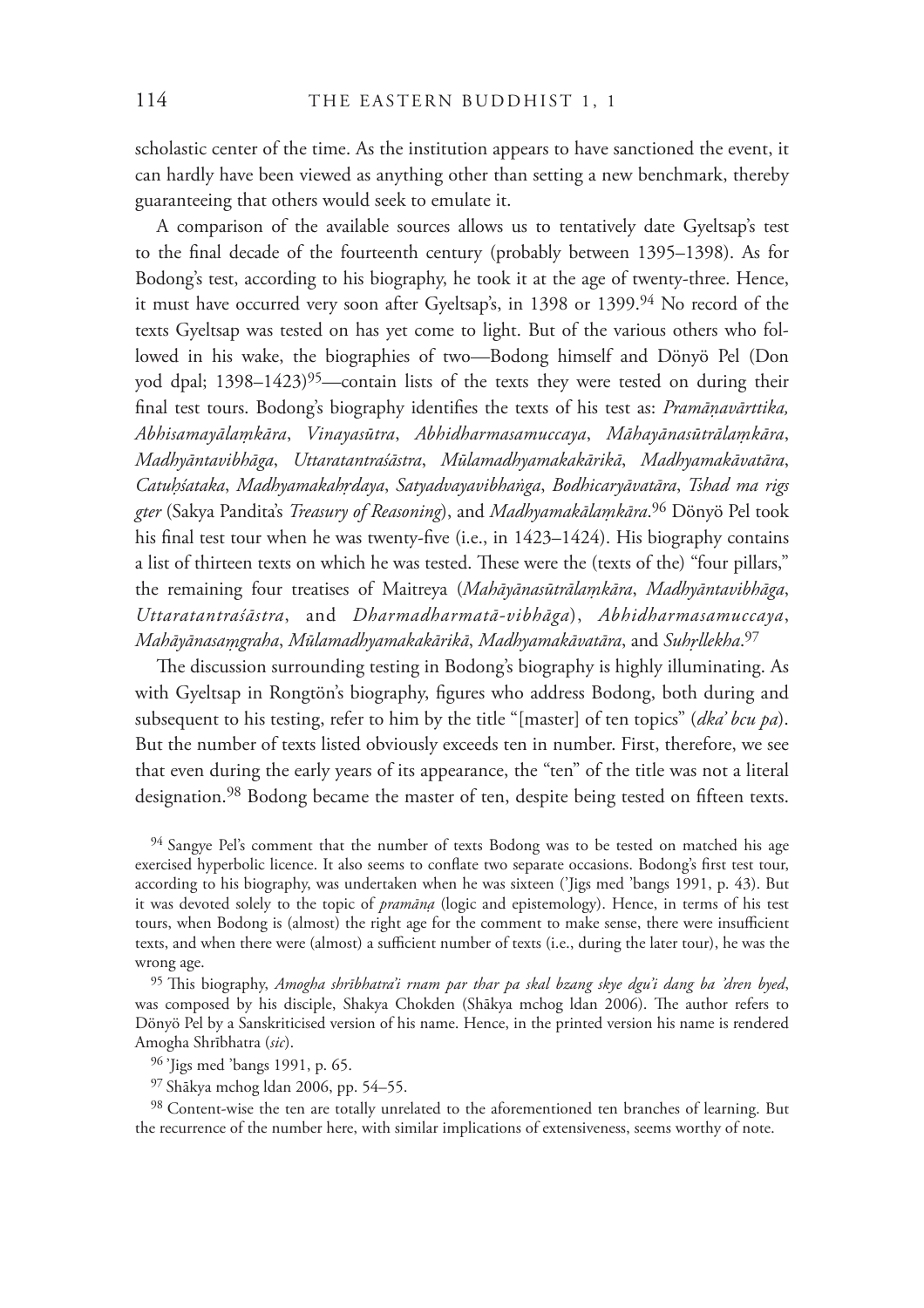The lack of literalness with regard to the number already suggests that any attempt to identify an original group of ten core texts, agreed throughout the scholastic community at the time, which might in any way be described as a fixed "curriculum" is doomed to failure, not to say misguided. But reports on how Bodong approached his test deliver the final blow to the idea of this supposed fixed curriculum. His biography recounts how, originally, he requested that his teacher grant him permission to embark on a thirteen-text test tour.<sup>99</sup> We can infer that his texts resembled those of Gyeltsap. But subsequently, the thirteen was boosted to fifteen, apparently through the addition of *Mūlamadhyamakakārikā*, and Sakya Pandita's *Treasury of Reasoning*. What is more, he was still amending the list of texts right up until the last moment of his test at Sangpu. The final addition, the *Treasury of Reasoning*, Sakya Pandita's major opus on *pramāna*, seemed to occur on a whim, when (if the biography is to be believed), Bodong spontaneously responded in the affirmative to Sangye Pel's question about whether he intended to include it. No objections to this are reported from the side of the monastic institution in question. Sangye Pel's reported delight at this news may well suggest that the text had not featured in Gyeltsap's earlier test. But in the ad hoc nature of the addition it is clear that Bodong approached his test as Gyeltsap must have done before him; namely, by *choosing* the texts he wished to be tested on. There was *no* predetermined list of texts drawn up or stipulated by the monastic institution.

#### *A Discourse on Categories*

Attempts to identify a corpus of ten texts that the whole scholastic community of the time is supposed to have agreed on, and which could also be described as a "curriculum," is not only a misguided one, it ignores certain scholarly discourses that were driving change. Foremost among these—clues to which can be gleaned from the contents of Bodong and Dönyö Pel's lists—was that on the relation between texts and categories. It is helpful here to compare the scholasticism of the period with that of later times. As alluded to above, the topics of the "four pillars" seem remarkably similar to the five topics of the later Geluk curriculum: aside from the absence of Madhyamaka from the former, the two are identical. But this resemblance is deceptive. There are two key concepts that underpin the Geluk notion of a scholastic curriculum: (1) that it consists of a limited number of distinct and clearly-defined areas or categories of textual learning; and (2) that each of these area categories has a primary and definitive treatise, often described as a "root text" (*rtsa ba* or *rtsa ba'i gzhung*)—a work translated from Sanskrit. The idea of the root is obviously not exclusive to the Geluk model. It is fundamental to the structure of Buddhist commentarial writings in general, and central to the way that treatises like the *Mūlamadhyamakakārikā* of Nāgārjuna (ca. 150–ca. 250)

<sup>99 &#</sup>x27;Jigs med 'bangs 1991, p. 56.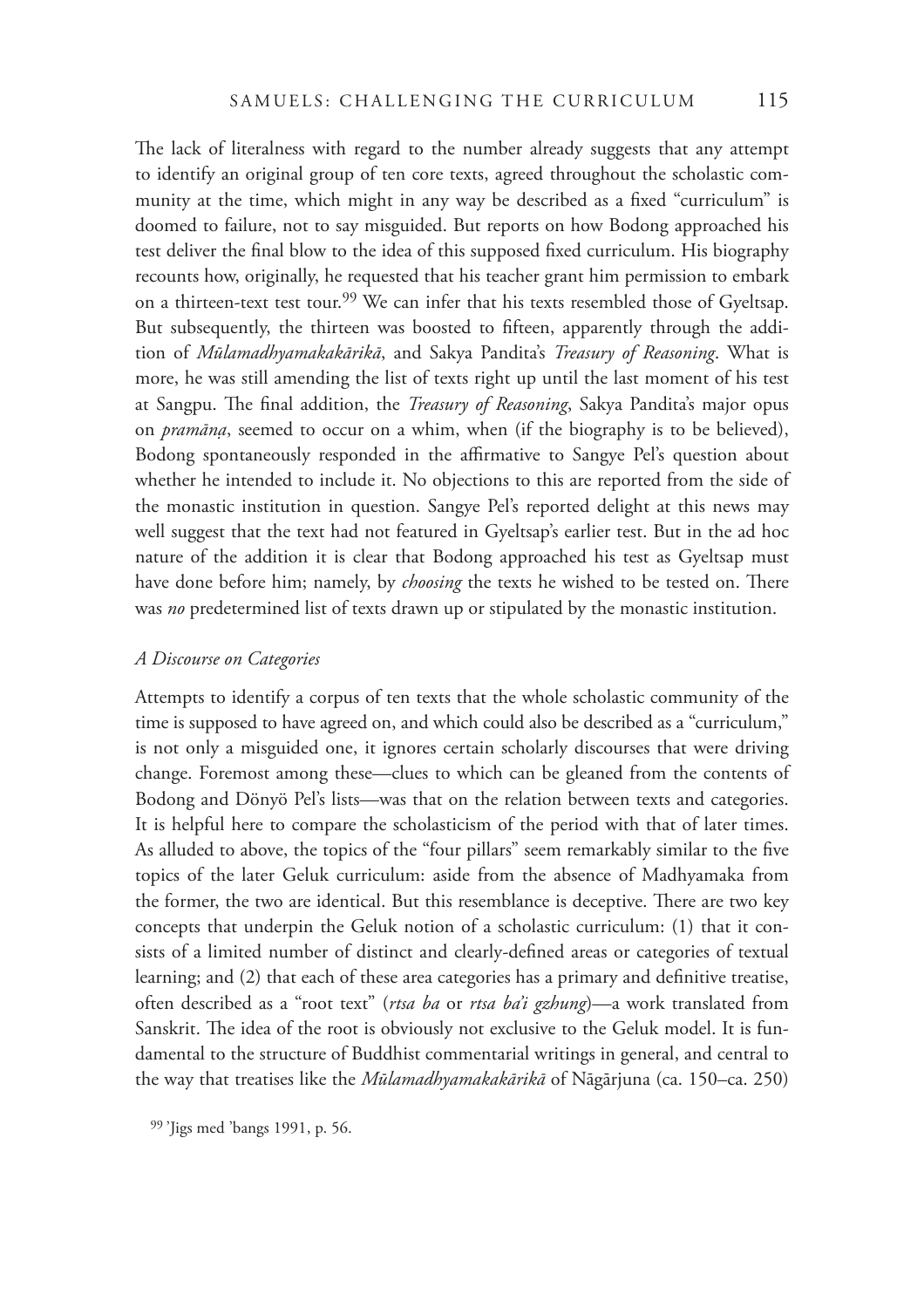and the *Pramāņasamuccaya* of Dignāga (ca. 480–ca. 540) are understood to relate to subsequent writings. But there is an extra dimension to the root in the Geluk model, associated with organized learning. Each of the area categories is seen as an *essential* field for scholastics. These are, according to the earlier three-way divide relating to monastic learning, only those topics that monastic authorities prescribe and organize study of (as opposed to those that they simply encourage or tolerate an interest in). Each of the roots here is regarded as the most representative work for that area category*;* not necessarily the sole means of access to it, but the one around which learning of it should be organized. This is reflected in the model's components—its educational materials, graduated classes, and examination system. In practice, the perceived need to concentrate on mastering these definitive texts can be used as a rationale for limiting engagement with other works, even those belonging to the same area category. Geluk scholasticism is, consequently, often criticized for its lack of interest in what falls outside the immediate curriculum. In medieval times, institutional learning was less circumscribed, and there were significant differences in attitudes with respect to (among other things) categories and texts. The development of the "four pillars" during the medieval period, however, may itself be construed as a step towards a more demarcated form of scholasticism. The list of works Dönyö Pel was tested on refers to "the [texts of the] four pillars." This may already seem to imply the idea that each of the four areas had a definitive text.<sup>100</sup> But it is only later that we encounter unambiguous evidence that such ideas had been incorporated into the organization of learning, at least in Geluk establishments. Less than a century after the decades in question, for instance, the biography of Chökyi Gyeltsen (Chos kyi rgyal mtshan; 1469–1544) talks of the "root treatises of the four great difficult [topics]," $101$  conveying that the four area categories of the scholastic title were each represented by a single, agreed text.<sup>102</sup> During the period considered here, some momentum towards the notions of essential categories and representative roots can be detected. But neither concept was settled and (as we see below) scholasticism seems to have toyed with alternatives.

Some idea of the scholarly discourse about categories and texts, and how this impacted on organized study, can be gained by looking at the areas represented by each of the "four pillars." *Vinaya*, the most basic area of monastic learning, easily lent itself to the idea of an essential category. Tibetan scholars had translated a large portion of scriptural writings and up to twenty extensive commentaries on the topic from Sanskrit. But as Bodong's list corroborates, the *Vinayasūtra* (Tib. *'Dul ba mdo rtsa ba*)

<sup>100</sup> See also the reference to the distinction by Lechen Kunga Gyeltsen (Las chen Kun dga' rgyal mtshan; 1432–1506), *dKa' chen bzhi dang / dbu ma rtsa 'jug* (2003, pp. 723–24).

<sup>101</sup> bDe legs nyi ma 1975, p. 5b.

<sup>&</sup>lt;sup>102</sup> This biography, entitled *dNgos grub gyi char 'bebs*, was composed by his disciple, Delek Nyima (bDe legs nyi ma; d.u.).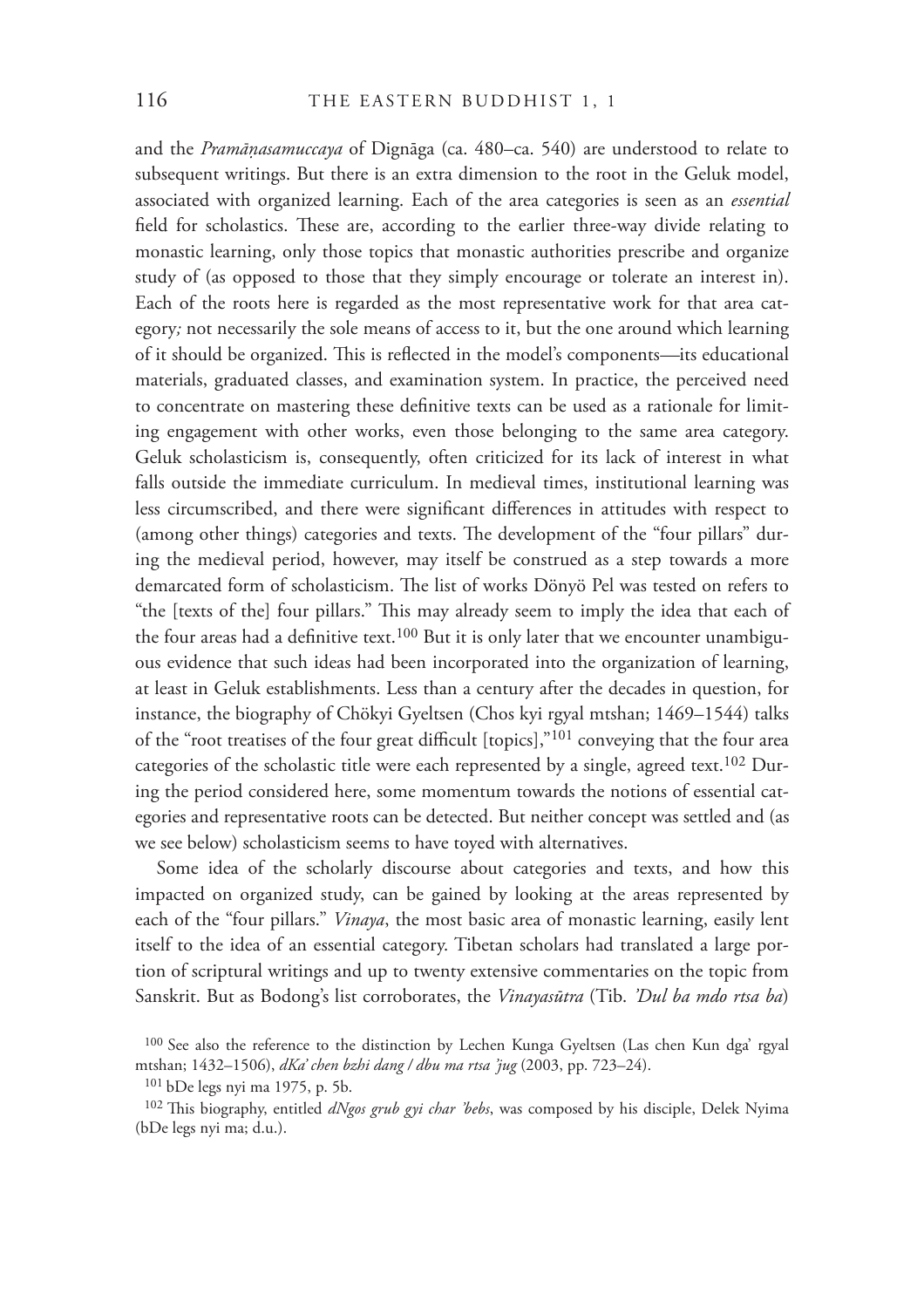of Gunaprabha  $(394–468)$  was now largely accepted in Tibet as the definitive work on the topic. The main remaining question seems to have been whether formal study of the *Prātimokṣasūtra*—the only work attributed directly to the Buddha that appears in any of the "authoritative" ( *gzhung chen*) collections—was also necessary. *Abhidharma* was, similarly, an inherited category, but the question of the definitive text had not been resolved. There were two candidates: Vasubandhu's *Abhidharmakośa* and Asanga's *Abhidharmasamuccaya*. The two treatises respectively present non-Mahayana and Mahayana visions of *abhidharma*. There were apparently differences of opinion on which one was more appropriate for institutionalized learning in Tibetan monasteries. No such questions arose for the third area, the avowedly Mahayana topic of *prajñāpāramitā*. <sup>103</sup> !ere was consensus that the *Abhisamayālaͧkāra*, which is attributed to Maitreya, was the most representative treatise, around which study should be organized.104 But outside the *prajñāpāramitā* category itself, there were questions about the status of the other four Maitreya treatises. Earlier Sangpu commentators had shown great interest in *Uttaratantraśāstra*, another of these works, suggesting that they viewed it as essential. Bodong only chose to be tested on four of the Maitreya treatises.<sup>105</sup> Dönyö Pel was not only tested on all five; his list (unlike Bodong's) refers to them collectively. Even in describing them as "the remaining four treatises of Maitreya" this list hints at the issue of intersection, since the *Abhisamayalamkara* appeared to belong to two separate categories, that is, as both a treatise associated with the "pillars" and one of the works of Maitreya, perhaps casting doubt on just how "essential" each of these categories was to scholasticism.106

The last of the "four pillar" categories was *pramāņa*, the very mainstay of Sangpu scholasticism. The early Sangpu tradition had regarded *Pramāņaviniścaya* (Tib. Tshad *ma rnam nges*) as something akin to Dharmakīrti's definitive work on the topic. But Sakya Pandita advocated that the *Pramāņavārttika* should be regarded as such. This difference of opinion is regularly cited as one of the supposedly fundamental issues that separated the two "rival systems" (i.e., the *sa rngogs lugs*, mentioned above). But

103 In this context, *prajñāpāramitā* is a standard rendering of the Tibetan *phar phyin*. !is is not entirely satisfactory. It could give the impression that the topic was simply inherited from Indian Buddhism and perhaps even one that involves direct study of a portion of the scriptural corpus (i.e., the Prajñāpāramitā sutras). Neither of these is correct; as a category, *phar phyin* is, largely, a Tibetan creation.

104 It seems likely that this is the text referred to in Bodong's list (as *phar phyin*).

105 Bodong's list excludes the *Dharmadharmatāvibhāga*. In the later collections, such as the thirteen, the Maitreya treatises would belong to a distinct category, that of *rGya chen spyod pa* ("Vast Conduct," discussed by Pearcey 2015, p. 453), whereas in some later versions of the eighteen, they form a separate group, to which was added the *Bodhicaryāvatāra*.

106 Fundamental to the eventual formation of the scholastic "canon" and learning organized around it was the idea that the categories were not of Tibetan origin, but ultimately reflected the intention of the great Indian masters and even the Buddha himself.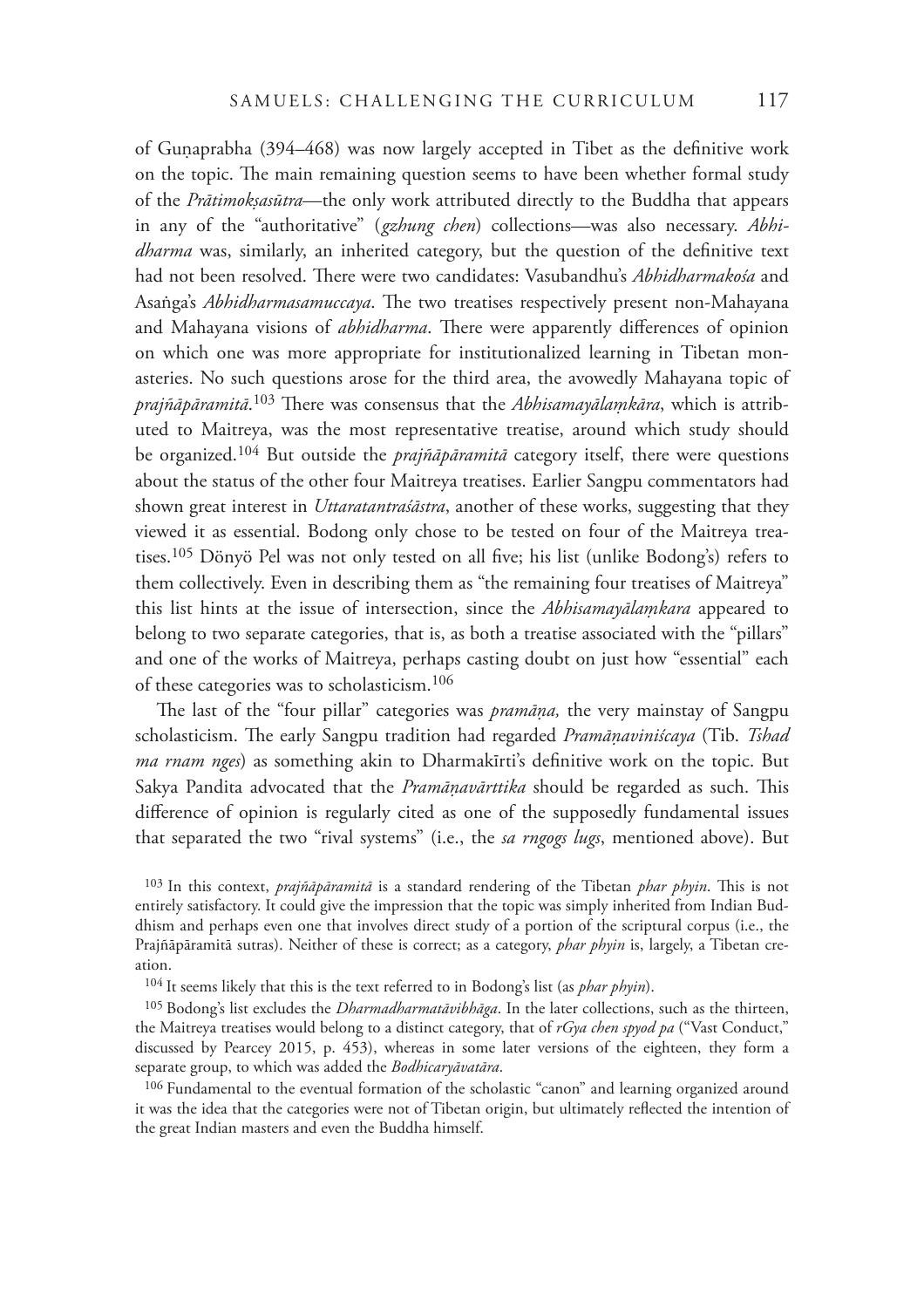by the decades in question, any difference was on the verge of resolution, as the majority of scholars now sided with Sakya Pandita's position on the definitiveness of the *Pramānavārttika*. This agreement is reflected in trends of commentarial authorship writings on the *Pramāņavārttika* had increased and become standard, whereas those on the *Pramāͫaviniścaya* gradually declined. More importantly here, sources (particularly biographical writings) indicate commensurate patterns in institutional learning related to these trends. But the *Pramāņavārttika* also had its own "root," since it was a commentary on Dignāga's Pramāņasamuccaya, and there was uncertainty about whether formal learning of the latter was still required or whether thorough study of the *Pramāͫavārttika* made this unnecessary.

As the only Tibetan author with writings included in any of the collections, Sakya Pandita, it should be remarked, held a unique position with respect to the "authoritative works." Two of his works, the *Treasury of Reasoning* and *sDom gsum rab dbye*  (Differentiation of the Three Classes of Vows), regularly appear in versions of the eighteen. Later, when the thirteenfold collection was formulated, these works were to be excluded. The issue of indigeneity, that is, whether a Tibetan author's writings should be included in the fundamental scholastic corpus, appears, indirectly, to have been a consideration in that choice.<sup>107</sup> During the period in question here, even if the controversy was not expressed in such terms, the *Treasury of Reasoning* certainly posed questions to scholastic traditions. Uniquely for a Tibetan scholastic work, it had spawned a major commentarial tradition of its own (seeming thereby to fulfil the basic criterion of a gzhung). That said, it would be a mistake to suggest that it was an established part of a scholastic canon, let alone a fixture within a standardized curriculum. Dönyö Pel was apparently not tested on the work, and neither, in all likelihood, was Gyeltsap. What is more, even though Bodong chose it as one of his texts, this was neither a statement of recognition nor endorsement. As his biography recounts, Bodong had major reservations about Sakya Pandita's interpretation, and within a few years of his test, Bodong was called on to publicly defend his, by then well-known criticisms of the *Treasury of Reasoning*. Bodong was not alone in challenging the text's authoritativeness.

 $107$  The thirteenfold collection was created in the early twentieth century and was essentially an edited version of the eighteenfold one. Thus, Sakya Pandita holds the dubious joint honor of being the sole Tibetan author to have been represented in and effectively "purged" from *gzhung chen* collections. The formation of the latter collection has largely been portrayed as heralding "a return to classical Indian Buddhism" (Pearcey 2015, p. 455). But as Pearcey's discussion suggests, there was far more than this to its creation. Quite aside from the question of whether native writers belonged in the "authoritative works" category, Sakya Pandita's association with the logico-epistemological tradition was unquestionably a factor here. Perhaps the most obvious difference between the two collections is that all the works relating to logic and epistemology (which had essentially formed the backbone of the earlier Tibetan scholastic tradition) were excluded from the thirteenfold collection. The formation of the thirteen, therefore, exemplifies both debates and expressions of authority in the curricula field during later times.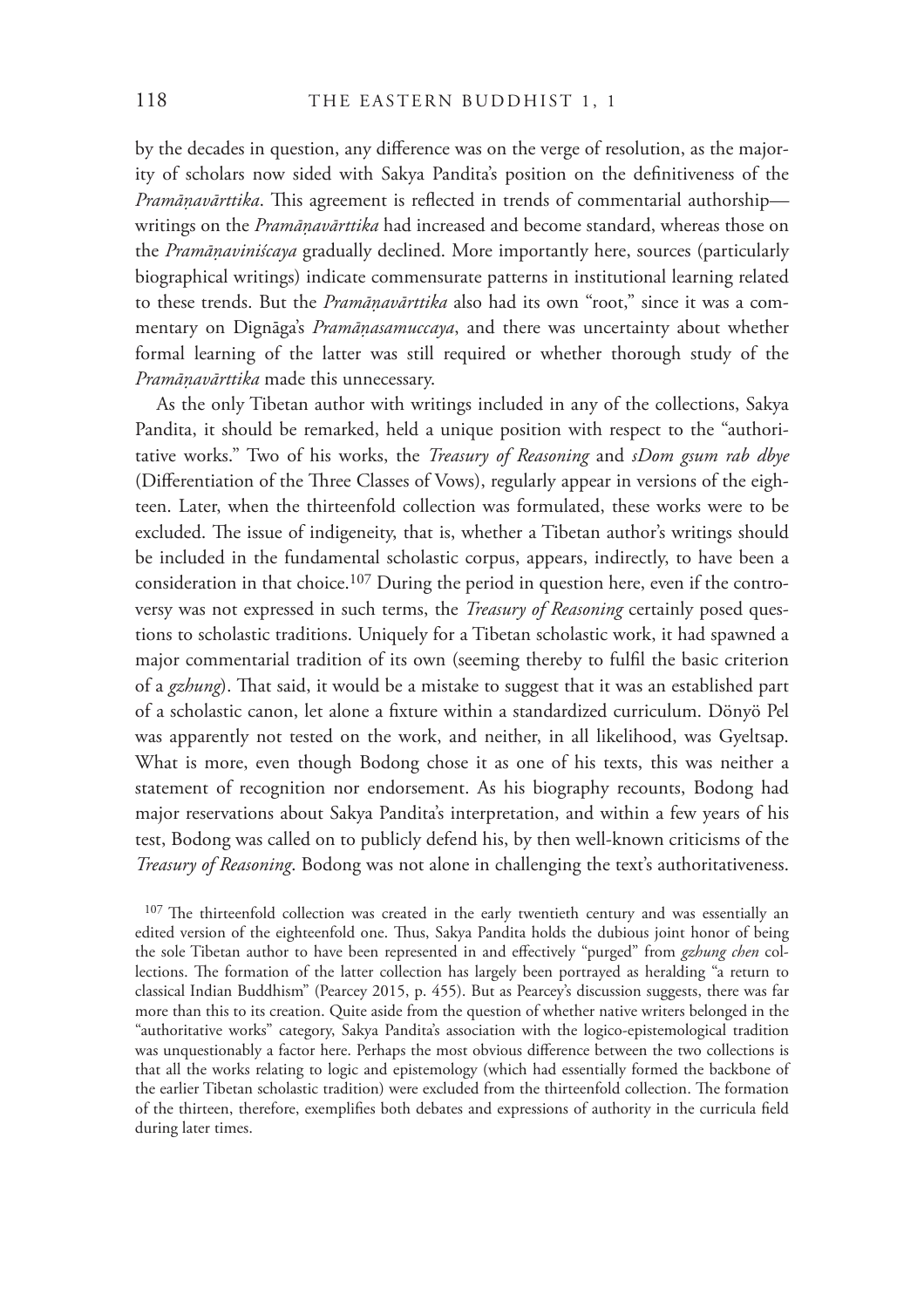It would appear that he chose to be tested on the work because he saw it as an opportunity to display his intellectual prowess, while simultaneously voicing his criticisms of Sakya Pandita. None of this is compatible with the idea that the *Treasury of Reasoning* or the test on it were associated with any sort of established curriculum.

As already observed, Madhyamaka was not one of the "pillars." This cannot be seen as a reflection of its importance to scholars of the time, many of whom wrote and taught prolifically on individual treatises. If it had not yet secured a place for itself in the official study and testing programs, this was at least partly due to the fact that notions of it as a distinct category were still somewhat vague. There was also no agreement about a representative treatise. Nāgārjuna's *Mūlamadhyamakakārikā* was viewed as an essential work, and there was also a growing sense of the indispensability of Candrakīrti's *Madhyamakāvatāra*. But beyond this, scholars seem to have made limited progress in demarcating the category. Dönyö Pel's list contains the aforementioned two works, but no others now identified as Madhyamaka treatises. By contrast, Bodong's list has six or seven (depending on how exactly the *Bodhicaryāvatāra* was being approached). Dönyö Pel's list also includes another of the six treatises attributed to Nāgārjuna, the *SuhͿllekha*. And paralleling the issue of the Maitreya treatises, some clearly thought that Nāgārjuna's works should be treated collectively as a separate scholastic category.

The numbers referenced in the scholastic titles did not, it is now apparent, refer to any sort of standardized curriculum, but equally, neither did they denote ten or more works that can be characterized as an agreed canonical corpus. There was, at the time, what could better be described as a *pool* of Sanskrit-origin scholarly works, rather than a canon, with general agreement about which works belonged to it. But there is no evidence of attempts to restrict the scholarly corpus to a small group of ten or so works a count that would necessarily have excluded the majority of writings by the most important figures of the Indian Buddhist scholarly tradition, including Nāgārjuna, Dignāga, Śāntarakṣita (700–760), Jñānagarbha (ca. 700–760), and Bhāvaviveka (ca. 490–570), among others. With respect to that pool of treatises, debates about attribution and authenticity had largely been settled. Discourse was more inclined towards determining where these works stood in relation to each other and embraced matters of doxography, hermeneutics, and hierarchy. However abstruse the discussions about definitiveness, representativeness, and the relative authority of treatises may appear, the main interlocutors, it should be remembered, were committed scholastics, who saw the transmission of knowledge within their monastic communities as a fundamental duty. The interface between the intellectual and educational, although hitherto largely ignored by modern scholarship, is an obvious one.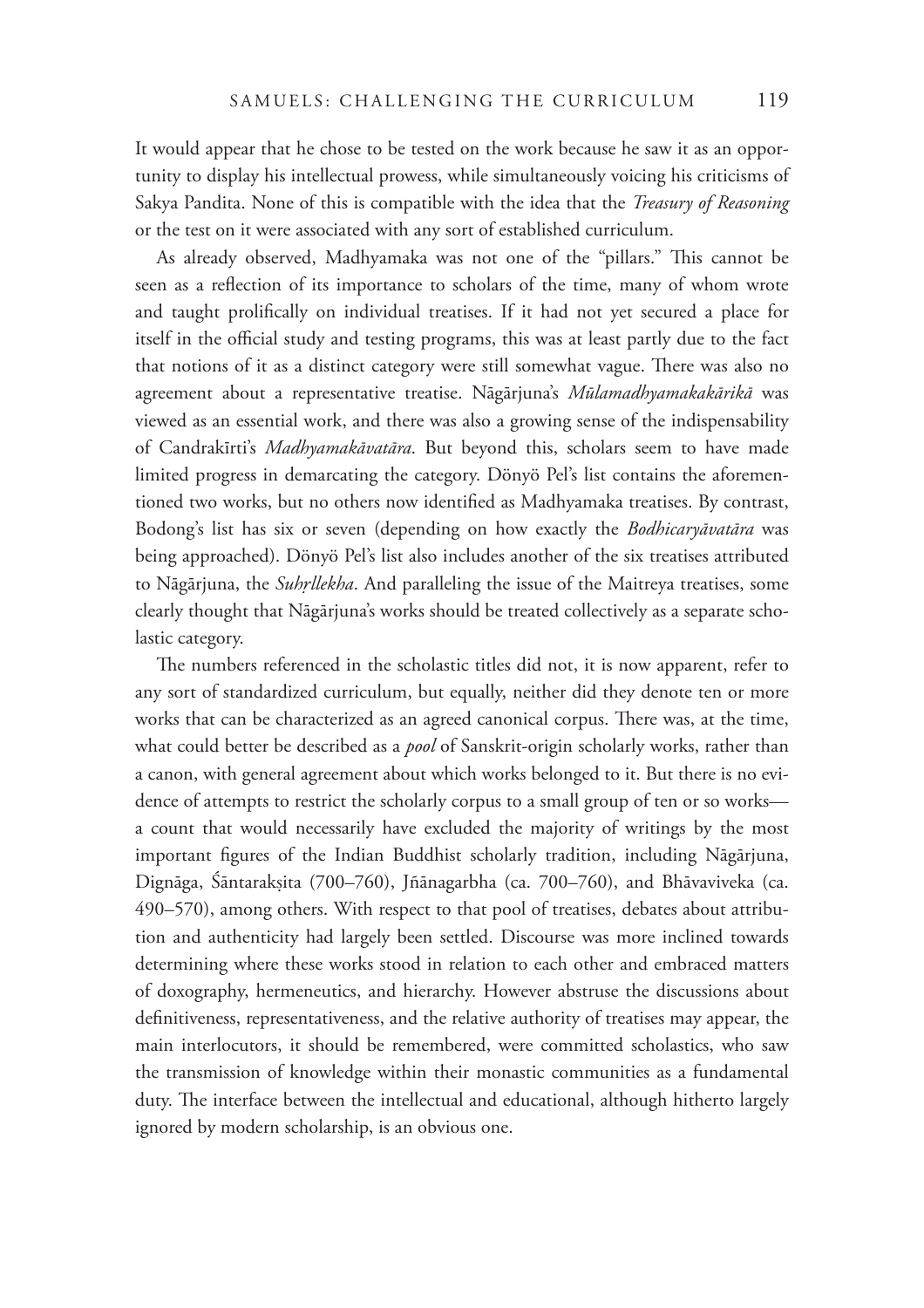# *Calculated Acts and Unintended Consequences: !e Impact of Gyeltsap's Test*

The impact of Gyeltsap's action can partly be measured in terms of the popularity that the new title immediately gained. His test seems to have taken place only ten to fifteen years after Tsong Khapa's, with its implicit acceptance of the "four pillars" order. But within a decade, the new title associated with Gyeltsap's test appears to have surpassed the earlier one in popularity. To the generation born after 1364 (i.e., the year of Gyeltsap's birth), including major figures such as Bodong, Rongtön, and Khedrup, the "four pillars" title was unsatisfactory. Both they and their biographers wanted only the new title attached to their names.108 In Rongtön's biography, Shakya Chokden's observation about the time is that, "In the celebrated monastic centers of central Tibet, the number of texts for the final test (*grwa skor*) was just ten."<sup>109</sup> This suggests a practice that had gone beyond a mere fashion; monastic centers had institutionalized such multitreatise tests and set an upper limit of around ten. Shakya Chokden was clearly keen to get across the point about the cap on text numbers, and the context in which his observation appears also helps explain why some studies have confused litanies of treatises with curricula. Biographers juxtaposed comments about testing practices with long lists of works studied to make a point about the breadth of their subjects' learning. That is, the aim was to convey that these individuals' knowledge was so prodigious that they could have been tested on all of these works, *if the system had allowed this*. This message is even less subtle in Bodong's biography than Rongtön's. It proclaims, "At that time . . . if he (Bodong) had been [permitted], he could have been [tested] on around a hundred volumes of the vast and the profound"!110 Rhetoric notwithstanding, that these changes in the titular sphere were significant and of potential historical note was not lost on some biographers, including Bodong's. Wishing, no doubt, to ensure that his subject would mean more to posterity than "the great emulator," he declared that, "This noble [master] founded the tradition of the test tour that exceeded ten texts."<sup>111</sup> Bodong's biographer appears to claim that his master's contribution was a momentous one; that he was essentially responsible for development of the *rab 'byams* examination and, therefore, the last of the three scholastic degrees referred to above. The chronology of the title's emergence requires investigation. In terms of initiative, there may well be some validity to the claim, but in terms of intentionality, this retrospective reading of Bodong's action is surely over-generous.

<sup>&</sup>lt;sup>108</sup> There are, however, curiously few details in biographical and other writings about how figures such as Rongtön and Khedrup received their titles. One wonders whether some tests were less than glorious affairs.

<sup>109</sup> Shākya mchog ldan 2004, p. 28.

<sup>110 &#</sup>x27; Jigs med 'bangs 1991, p. 80.

<sup>111 &#</sup>x27; Jigs med 'bangs 1991, p. 80.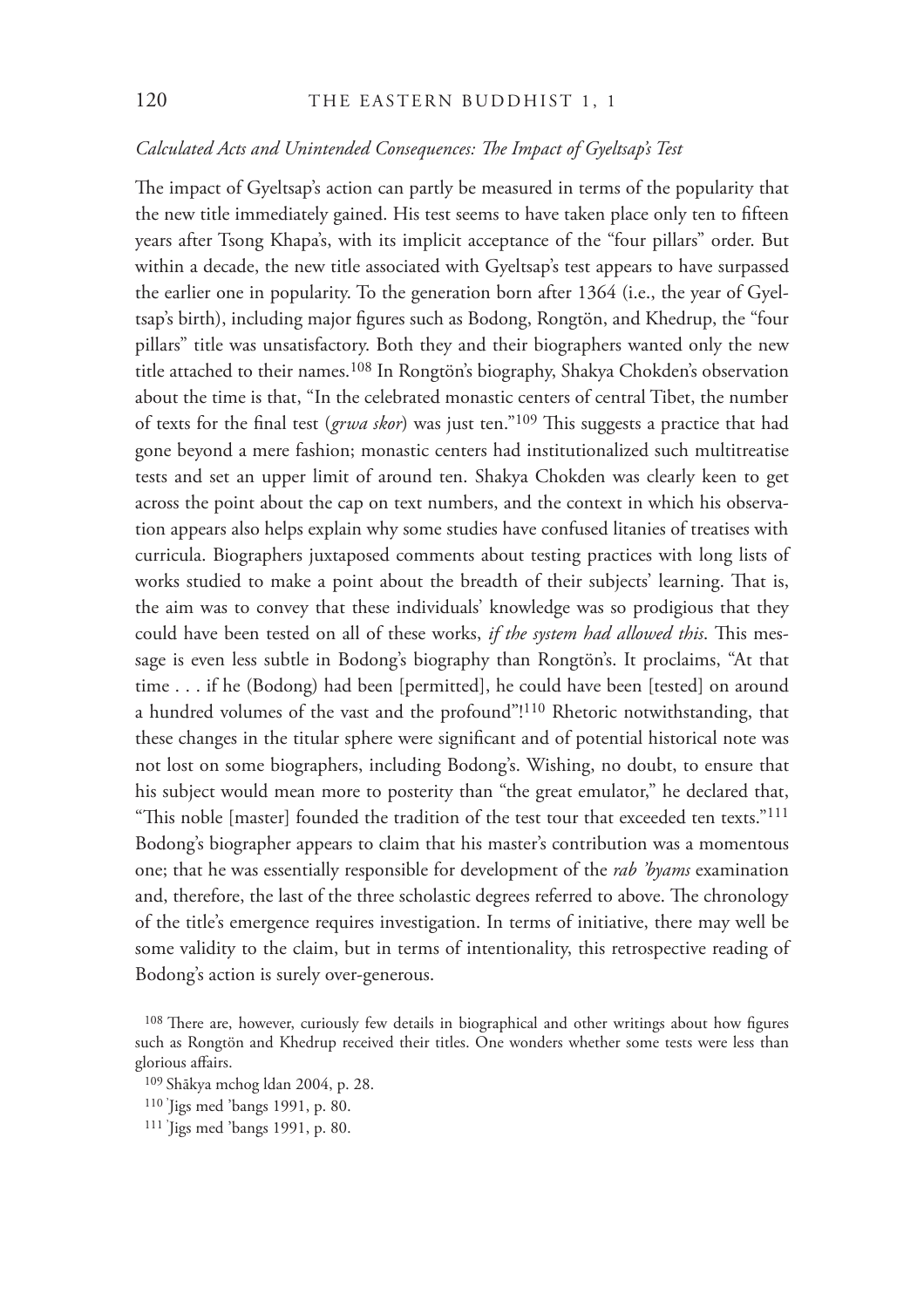As interesting as the new title's appearance, immediate popularity, and speedy institutionalization are in themselves, further examination of Gyeltsap's action promises further insights. Thus, in the final section, we delve into its motives, consequences, and what it reveals about the institutions of the time. First, how much intentionality can be read into what Gyeltsap did? If, based on various reports and circumstantial evidence, the dating of his "ten pillar" test is correct, he was already in his early to midthirties when he undertook it. This is a point of significance. Customarily, monks of the time seemingly aimed to complete their final test tour by no later than their midtwenties. The multitext test tour was a one-time event. It was the symbolic end of formal learning; the point of reaching scholarly maturity, and not something that could be repeated and "bettered" at a later date. This final, public test already, therefore, created pressure on candidates, who would surely have been keen to acquit themselves well, and perhaps even deliver something special. But customs aside, there was no definite rule about when the test tour should be undertaken. There is nothing to suggest extenuating circumstances in Gyeltsap's case, or any breaks in study, or such like, which might have caused his test to be delayed. Thus, the most plausible explanation is that Gyeltsap made a conscious decision not to follow the established convention, but essentially to defer his final test. This, as much as the content, gives the impression of a calculated action.

Investigation of these events allows us to make two significant conclusions. These relate to our understanding of (1) the "system" at the time, particularly the respective roles of, and relations between, institutions and individuals; and (2) the longer-term impact on models of learning and curricula. With regard to the first, even with the sparseness of available evidence, the idea that the introduction of the "ten pillars" can be viewed as a straightforward curricula expansion is shown to be without foundation. There is simply no basis for assuming that a standardized, ten-text curriculum existed. Even at its inception, the number in the title was not used in a literal fashion: the texts involved did not number ten in the two earliest documented cases. Neither can they have matched each other in content. That the "ten pillars" subsequently developed into a fully standardized title, associated with a specific group of texts, is a possibility, but a somewhat remote one. Only a few decades after the introduction of the "ten pillars," the "myriad" (*rab 'byams*) title emerged. Whatever Bodong's part in this, its appearance seems difficult to account for unless there were already perceived inadequacies with the "ten pillars." The wish to end the disparity between the name and the number of texts involved is conceivable—the *rab 'byams* removes the number-specificity in favor of the vaguer "myriad" formulation. But objections to the cap also seem likely. The new title did not immediately supplant the "ten pillars": the latter lingered for centuries. But even this longevity does not mean that it developed into a standardized, cross-institution degree, based on mastery of a single group of texts. In all likelihood, different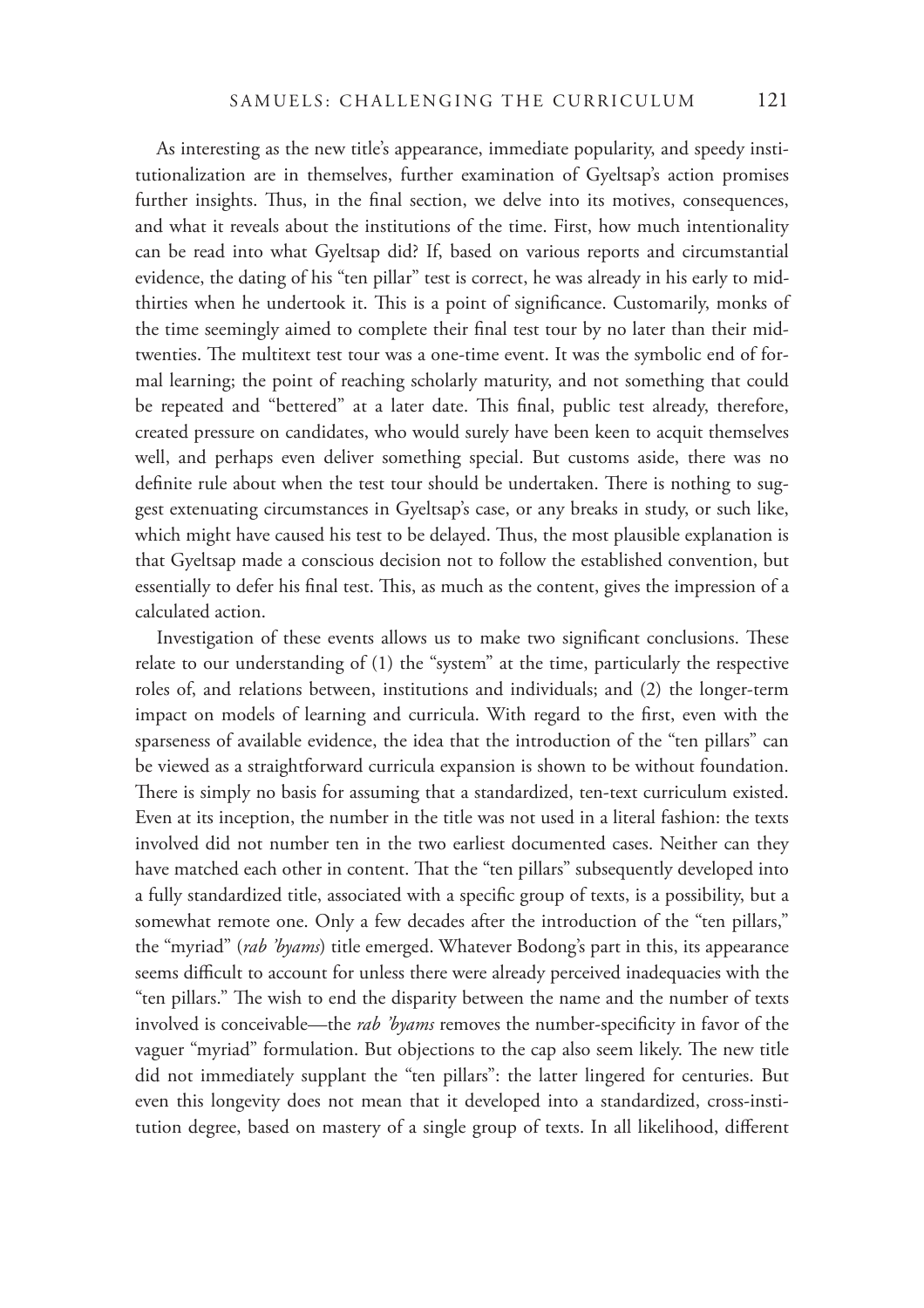institutions had their own versions. The parallel existence that the title enjoyed in the medical domain offers partial support for this. With the institutionalization of Tibetan medical learning from the seventeenth century onwards, the "ten difficult areas" (dka' *bcu*) appears simply to have been borrowed from the monastic sphere, as a degree title. In the present-day system, such a title is still awarded, but the "ten" is devoid of any literal content: learning and examination is not organized around any tenfold enumeration of texts or areas of knowledge.

Returning to the issue of authority, the events considered here are extremely informative about relations between institutions and individuals at the time. Although it may seem logical to assume that when a new premier title is introduced, a "system" or authority—some monastic institution, organizational body housed within it, or non-educational entity (a regime, state, etc.)—must have been responsible, analysis of accounts about what transpired dispel such an idea. Here, the reverse was apparently the case—the actions were those of individuals. True, the monastic centers, such as Sangpu, were essential. Gyeltsap's action could have had no meaning nor even have occurred without the structure and context of the embodied institutional learning that these centers provided. But at best, these centers allowed and accommodated the actions; essentially, their role seems to have been reflexive. In terms of the initiative, change came about through individuals: the innovation of one, and the subsequent attempts of others, to emulate his achievement.

Moving to the second conclusion, we will now consider the longer-term impact and ramifications of Gyeltsap's actions with regard to the curricula domain and models of learning. Evaluating these requires us to venture into what is admittedly more speculative territory. The significance of the creation of the "four pillars" has not, I believe, either in terms of its intellectual or educational dimensions, been fully appreciated. This title was the product of several centuries of scholarly processing and organization. Here, apparently for the first time, the Tibetan tradition had gained the self-confidence to formally divide scholarly knowledge into distinct fields, determine which should constitute "official" areas (and what lay outside their boundaries), then set about organizing learning and testing around them. But despite the resemblance of the "four pillars" to later, fully-fledged curricula of four or five topics, the division lacked solidity. The consensus formed around the "four pillars" had existed for a number of decades (perhaps even more than a century). But the arrangement harbored two fundamental fragilities. First, there was the unresolved category versus text issue. Were the "great four" of the title to be understood as areas or specific treatises? Accordingly, was institutional testing supposed to judge mastery of area categories or individual texts? The invention of the "four pillars" itself seems to demonstrate that the gradual momentum was towards adopting a representative model; that is, where the fields of learning were clearly delineated, restricted in number, and each was embodied by a definitive treatise.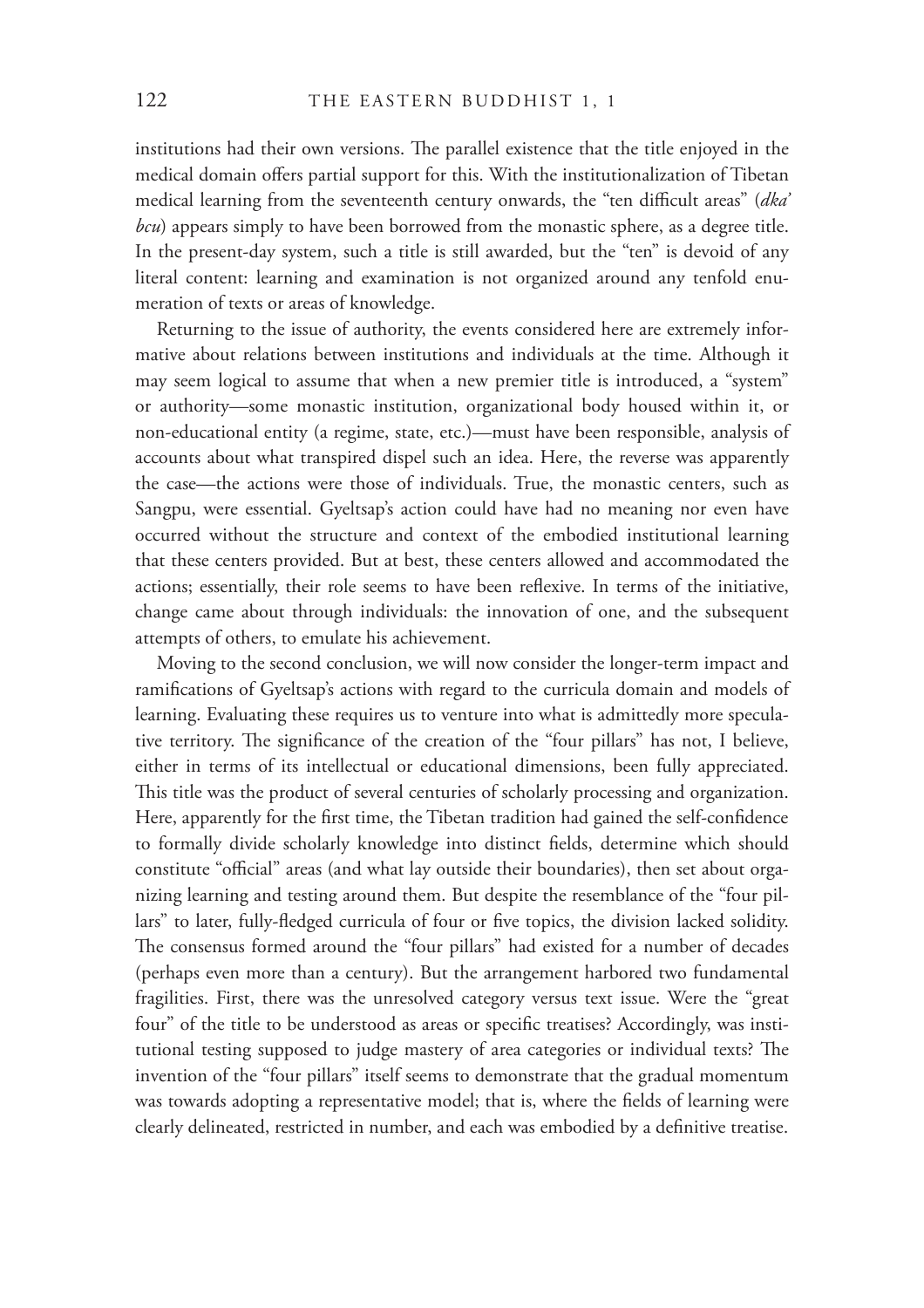But that consensus seems not to have been resolute, meaning that this momentum might be obstructed or even reversed. Second, even within the monastic institutions themselves, monks were learning and expected to learn far more than was contained within these four areas. At a cursory glance, Gyeltsap's choice to undertake a multitext test could seem like a pedestrian and unimaginative extension of what preceded merely an increase in quantity. But personally, I am not inclined to interpret it in this way. Gyeltsap appears to have been the first to seriously pose the question (perhaps mischievously), "Why not include some of these other texts (that many of us are studying) within the domain of the final examination?" As far as can be ascertained, this question was one to which the major monastic institutions (or the system they promoted) had no immediate response, other than to acquiesce, and apparently embrace and institutionalize the idea of a "ten pillars" title. Gyeltsap's act might, therefore, be interpreted as an incendiary one. Perhaps suspecting that the system was insufficiently robust to resist this move, he forced the issue. Up until this point, the exact extent of control that monastic centers exercised in the sphere of testing is unclear, although hosting these events and being involved in their processes surely implies some form of regulatory function. But with Gyeltsap's action, the initiative for determining the content of testing would seem to have been wrested from them, and to have lain, at least temporarily, in the hands of individuals bold enough to want to outdo their peers. This may not have resulted in testing being plunged into total chaos or descending into a free-for-all, but with the structure of the "four pillars" removed, some confusion about parameters and criteria must have ensued. By implication, the position that this placed monastic centers in would have been an unenviable one. If the content of testing for the highest title they offered was to be decided by the examinee, what remaining role was there for them? Were they simply to serve as stages for these events? Thus, even if there is uncertainty about how exactly this played out, we perceive at least the potential of a diminished role for the monasteries, in which they might be reduced to mere stations and hubs of activity, enjoying little or no say regarding the scholastic agenda.

Quite aside from the questions about roles and relations (institution-individual, examiner-examinee) that the introduction of the "ten pillars" is likely to have thrown up, there were also implications regarding the model of education. Organized around the "four pillars," monastic centers appear to have succeeded in bringing some order to institutional-based learning and testing. But testing based on individual texts, as the surviving lists illustrate, seemed to pursue a more individualistic vision, based on personal choices. It appears to have given licence for candidates to dip into the "pool" almost arbitrarily, relying on the idea that anything within it could serve equally well as a valid basis for scholarly testing. This is somewhat incompatible with the model that had been developing up to this point, which conceived of area categories and representative texts. The natural conclusion of this development, with limited categories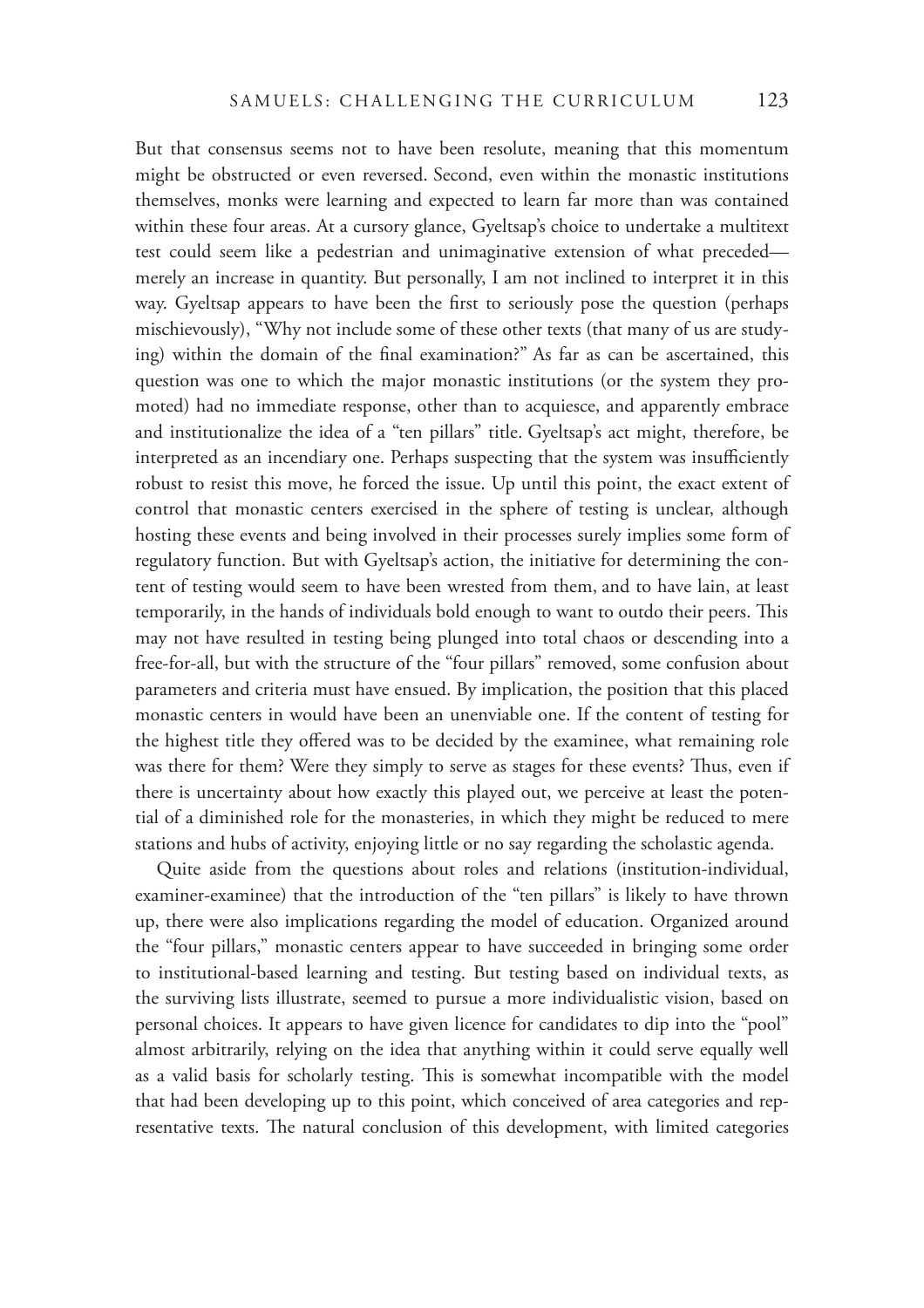and fewer, more definitive texts, would not have served the interests of audacious candidates concerned more with increasing numbers, for reasons of personal prestige, rather than any long-term vision or plan for education. Competitive expansion within the sphere of testing, of which the "ten pillars" was a primary expression, is unlikely to have fostered particularly constructive or respectful attitudes to an order built on categories, representation, and doxographic relations. It can be read as something of a rejection of the consensus that had formed around the four pillars.

Based on the evidence, it has been demonstrated that the introduction of the "ten pillars" was anything but a mere augmentation of what had preceded. It was also categorically *not*, as has been suggested, associated with a new curriculum, nor did it reflect anything approaching an agreed program of studies. Its significance in the sphere of curricula development, although real, is likely to have been almost the converse of what has previously been assumed. Evaluation of the limited sources available suggests that far from strengthening the structure built around the four, these additional pillars undermined, and even threatened to topple it. As such, it might be interpreted as a setback to curricula formation, or one that temporarily succeeded in arresting its progress. What unfolded in the decades and centuries following the new title's introduction requires further investigation. But my sense is that until the introduction of the "myriad" title, and documented attempts to standardize it, the emergence of the "ten pillars" ushered in a brief period of flirtation with a more open approach to learning and testing, somewhat opposed to the direction in which the "four pillars" had been taking things. But the future that beckoned, the one that this approach offered, cannot have been perceived as especially inviting or attractive to many. For monastic centers in particular, facing the prospect of degraded authority, there was little to recommend it. The sustainability of the approach also seems questionable. If power was ceded to the individual, and the notion of the official was eroded, what exactly was the role or point of the monastic center? Once the first Geluk (or dGe ldan) monastic centers were established in the early to mid-fifteenth century, and had, by the end of that century, found their institutional voice, the model they cleaved to was decidedly representative. Gyeltsap himself, as Tsong Khapa's successor, came (perhaps almost ironically) to symbolize this order. The founding of these centers marked a resurgence in monastic authority and far greater institutional control over education than had hitherto been seen. The most lasting impact of the "ten pillars" may have been its contribution to the process, in its helping to provoke an institutional reaction: the rejection of the more unregulated, institutional-light approach, something that manifested in greater rationalization of the curriculum, and the more centralized control for which the Geluk school is noted.

As stated above, Dreyfus has referred to two curricula models that currently separate Geluk from non-Geluk Tibetan monastic centers, with the first pursuing a more restrictive, five-topic curriculum, and the latter favoring a more expansive one, espe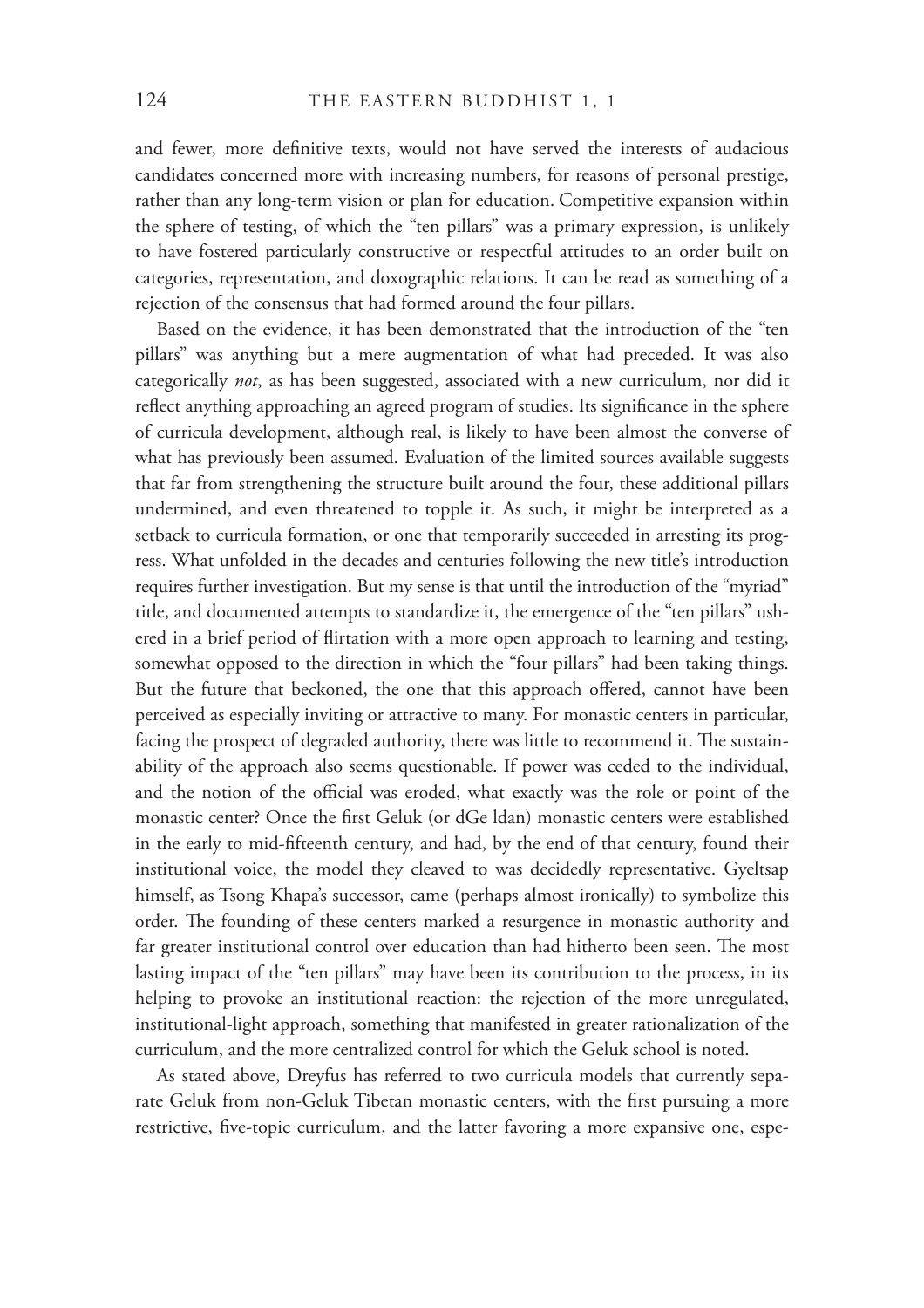cially based on curricula of thirteen or eighteen *gzhung chen* collections. The more restricted ("four pillars") and the more open ("ten pillars") might seem to offer a parallel for these later curricula divisions, or even suggest the origins of this divide. I would caution against such a conclusion. The contrasts between the Geluk and non-Geluk schools are easily overstated. The categorical divisions, representative texts, and doxographic organization may be more rigid in the Geluk, but they are also found, in less concentrated form, in the curricula collections of the non-Geluk schools.112 Neither are there any direct lines running from medieval times to the present. If anything, the "ten pillars" title, both in terms of the content associated with it and the circumstances of its introduction, suggests a more varied and less orderly historical picture than has previously been appreciated. It also ruffles the image of the scholastic realm as one characterized by smooth evolutionary processes.

#### *Conclusion*

This article has focused on Tibet, but has argued, more generally, that the notion of Buddhist monastic curricula and their historical development is worthy of greater attention. The more liberal usage of the term "curriculum" may be seen to encourage the sense that things conform to a single pattern. But there is no uniformity with regard to the various monastic contexts being referred to, nor even, necessarily, in what academics mean when they refer to a curriculum. Most importantly, this looser notion of what constitutes a curriculum seems ill-suited, analytically, to the exploration of the complexities of each individual situation. It may even hamper our ability to identify the stages and processes of curricula evolution. I have proposed that greater acuity might be brought to discussions about curricula development by considering where certain points of delineation lie; namely, between programs of study, as opposed to materials (texts, topics, or configurations of knowledge) that they might employ; between those subjects that monastic authority prescribes as opposed to merely indulges the study of; and between a monastery serving as an educational institution, engaged in the organization of courses of study, as opposed to simply serving as an intellectual hub. Furthermore, a weakness in studies related to Tibetan monastic learning, but also more widely in the field of Buddhist monastic curricula, is the limited information they provide regarding terminology relevant to the curricula sphere in the primary sources. It is only by providing clarity regarding such terminology that we are able to understand the development of native thinking and guard against concepts from later historical periods, or even other cultures, being imported into our readings of the past. Contributing to such clarification, this article has identified terminology and categories relevant to curricula and discussed how they seem to have informed

112 See n. 107.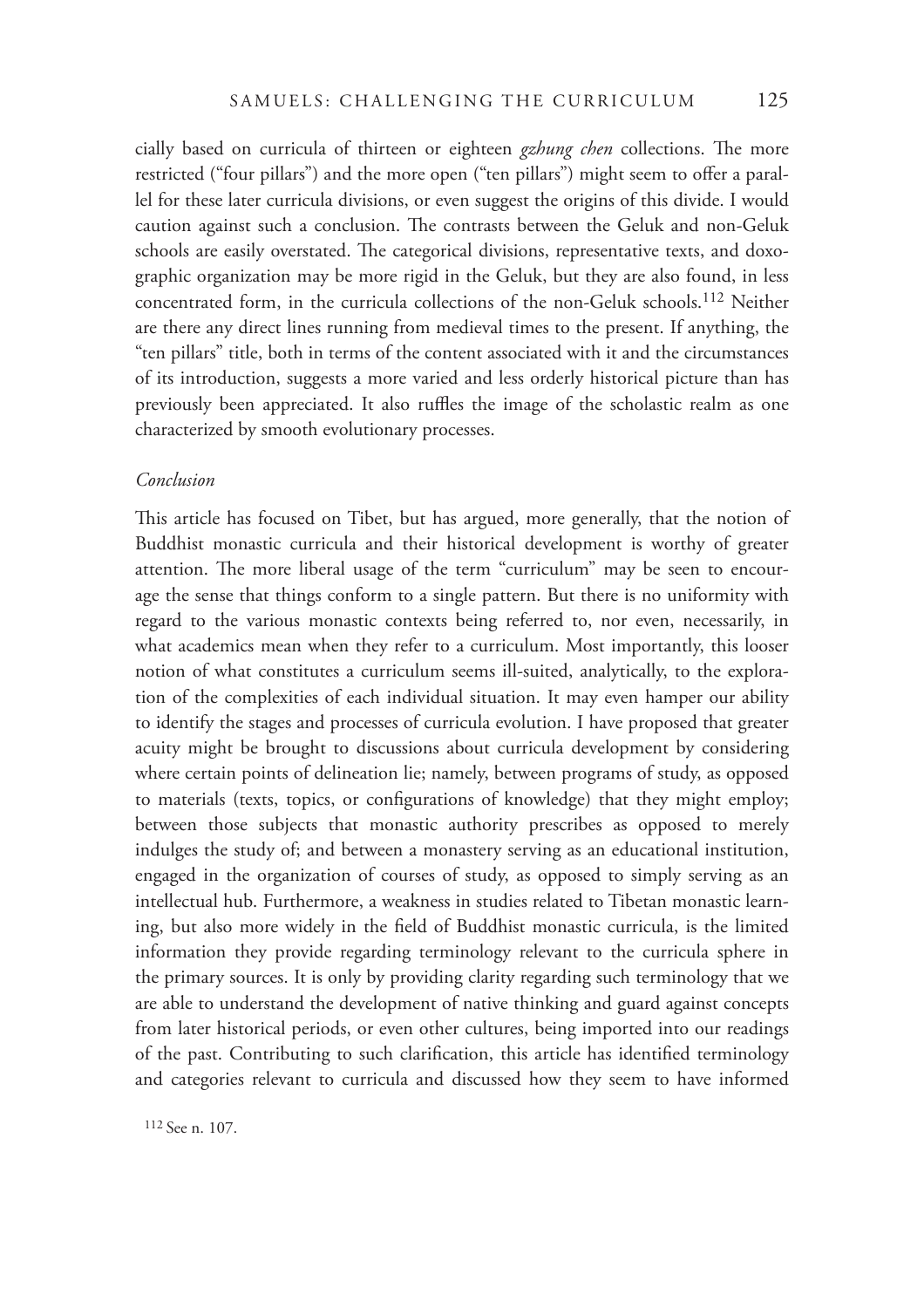the organization of learning within a specific monastic context, between the late fourteenth and early fifteenth centuries in Tibet.

With regard to the issue of curricula in medieval Tibet, critical scrutiny here has chiefly been directed towards questions relating to  $(1)$  the tenfold scheme associated with Sakya Pandita, and (2) the "ten pillars" scholastic title, to both of which the term "curriculum" has been linked, most prominently by Dreyfus<sup>113</sup> and Jackson<sup>114</sup> respectively. In the case of the first, the claim that the scheme represented a curriculum is undermined by its vagueness. The evidence, both with regard to the scheme's content and its historical implementation, is insufficient to establish that it represented a coherent program of monastic studies in medieval times. Historical references to the scheme are indeed numerous. But as to what these represent, beyond an expression of allegiance to a particular vision of learning, is unclear. There seems little enough reason to interpret these as literal records of an individual's own course of studies, let alone reflective of the structure and organization of learning on the institutional level in medieval Tibet. The fact that they have been interpreted as the latter owes much to their association with Sakya Pandita. This is one example where passive acceptance of the traditional "great man theory" has clearly not aided understanding of the past.

Much of this article has been devoted to a case study investigating the introduction of the "ten pillars" scholastic title and its relation to the evolution of a medieval curriculum. Investigating the circumstances surrounding the title's introduction has brought to light specific historical events and the role of certain individuals within them that seem largely to have been forgotten. But perhaps more significant than the events and individuals in question are the insights that this examination offers with regard to the organization of monastic learning during this particular period in medieval Tibet. As institutions, the monasteries appear to have been robust. But on the level of education, the picture is somewhat different from that of fixed practices and standardized systems depicted in previous studies. In terms of the scholastic title in question, something with real implications for the curricula domain, change was not the result of a topdown initiative. Indeed, we perhaps see evidence that the role of the monastic centers as education-provider was not entirely settled and was one that they may even have engaged in with some trepidation. Whatever order may have been achieved immediately prior to the decades in question, it was obviously susceptible to challenge. The extent to which individuals appear to have played a part in this seems surprising, and certainly calls upon us to question some assumptions about the relation between the individual and the institution, and indeed the nature of authority, in this context at the time. In endeavoring to understand the development of the curriculum and the

113 Dreyfus 2003.

114 Jackson 2007.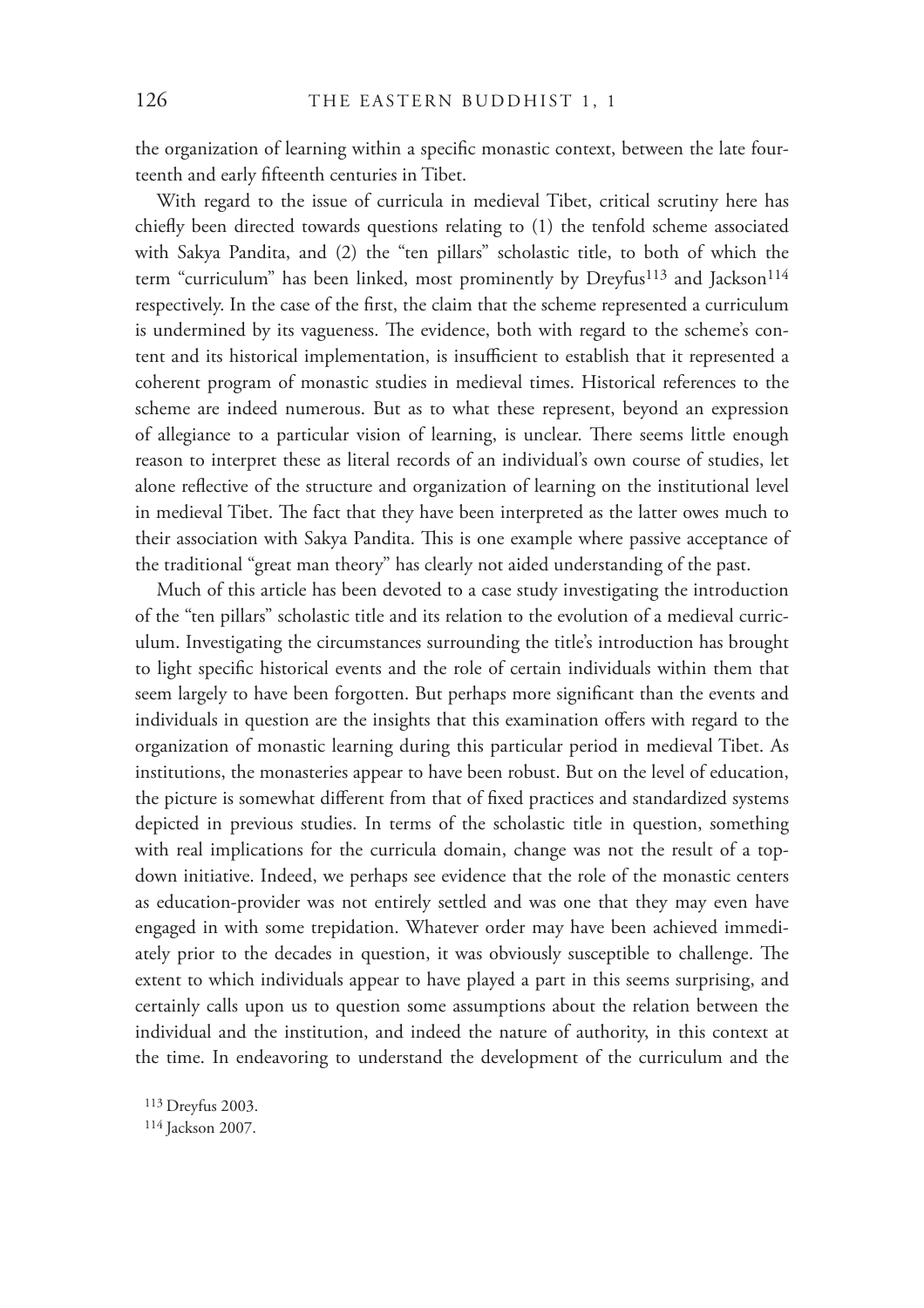organization of monastic learning in medieval Tibet, as perhaps with numerous other related matters (including the formation of canons), the *construction of the official* is an area that surely requires greater attention.

#### **REFERENCES**

#### Primary Sources in Tibetan

- bDe legs nyi ma. 1975. *rJe btsun chos kyi rgyal mtshan gyi rnam thar dngos grub gyi char 'bebs*. Bylakuppe, Karnataka: Se ra je grwa tshang.
- 'Gos lo gZhon nu dpal. 1984. *Deb ther sngon po*. Chengdu: Si-khron mi-rigs dpe-skrun khang.
- 'Jigs med 'bangs. 1991. *Bo dong pan chen gyi rnam thar ngo mtshar gyi dga' ston*. Gangs can rig mdzod 5. Lhasa: Bod ljongs bod yig dpe rnying dpe skrun khang.
- Kun dga' grol mchog. n.d. *Shākya mchog ldan gyi rnam thar zhib mo rnam 'thag*. https://www .tbrc.org/#!rid=W25586.
- Las chen Kun dga' rgyal mtshan. 2003. *bKa' gdams chos 'byung gsal ba'i sgron me*. Lhasa: Bod ljongs mi dmangs dpe skrun khang.
- mKhas grub dGe legs dpal bzang. 1982. *rJe btsun tsong kha pa chen po'i rmad du byung ba'i rnam par thar pa dad pa'i 'jug ngogs*. Xining: mTsho sngon mi rigs dpe skrun khang.
- Padma dkar po. 1968. *Chos 'byung bstan pa'i padma rgyas pa'i nyin byed* (*Tibetan Chronicle of*  Padma-dKar-po), edited by Lokesh Chandra. New Delhi: Sata-Piṭaka.
- Panchen bSod nams grags pa. 2001. *bKa' gdams gsar rnying gi chos 'byung yid kyi mdzes rgyan*. Gangs can rig mdzod 36. Lhasa: Bod ljongs bod yig dpe rnying dpe skrun khang.
- Sa skya pandita. 1992. *mKhas pa la 'jug pa'i sgo*. In Sa pan Kun dga' rgyal mtshan gyi gsung 'bum, vol. 1, pp. 367–501. Gangs can rig mdzod 23. Lhasa: Bod ljongs bod yig dpe rnying dpe skrun khang.
- Shākya mchog ldan (Shakya Chokden). 2004. *Ngo mtshar dad pa'i rol mtsho*. *Kun mkhyen rong ston chen po'i bka' 'bum*. Vol. 1. dKye dgu mdo: Gangs ljongs rig rgyan gsung rab dpar khang.

———. 2006. *Amogha shrībhatra'i rnam par thar pa skal bzang skye dgu'i dang ba 'dren byed*. In *Shākya mchog ldan gyi gsung 'bum*, vol. 17, pp. 51–74. Kathmandu: Sachen International.

- Shā kya rin chen sde. 1988. *Yar lung jo bo'i chos 'byung*. Chengdu: Si khron mi rigs dpe skrun khang.
- bSod nams rtse mo. 2015. *Chos la 'jug pa'i sgo*. In *dPal sa skya'i bzhed gzhung pod chen drug gam grags chen bco brgyad*, vol. 1, pp. 47–141. Lhasa: Bod ljongs bod yig dpe rnying skrun khang.
- Thu'u bkwan Blo bzang chos kyi nyi ma. 1985. *Grub mtha' legs bshad shel kyi me long*. Lanzhuo: Kan su'u mi rigs dpe skrun khang.
- Tshal pa Kun dga' rdo rje. 1993. *Deb ther dmar po*. Beijing: Mi rigs dpe sprun khang.

#### Secondary Sources

Blackburn, Anne M. 2001. *Buddhist Learning and Textual Practice in Eighteenth-Century Lankan Monastic Culture*. Princeton: Princeton University Press.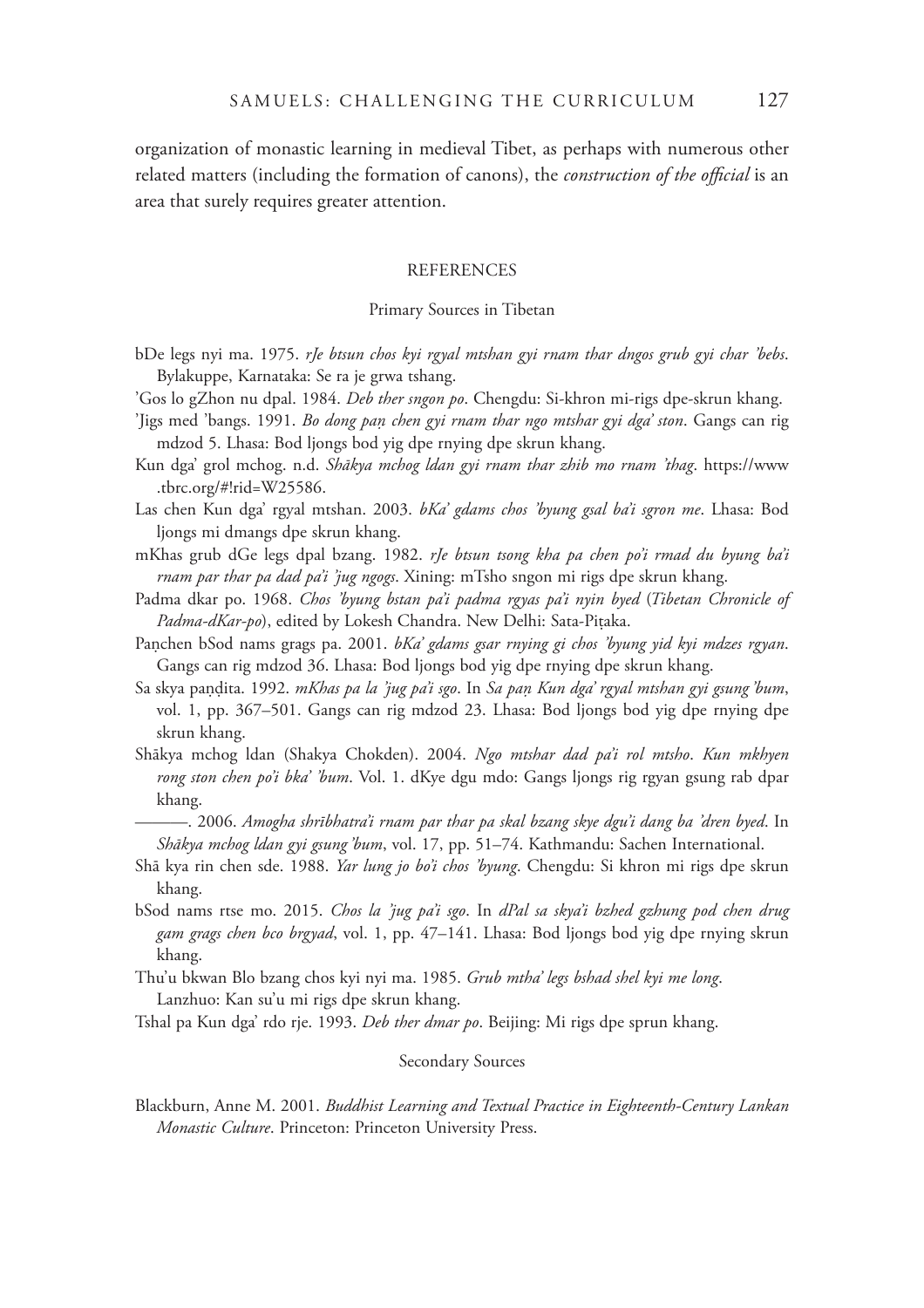- Carlyle, Thomas. 2013. *On Heroes, Hero-Worship, and the Heroic in History*. New Haven: Yale University Press.
- Caumanns, Volker. 2015. *Shākya-mchog-ldan, MahāpaͫǷdita des Klosters gSer-mdog-can Leben und Werk nach den tibetischen Quellen*. Wiesbaden: Dr. Ludwig Reichert Verlag.
- De Silva, Chandra R. 2018. "The Education of Buddhist Monks in Sri Lanka: A Historical Review and Some Suggestions for Reform." *The Sri Lanka Journal of the Humanities* 42, nos. 1/2, pp. 1–28.
- Deegalle, Mahinda. 2004. "Education." In *The Encyclopedia of Buddhism*, edited by Robert Buswell Jr., pp. 247–48. New York: Macmillan Reference.
- Dreyfus, Georges. 2003. *The Sound of Two Hands Clapping: The Education of a Tibetan Buddhist Monk*. Berkeley: University of California Press.
- ———. 2005. "Where Do Commentarial Schools Come From? Reflections on the History of Tibetan Scholasticism." *Journal of the International Association of Buddhist Studies* 28, no. 2, pp. 273–97.
- Everding, Karl-Heinz. 2009. "gSang phu Ne'u thog, Tibet's Earliest Monastic School (1073): Reflections on the Rise of Its Grva tshang bcu gsum and Bla khag bcu." *Zentral Asiatische Studien* 38, pp. 137–54.
- Fermer, Mathias. 2016. "Among Teachers and Monastic Enclaves: An Inquiry into the Religious Learning of Medieval Tibet." In *Meanings of Community across Medieval Eurasia*, edited by Eirik Hovden, Christina Lutter, and Walter Pohl, pp. 417–50. Leiden: Brill.
- Gold, Jonathan. 2007. *Dharma's Gatekeepers: Sakya Pa̱ͫita on Buddhist Scholarship in Tibet*. Albany: SUNY Press.
- Hamilton, David. (1989) 2014. *Towards a Theory of Schooling*. Abingdon and New York: Routledge.
- Hugon, Pascale. 2016. "Enclaves of Learning, Religious and Intellectual Communities in Tibet: The Monastery of gSang phu Ne'u thog in the Early Centuries of the Later Diffusion of Buddhism." In *Meanings of Community across Medieval Eurasia*, edited by Eirik Hovden, Christina Lutter, and Walter Pohl, pp. 289–308. Leiden: Brill.
- Jackson, David. 1987. *The Entrance Gate for the Wise (Section III): Sa skya Pandita on Indian and Tibetan Traditions of PramānǷa and Philosophical Debate*. 2 vols. Vienna: Arbeitskreis für Tibetische und Buddhistische Studien Universität Wien.
	- ———. 2007. "Rong ston bKaɾ bcu pa: Notes on the Title and Travels of a Great Tibetan Scholastic." In *Pramānakīrtih: Papers Dedicated to Ernst Steinkellner on the Occasion of His 70th Birthday, Part 1*, edited by Birgit Kellner, Helmut Krasser, Horst Las Lasic, Michael T. Much, and Helmut Tauscher, pp. 345–60. Vienna: Arbeitskreis für Tibetische und Buddhistische Studien Universität Wien.
- Kaplan, Uri. 2015. "Transforming Orthodoxies: Buddhist Curriculums and Educational Institutions in Contemporary South Korea." PhD diss., Duke University.
- Lee, Jong-su. 2012. "Monastic Education and Educational Ideology in the Late Chosŏn." Translated by Seon Joon Sunim. *Journal of Korean Religions* 3, no. 1, pp. 65–84.